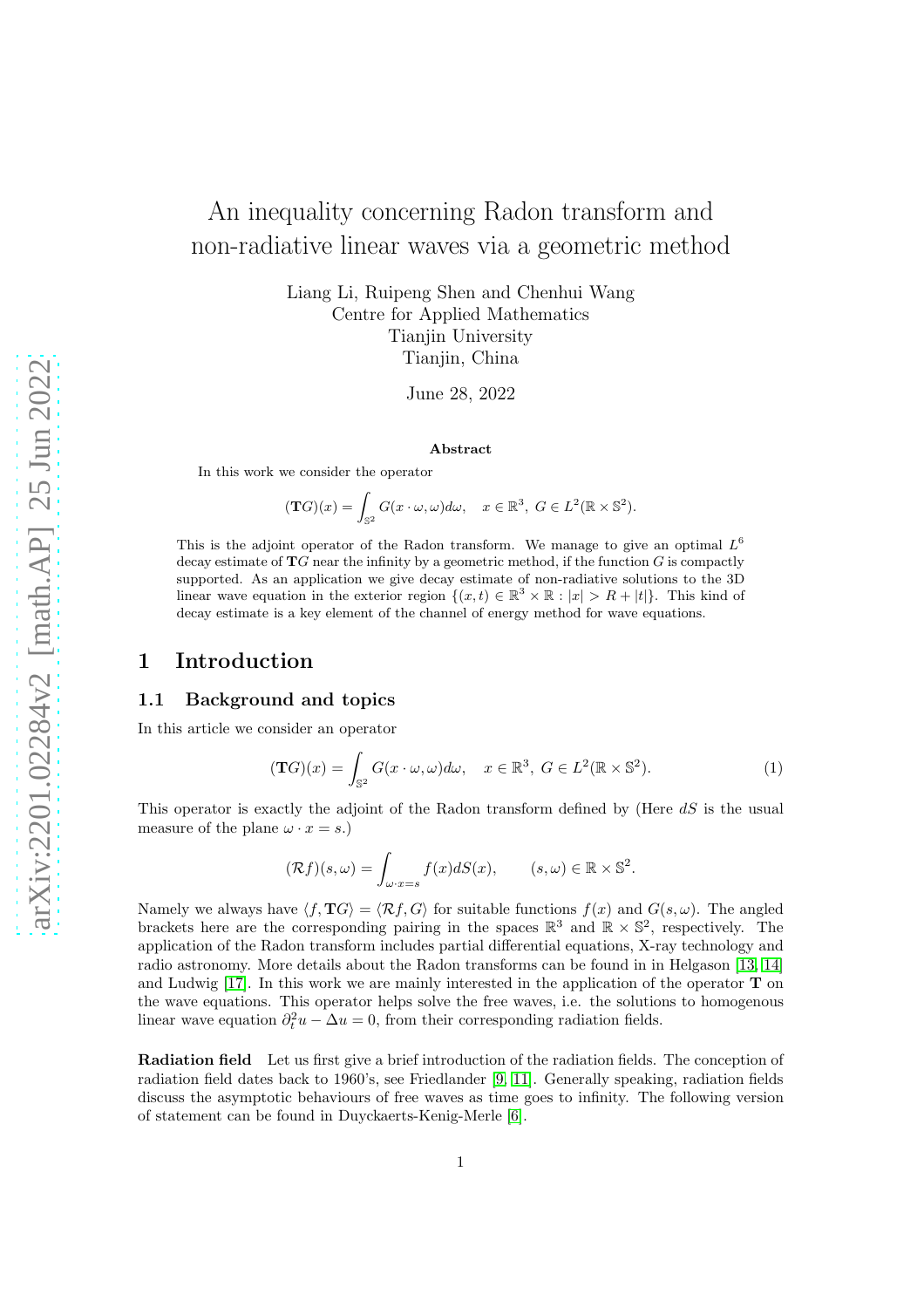**Theorem 1.1** (Radiation field). Assume that  $d \geq 3$  and let u be a solution to the free wave equation  $\partial_t^2 u - \Delta u = 0$  with initial data  $(u_0, u_1) \in \dot{H}^1 \times L^2(\mathbb{R}^d)$ . Then  $(u_r$  is the derivative in the radial direction)

$$
\lim_{t \to \pm \infty} \int_{\mathbb{R}^d} \left( |\nabla u(x, t)|^2 - |u_r(x, t)|^2 + \frac{|u(x, t)|^2}{|x|^2} \right) dx = 0
$$

and there exist two functions  $G_{\pm} \in L^2(\mathbb{R} \times \mathbb{S}^{d-1})$  so that

$$
\lim_{t \to \pm \infty} \int_0^{\infty} \int_{\mathbb{S}^{d-1}} \left| r^{\frac{d-1}{2}} \partial_t u(r\theta, t) - G_{\pm}(r \mp t, \theta) \right|^2 d\theta dr = 0;
$$
  

$$
\lim_{t \to \pm \infty} \int_0^{\infty} \int_{\mathbb{S}^{d-1}} \left| r^{\frac{d-1}{2}} \partial_r u(r\theta, t) \pm G_{\pm}(r \mp t, \theta) \right|^2 d\theta dr = 0.
$$

In addition, the maps  $(u_0, u_1) \to \sqrt{2}G_{\pm}$  are bijective isometries from  $\dot{H}^1 \times L^2(\mathbb{R}^d)$  to  $L^2(\mathbb{R} \times$  $\mathbb{S}^{d-1}$ ).

**Explicit formula** We call the functions  $G_{\pm}$  radiation profiles in this work. They can be viewed as the "initial data" of free waves at the time  $t = \pm \infty$ . We may give an explicit formula for the one-to-one map from radiation fields  $G_{-}(s, \omega)$  back to the initial data  $(u_0, u_1)$  in dimension 3:

$$
u_0(x) = \frac{1}{2\pi} \int_{\mathbb{S}^2} G_{-}(x \cdot \omega, \omega) d\omega;
$$
  

$$
u_1(x) = \frac{1}{2\pi} \int_{\mathbb{S}^2} \partial_s G_{-}(x \cdot \omega, \omega) d\omega.
$$

A similar formula has been known for many years, see Friedlander [\[10\]](#page-36-3). One may also refer to Li-Shen-Wei [\[16\]](#page-37-3) for an explicit formula for all dimensions  $d \geq 2$ . This map between initial data and radiation profiles can also be given in term of their Fourier transforms, as given in a recent work Côte-Laurent [\[1\]](#page-36-4). A formula of free waves in term of the radiation fields  $G_-\,$  immediately follows by a time translation

<span id="page-1-0"></span>
$$
u(x,t) = \frac{1}{2\pi} \int_{\mathbb{S}^2} G_{-}(x \cdot \omega + t, \omega) d\omega.
$$
 (2)

We recall that the map from the radiation fields  $G_-\,$  to initial data  $(u_0, u_1)$  is an isometry from  $L^2(\mathbb{R} \times \mathbb{S}^2)$  to  $\dot{H}^1 \times L^2(\mathbb{R}^3)$ . Thus the formula  $u_0 = (1/2\pi) \mathbf{T} G$  implies that the operator **T** is a bounded linear operator from  $L^2(\mathbb{R} \times \mathbb{S}^2)$  to  $H^1(\mathbb{R}^3)$ . We may combine this with the Sobolev embedding  $\dot{H}^1(\mathbb{R}^3) \hookrightarrow L^6(\mathbb{R}^3)$  and obtain that **T** is also a bounded operator from  $L^2(\mathbb{R} \times \mathbb{S}^2)$  to  $L^6(\mathbb{R}^3)$ .

**Non-radiative solutions** In this work we are particularly interested in the case when  $G$  is compactly supported  $(b \in \mathbb{R}^+)$ 

$$
Supp\ G\subseteq [-b,b]\times \mathbb{S}^2.
$$

These radiation profiles correspond to the non-radiative solutions of the linear wave equation. More precisely,  $G$  is a radiation profile with compact support as above, if and only if the corresponding free wave  $u(x, t)$  given by [\(2\)](#page-1-0) satisfies (see Li-Shen-Wei [\[16\]](#page-37-3), for example)

$$
\lim_{t \to \pm \infty} \int_{|x| > b + |t|} |\nabla_{t,x} u(x,t)|^2 dx = 0.
$$
\n(3)

These solutions are usually called non-radiative solutions, or more precisely, b-weakly nonradiative solutions. They play an important role in the channel of energy method, which becomes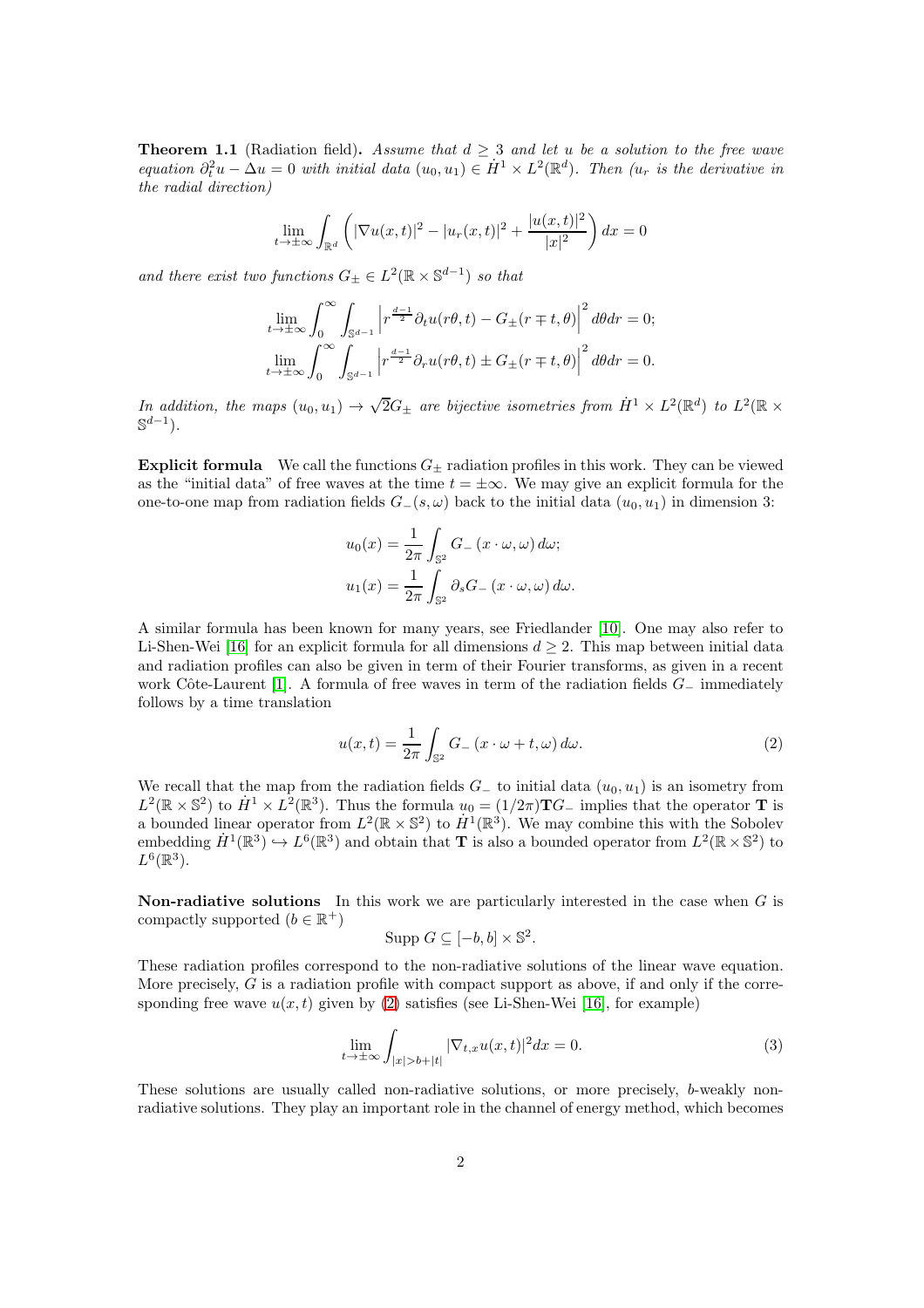a powerful tool in the study of asymptotic behaviour of solutions in the past decade. Generally speaking, channel of energy method discusses the energy of solutions to the linear and/or non-linear wave equation in the exterior region  $\{x : |x| > R + |t|\}$  for a constant R as  $t \to \pm \infty$ . The basic theory of this method can be found in Côte-Kenig-Schlag [\[2\]](#page-36-5), Duyckaerts-Kenig-Merle [\[3,](#page-36-6) [7\]](#page-36-7) and Kenig-Lawrie-Schlag [\[15\]](#page-37-4), for example. The application of channel of energy method includes proof of the soliton resolution conjecture for radial solutions to focusing, energy critical wave equation in all odd dimensions  $d \geq 3$  by Duyckaerts-Kenig-Merle [\[4,](#page-36-8) [8\]](#page-36-9) and the nonexistence of soliton-like minimal blow-up solution in the energy super-critical or sub-critical case by Duyckaerts-Kenig-Merle [\[5\]](#page-36-10) and Shen [\[18\]](#page-37-5), for instance.

**Decay estimate** One important part of channel of energy theory is to show that if  $u$  is a non-radiative solution to a suitable non-linear wave equation, then the asymptotic behaviour of its initial data as  $x \to +\infty$  is similar to that of non-radiative free waves. (see Duyckaerts-Kenig-Merle [\[7\]](#page-36-7), for example) The idea is to show that the nonlinear term gradually becomes negligible in the exterior region  $\{(x,t) \in \mathbb{R}^3 \times \mathbb{R} : |x| > R + |t|\}$  as  $R \to +\infty$ . As a result, this argument depends on suitable decay estimates of linear non-radiative free waves in the exterior region  $\{(x, t) : |x| > |t| + R\}$ . Most previously known results of this kind depends on the radial assumption on the solutions. This work is an attempt to give a decay estimate as mentioned above in the non-radial case. This decay estimate is used in an accompanying paper to give the asymptotic behaviour of weakly non-radiative solutions to a wide range of non-linear wave equations, without the radial assumption.

Topics The main topic of this work is to find a good upper bound of the integral

$$
\int_{|x|>R} |\mathbf{T}G(x)|^6 dx
$$

when the radiation profile  $G$  is compactly supported. This immediately gives a decay estimate of non-radiative linear waves.

Remark 1.2. Strictly speaking, Li-Shen-Wei [\[16\]](#page-37-3) only gives proof of [\(2\)](#page-1-0) for smooth and compactly supported radiation fields G−. But the same formula holds for any radiation profiles  $G_{-} \in L^{2}(\mathbb{R} \times \mathbb{S}^{2})$ . More precisely, given any time t, the integral

$$
u(x,t) = \frac{1}{2\pi} \int_{\mathbb{S}^2} G_{-}(x \cdot \omega + t, \omega) d\omega
$$

is defined for almost everywhere  $x \in \mathbb{R}^3$  so that  $u(x,t)$  is a linear free wave with radiation field G<sub>-</sub>. In order to prove this we only need to use the result for smooth and compactly supported radiation fields and apply the classic approximation techniques of real analysis.

#### 1.2 Main results

Now we give the statement of our main results.

<span id="page-2-0"></span>**Proposition 1.3.** The linear operator  $\mathbf{T}$  defined in [\(1\)](#page-0-0) satisfies

(a) Assume  $b > a > 0$  with  $b/a \leq 2$ . If  $G \in L^2(\mathbb{R} \times \mathbb{S}^2)$  is supported in  $([-b, -a] \cup [a, b]) \times \mathbb{S}^2$ , then we have

$$
\int_{|x|>R} |\mathbf{T}G(x)|^6 dx \lesssim \frac{(a/R)^2 (1-a/b)^3}{1-a/R} ||G||_{L^2(\mathbb{R}\times\mathbb{S}^2)}^6, \qquad \forall R \ge b;
$$

$$
\int_{\mathbb{R}^3} |\mathbf{T}G(x)|^6 dx \lesssim (1-a/b)^2 ||G||_{L^2(\mathbb{R}\times\mathbb{S}^2)}^6.
$$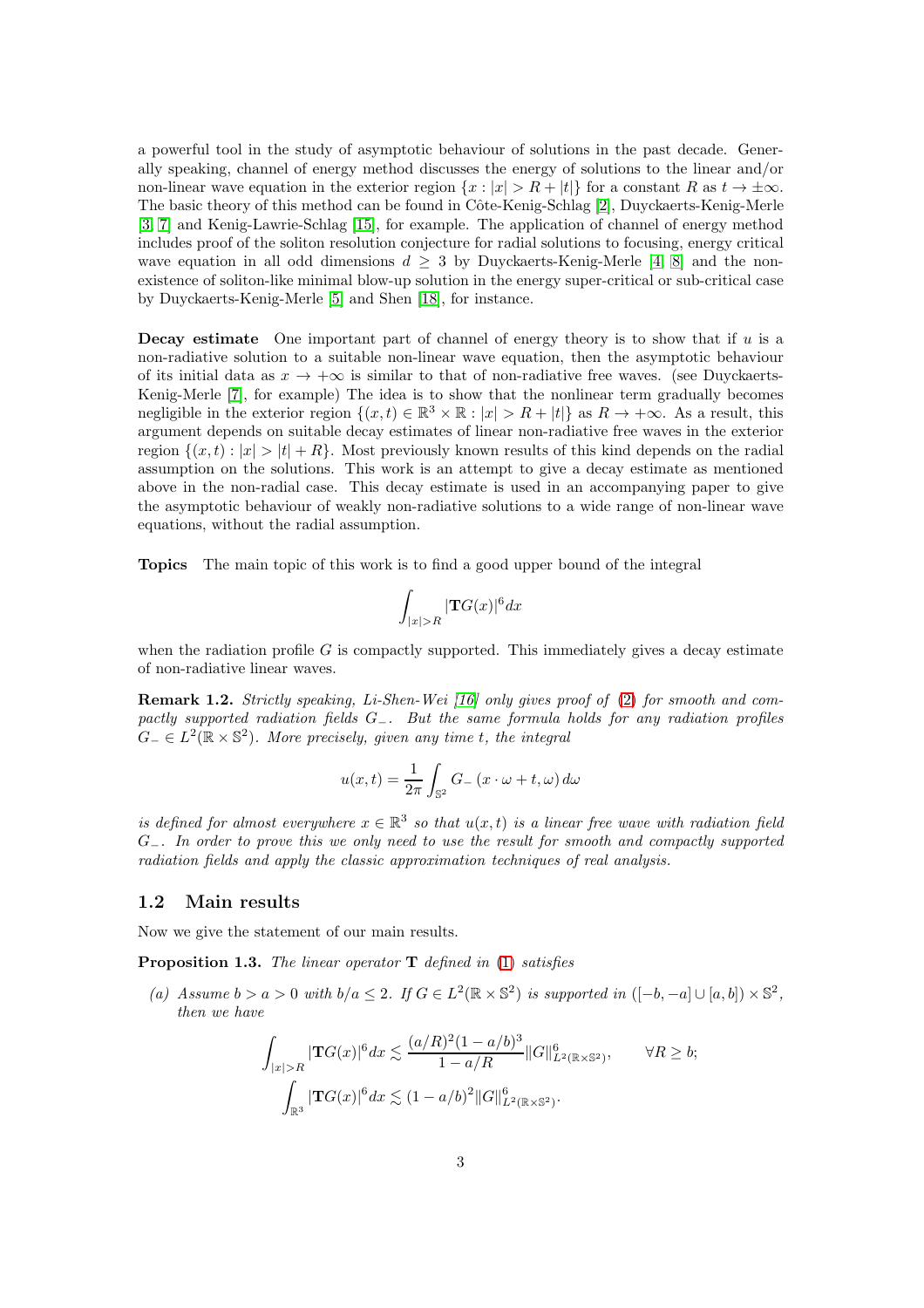(b) Assume  $R \ge b > 0$ . If  $G \in L^2(\mathbb{R} \times \mathbb{S}^2)$  is supported in  $([-b, b]) \times \mathbb{S}^2$ , then

$$
\int_{|x|>R} |\mathbf{T}G(x)|^6 dx \lesssim (b/R)^2 ||G||_{L^2(\mathbb{R}\times\mathbb{S}^2)}^6.
$$

We may utilize Proposition [1.3](#page-2-0) and conduct a detailed discussion of various choices of parameters  $a, b$  to obtain the following decay estimate

<span id="page-3-0"></span>**Corollary 1.4.** If  $G \in L^2(\mathbb{R} \times \mathbb{S}^2)$  is supported in  $[a, b] \times \mathbb{S}^2$ , then

$$
\int_{|x|>R} |\mathbf{T}G(x)|^6 dx \lesssim \frac{(b-a)^2}{R^2} ||G||_{L^2(\mathbb{R}\times\mathbb{S}^2)}^6.
$$

**Remark 1.5.** The decay rate  $||{\bf T}G||_{L^6({x:|x|>R})} \lesssim R^{-1/3}||G||_{L^2}$  given above is optimal. We define  $(\omega = (\omega^1, \omega^2, \omega^3) \in \mathbb{S}^2)$ 

$$
G(s,\omega) = \begin{cases} 1, & \text{if } s \in [-1,1], \ 0 < \omega^3 < \frac{1}{6R}; \\ 0, & \text{otherwise}; \end{cases}
$$

A basic calculation shows that  $||G||_{L^2} \simeq R^{-1/2}$ . In addition, we have  $|x \cdot \omega| \leq 1$  if  $|x_3| < 2R$ ,  $x_1^2 + x_2^2 < 1/9$  and  $\omega^3 \in (0, 1/6R)$ . Therefore

$$
\mathbf{T}G(x) = \int_{\omega \in \mathbb{S}^2, 0 < \omega^3 < 1/6R} G(x \cdot \omega, \omega) d\omega \simeq R^{-1}, \qquad |x_3| < 2R, \ x_1^2 + x_2^2 < 1/9.
$$

Therefore we have  $\|\mathbf{T}G\|_{L^6({x:|x|>R})} \gtrsim R^{-5/6} \simeq R^{-1/3} \|G\|_{L^2}$ .

The  $L^6$  decay estimates of  $TG$  given above can be used to give decay estimate of non-radiative solutions in the exterior region

<span id="page-3-1"></span>**Proposition 1.6.** Let  $u(x,t)$  be a solution to the 3-dimensional linear wave equation  $\partial_t^2 u - \Delta u =$ 0 with a finite energy  $E$  so that

$$
\lim_{t \to \pm \infty} \int_{|x| > r + |t|} |\nabla_{t,x} u(x,t)|^2 dx = 0.
$$

Then the following inequalities hold

$$
||u||_{L_t^{\infty}L^6(\mathbb{R}\times\{x:|x|>R\})}\lesssim (r/R)^{1/3}E^{1/2},\ R\geq r;\qquad ||u(\cdot,t)||_{L^6(\mathbb{R}^3)}\lesssim (r/|t|)^{1/3}E^{1/2}.
$$

In addition, we have the decay of Strichartz norm in the exterior region

$$
||u||_{L_t^p L^q(\mathbb{R}\times\{x:|x|>R\})} \lesssim_{p,q,\kappa} (r/R)^{\kappa} E^{1/2}, \qquad R \ge r;
$$

as long as the constants  $p, q \in (2, +\infty)$  and  $\kappa > 0$  satisfy  $1/p + 3/q = 1/2$  and  $\kappa < 2/q$ .

#### 1.3 The idea

The proof of our main result, Proposition [1.3,](#page-2-0) consists of four steps.

**Step 1** We temporarily assume Supp  $G \subset [a, b] \times \mathbb{S}^2$  with  $b > a > 0$  and  $b/a < 2$ . Other cases are direct consequences. We recall

$$
u(x,t) = \int_{\mathbb{S}^2} G(x \cdot \omega + t, \omega) d\omega \in C(\mathbb{R}_t; \dot{H}^1(\mathbb{R}^3)) \hookrightarrow C(\mathbb{R}_t; L^6(\mathbb{R}^3)).
$$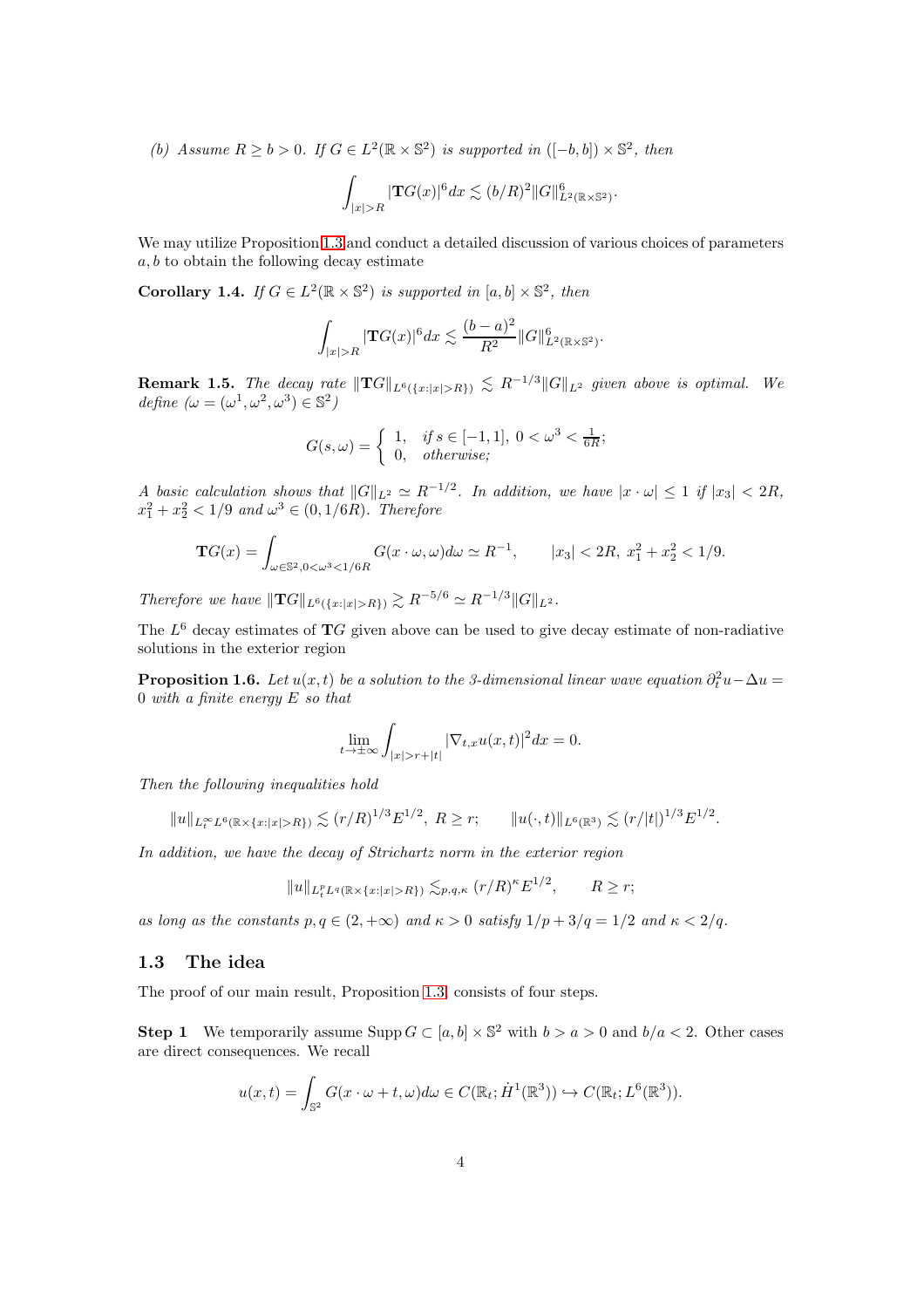Thus we may rewrite

$$
\mathbf{T}G = \lim_{\delta \to 0^+} \frac{1}{\delta} \int_0^\delta \int_{\mathbb{S}^2} G(x \cdot \omega + t, \omega) d\omega dt,
$$

and consider the upper bound of

$$
\int_{|x|>R} \left| \frac{1}{\delta} \int_0^\delta \int_{\mathbb{S}^2} G(x \cdot \omega + t, \omega) d\omega dt \right|^\delta dx.
$$

A careful calculation gives an upper bound

<span id="page-4-0"></span>
$$
K_{\delta} = \frac{1}{\delta^{6}} \int_{(\mathbb{S}^{2} \times I)^{6}} \left( \prod_{k=1}^{6} |G(s_{k}, \omega_{k})| \right) |A_{1} \cap A_{2} \cap \cdots \cap A_{6}| (d\omega ds)^{6}.
$$
 (4)

Here  $I = [a, b], A_k = \{x \in \mathbb{R}^3 : s_k - \delta < x \cdot \omega_k < s_k, |x| > R\}$  and

$$
(d\omega ds)^6 = \prod_{k=1}^6 d\omega_k ds_k.
$$

**Step 2** In order to prove Proposition [1.3,](#page-2-0) we need to show  $K_{\delta} \leq C ||G||_{L^2}^6$  and determine the best constant C. The right hand side  $||G||_{L^2}^6$  can be rewritten in the form

$$
||G||_{L^{2}(\mathbb{R}\times\mathbb{S}^{2})}^{6} = \int_{(\mathbb{S}^{2}\times I)^{3}} |G(s_{1},\omega_{1})|^{2} |G(s_{2},\omega_{2})|^{2} |G(s_{3},\omega_{3})|^{2} ds_{123} d\omega_{123}.
$$

Here  $ds_{ijk} = ds_i ds_j ds_k$ ,  $d\omega_{ijk} = d\omega_i d\omega_j d\omega_k$ . A comparison of this identity with [\(4\)](#page-4-0) indicates that a Cauchy-Schwartz inequality might do the job. One could try to write (we define  $A_{ijk} =$  $A_i \cap A_j \cap A_k$  and  $A_{123456} = A_1 \cap \cdots \cap A_6$ 

$$
K_{\delta} \leq \frac{1}{2\delta^{6}} \int_{(\mathbb{S}^{2} \times I)^{6}} \frac{|A_{456}| \cdot |A_{123456}|}{|A_{123}|} |G(s_{1}, \omega_{1})|^{2} |G(s_{2}, \omega_{2})|^{2} |G(s_{3}, \omega_{3})|^{2} (ds d\omega)^{6}
$$
  
+ 
$$
\frac{1}{2\delta^{6}} \int_{(\mathbb{S}^{2} \times I)^{6}} \frac{|A_{123}| \cdot |A_{123456}|}{|A_{456}|} |G(s_{4}, \omega_{4})|^{2} |G(s_{5}, \omega_{5})|^{2} |G(s_{6}, \omega_{6})|^{2} (ds d\omega)^{6}
$$
  

$$
\leq \frac{1}{\delta^{6}} \int_{(\mathbb{S}^{2} \times I)^{6}} \frac{|A_{456}| \cdot |A_{123456}|}{|A_{123}|} |G(s_{1}, \omega_{1})|^{2} |G(s_{2}, \omega_{2})|^{2} |G(s_{3}, \omega_{3})|^{2} (ds d\omega)^{6}
$$
  

$$
\leq \int_{(\mathbb{S}^{2} \times I)^{3}} J(s_{123}, \omega_{123}) |G(s_{1}, \omega_{1})|^{2} |G(s_{2}, \omega_{2})|^{2} |G(s_{3}, \omega_{3})|^{2} ds_{123} d\omega_{123};
$$

with

$$
J(s_{123}, \omega_{123}) = \frac{1}{\delta^6 |A_{123}|} \int_{(\mathbb{S}^2 \times I)^3} |A_{456}| \cdot |A_{123456}| d\omega_{456} ds_{456}.
$$

Here we put the weights  $|A_{456}|/|A_{123}|$  for the purpose of balance, because without the weights the coefficient  $J(s_{123}, \omega_{123})$  would become

$$
\frac{1}{\delta^6} \int_{(\mathbb{S}^2 \times I)^3} |A_{123456}| ds_{456} d\omega_{456},
$$

which seems to be proportional to  $|A_{123}|$ . Now we need to find an upper bound of

$$
\sup_{\omega_{123}, s_{123}} J(s_{123}, \omega_{123}) = \sup_{\omega_{123}, s_{123}} \frac{1}{|A_{123}|} \int_{A_{123}} \left( \frac{1}{\delta^6} \int_{(\mathbb{S}^2 \times I)^3} |A_{456}| \chi_{A_{456}}(x) d\omega_{456} ds_{456} \right) dx.
$$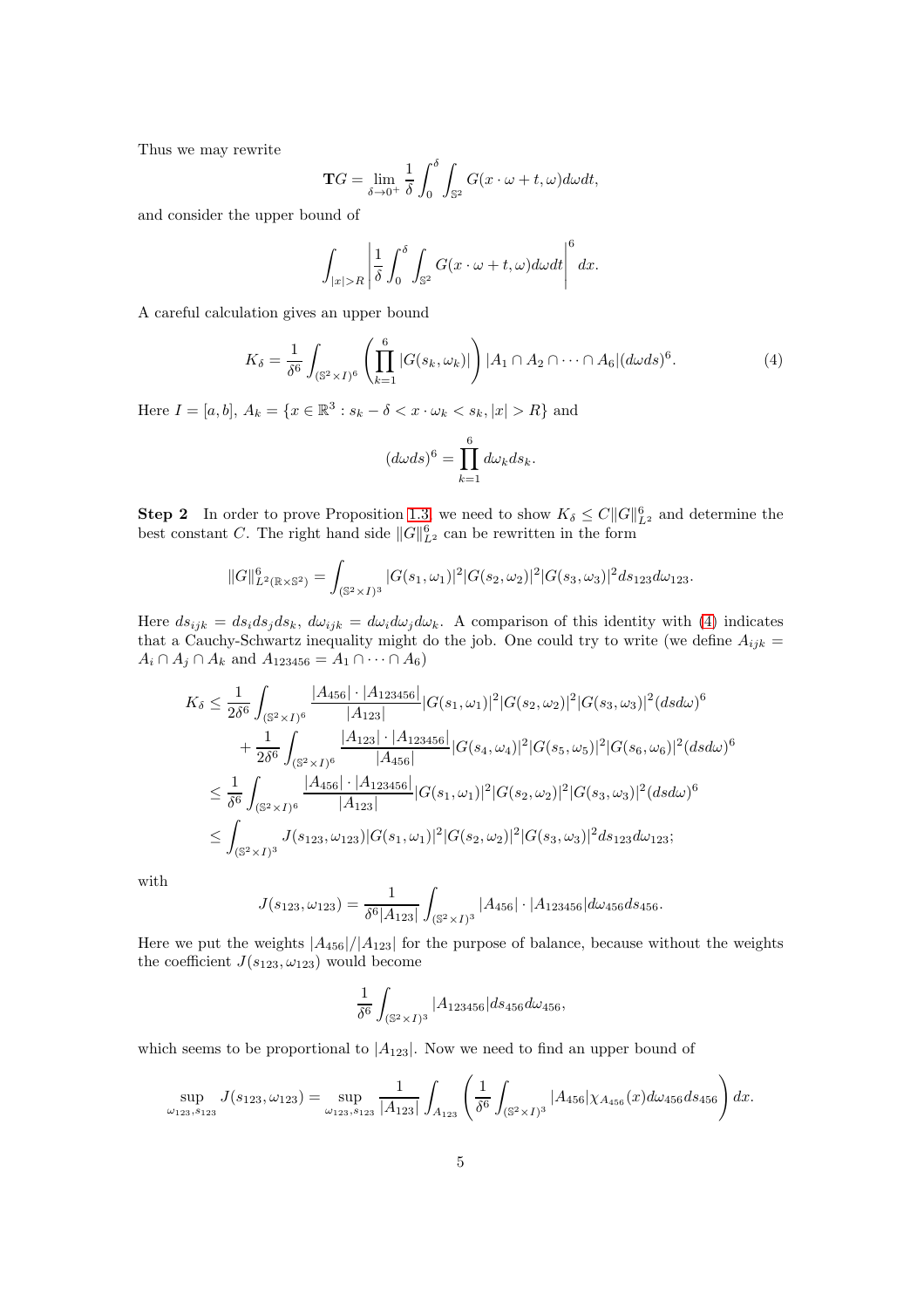A reasonable upper bound can be found

$$
\sup_{x} \frac{1}{\delta^{6}} \int_{(\mathbb{S}^{2} \times I)^{3}} |A_{456}| \chi_{A_{456}}(x) d\omega_{456} ds_{456} = \sup_{x} \frac{1}{\delta^{6}} \int_{(\mathbb{S}^{2} \times I)^{3}, x \in A_{456}} |A_{456}| d\omega_{456} ds_{456}
$$
  

$$
\leq \sup_{x} \int_{\Omega^{3}(x)} \frac{1}{|(\omega_{4} \times \omega_{5}) \cdot \omega_{6}|} d\omega_{456}.
$$

Here  $\Omega(x) = \{ \omega \in \mathbb{S}^2 : a - \delta < x \cdot \omega < b \}.$  We use the following facts in the inequality above

- $x \in A_k \Rightarrow \omega_k \in \Omega(x);$
- $A_{456} \leq \delta^3/((\omega_4 \times \omega_5) \cdot \omega_6);$
- Given x and  $\omega_k$ , then  $\{s_k \in [a, b] : x \in A_k\}$  is an interval whose length is no more than  $\delta$ .

Finally we need to find an upper bound of

$$
\sup_{x} \int_{\Omega^3(x)} \frac{1}{|(\omega_4 \times \omega_5) \cdot \omega_6|} d\omega_{456}.
$$

Unfortunately we have

$$
\int_{\Omega} \frac{1}{|(\omega_4 \times \omega_5) \cdot \omega_6|} d\omega_{456} = +\infty
$$

for any open region  $\Omega \subset \mathbb{S}^2$ . As a result, the argument above has to be improved in some way. The key observation here is that we have many different ways to split the product of  $G(s_k, \omega_k)$  into two triples when we apply the Cauchy-Schwartz. In order to avoid too small value of  $|(\omega_i \times \omega_j) \cdot \omega_k|$ , which appears in the denominator in the integral given above, given  $\omega_1, \omega_2, \cdots, \omega_6 \in \mathbb{S}^2$ , we split them into two group of three, i.e.  $(\omega_{k_1}, \omega_{k_2}, \omega_{k_3})$  and  $(\omega_{k_4}, \omega_{k_5}, \omega_{k_6}),$ so that the product

$$
|(\omega_{k_1} \times \omega_{k_2}) \cdot \omega_{k_3}| \cdot |(\omega_{k_4} \times \omega_{k_5}) \cdot \omega_{k_6}|
$$

gets its maximum value among all possible grouping method. In this work we call these kind of triples reciprocal triples. Following a similar argument as above but using reciprocal triples instead in the Cauchy Schwartz

$$
\left(\prod_{k=1}^{6} |G(s_k, \omega_k)|\right) \le \frac{|A_{k_4 k_5 k_6}|}{2|A_{k_1 k_2 k_3}| |G(s_{k_1}, \omega_{k_1})|^2 |G(s_{k_2}, \omega_{k_2})|^2 |G(s_{k_3}, \omega_{k_3})|^2
$$

$$
+ \frac{|A_{k_1 k_2 k_3}|}{2|A_{k_4 k_5 k_6}| |G(s_{k_4}, \omega_{k_4})|^2 |G(s_{k_5}, \omega_{k_5})|^2 |G(s_{k_6}, \omega_{k_6})|^2;
$$

$$
\{k_1, k_2, \cdots, k_6\} = \{1, 2, \cdots, 6\}; \quad (\omega_{k_1}, \omega_{k_2}, \omega_{k_3}), \ (\omega_{k_4}, \omega_{k_5}, \omega_{k_6}) \text{ are reciprocal},
$$

we reduce the problem to find an upper bound of

<span id="page-5-0"></span>
$$
\sup_{x \in B^c, \omega_{123} \in \Omega^3(x)} \int_{\Sigma(\omega_{123}) \cap \Omega^3(x)} \frac{1}{|(\omega_4 \times \omega_5) \cdot \omega_6|} d\omega_{456}.
$$
 (5)

Here  $B^c = \{x : |x| > R\}$  and  $\Sigma(\omega_{123}) \subseteq (\mathbb{S}^2)^3$  consists of all reciprocal triples of  $\omega_{123}$ . The reciprocal condition above significantly restricts the location, size and/or shape of the surface triangles ( $\omega_4, \omega_5, \omega_6$ ) thus leads to a finite least upper bound. The remaining work is to figure out this least upper bound.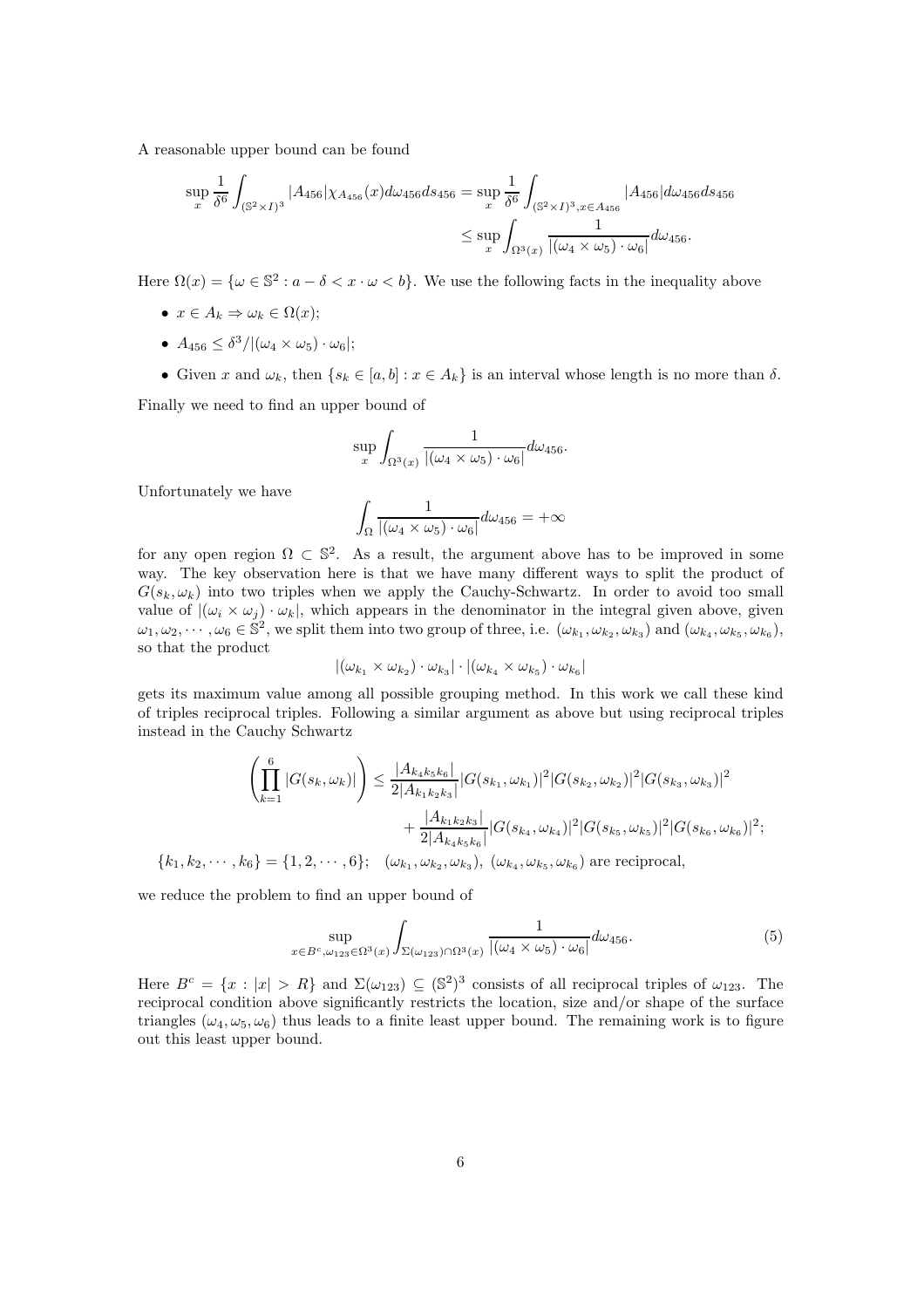**Step 3** We then apply a central projection  $\mathbf{P}: \mathbb{S}^2_+ \to \mathbb{R}^2$  defined by  $\mathbf{P}(x_1, x_2, x_3) = (x_1/x_3, x_2/x_3)$ and rewrite the least upper bound [\(5\)](#page-5-0) in the form of an integral in Euclidean space  $\mathbb{R}^2$ :

$$
\sup_{x \in B^c} \left( \frac{b^6}{|x|^6} \sup_{Y_1, Y_2, Y_3 \in \Omega^*} \int_{\Sigma(Y_{123}) \cap (\Omega^*)^3} \frac{1}{|\triangle Y_4 Y_5 Y_6|} dY_{456} \right).
$$

Here  $\Omega^*$  is an annulus region (depending on |x|) in  $\mathbb{R}^2$  and  $\Sigma(Y_1Y_2Y_3)$  is the subset of  $(\mathbb{R}^2)^3$ consisting of all reciprocal triples (or triangles)  $Y_4Y_5Y_6$  in  $\mathbb{R}^2$ . Here reciprocal triangles in  $\mathbb{R}^2$ are defined in a similar way to reciprocal triples in  $\mathbb{S}^2$ .

$$
|\triangle Y_1 Y_2 Y_3| \cdot |\triangle Y_4 Y_5 Y_6| \ge \frac{1}{65} \max_{\{k_1, k_2, \cdots, k_6\} = \{1, 2, \cdots, 6\}} |\triangle Y_{k_1} Y_{k_2} Y_{k_3}| \cdot |\triangle Y_{k_4} Y_{k_5} Y_{k_6}|.
$$

Step 4 In the final step we utilize the geometric properties of reciprocal triangles and give an upper bound

<span id="page-6-0"></span>
$$
\sup_{Y_1, Y_2, Y_3 \in \Omega^*} \int_{\Sigma(Y_{123}) \cap (\Omega^*)^3} \frac{1}{|\Delta Y_4 Y_5 Y_6|} dY_{456} \lesssim w^3 r. \tag{6}
$$

Here r is the radius of outer boundary and w is the width of the annulus region  $\Omega^*$ . Finally we may plug this upper bound in and conplete the proof of Proposition [1.3.](#page-2-0)

#### 1.4 Notations and Structure of this work

**Notations** In this work the notation  $A \leq B$  means that there exists a constant c so that  $A \leq cB$ . In this work these explicit constants are absolute constants, i.e. depends on nothing, unless stated otherwise. The notation  $\geq$  is similar. The meaning of  $\ll$  is similar to  $\leq$ , i.e. there exists a constant c, so that  $A \leq cB$ . But in this case we additionally assume  $c < 1$  is very small. The meaning of  $\gg$  is similar. We may add subscripts to these notations to indicate that the explicit constants depend on these subscripts but nothing else. Throughout this work we use the notation  $\chi$  for characteristic functions and  $|\Omega|$  for the Lebesgue measure of a subset  $\Omega$  of the Euclidean spaces or the sphere  $\mathbb{S}^2$ .

**Structure of this work** In Section 2 we first reduce the proof of Proposition [1.3](#page-2-0) to a geometric inequality. Section 3 is devoted to the proof of some basic geometric properties regarding reciprocal triangles and circular annulus regions, which are the preparation work for the proof of the geometric inequality [\(6\)](#page-6-0). Next in Section 4 we prove the geometric inequality by considering reciprocal triangles with different sizes and angles separately. In Section 5 we combine all results from previous sections to finish the proof of Proposition [1.3](#page-2-0) and then give an application on the decay estimate of non-radiative solutions. Finally we give an estimate of Radon transform in the two or three dimensional space, as another application of our main result.

## <span id="page-6-1"></span>2 Transformation to a Geometric Inequality

In this section we reduce the proof of Proposition [1.3](#page-2-0) to a geometric inequality. Let us temporarily assume  $G(s, \omega)$  is supported in  $[a, b] \times \mathbb{S}^2$ . Here  $a, b > 0$  so that  $b/a \leq 2$ . We recall that the function defined by

$$
u(x,t) = \int_{\mathbb{S}^2} G(x \cdot \omega + t, \omega) d\omega
$$

is a finite-energy free wave, thus we have

$$
u(\cdot, t) \in C(\mathbb{R}, \dot{H}^1(\mathbb{R}^3)) \Rightarrow u(\cdot, t) \in C(\mathbb{R}, L^6(\mathbb{R}^3)).
$$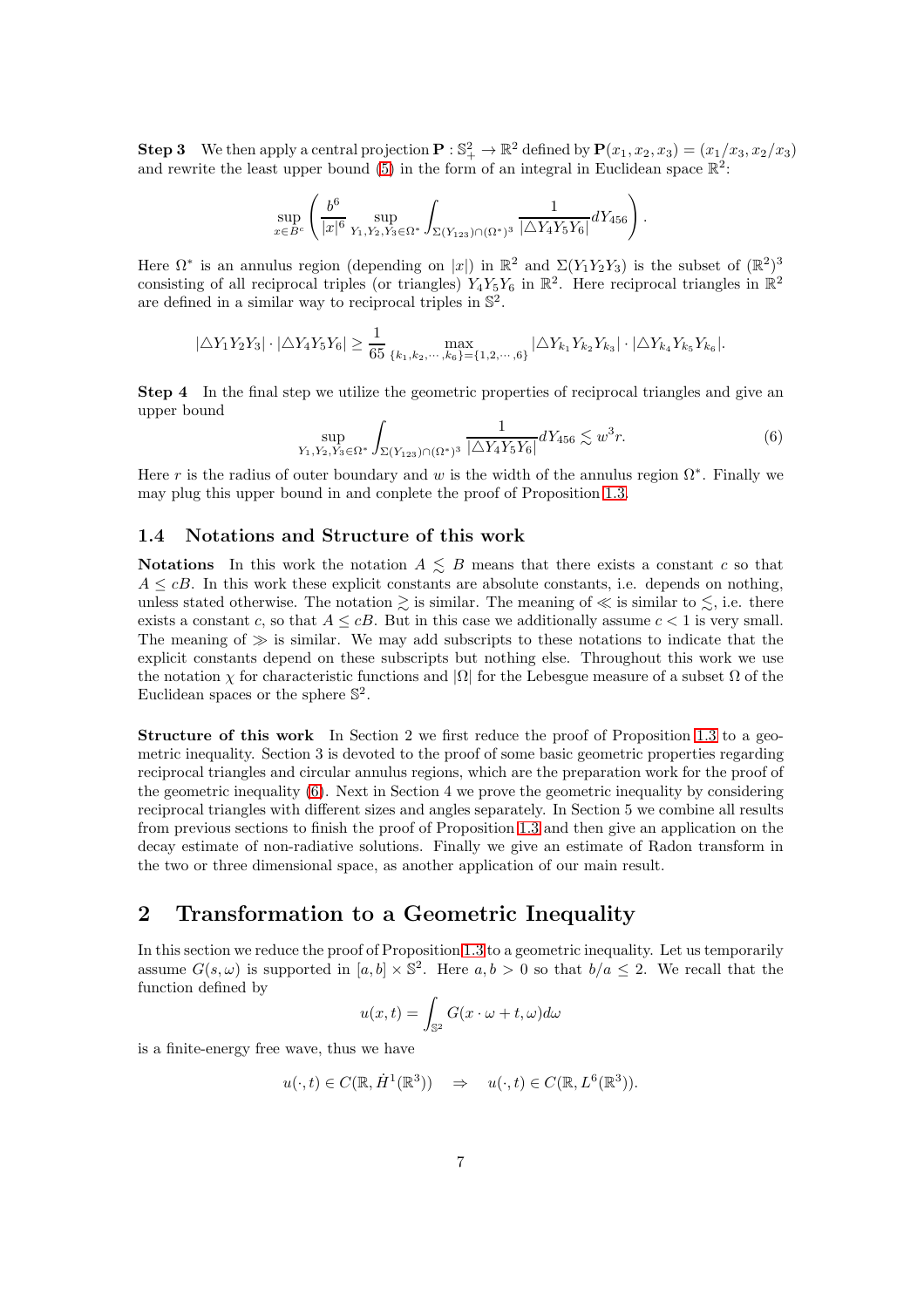This immediately gives the following convergence in  $L^6(\mathbb{R}^3)$ 

$$
\lim_{\delta \to 0^+} \frac{1}{\delta} \int_0^\delta u(x, t) dt = \mathbf{T} G.
$$

Thus it suffices to find an upper bound of

$$
\liminf_{\delta \to 0^+} \left\| \frac{1}{\delta} \int_0^\delta u(x,t) dt \right\|_{L^6(\{x: |x|>R\})}.
$$

We may rewrite

$$
\frac{1}{\delta} \int_0^\delta u(x,t)dt = \frac{1}{\delta} \int_0^\delta \int_{\mathbb{S}^2} G(x \cdot \omega + t, \omega) d\omega dt
$$

$$
= \frac{1}{\delta} \int_{\mathbb{R}} \int_{\mathbb{S}^2} G(s, \omega) \chi_{(0,\delta)}(s - x \cdot \omega) d\omega ds
$$

$$
= \frac{1}{\delta} \int_I \int_{\mathbb{S}^2} G(s, \omega) \chi_{(0,\delta)}(s - x \cdot \omega) d\omega ds
$$

Here  $I = [a, b]$  and we use the compact-supported assumption of G. Given  $\delta, s, \omega$ , we may interpret  $\chi_{(0,\delta)}(s-x\cdot\omega)$  as the characteristic function of the set

$$
A_{s,\omega,\delta} = \{x \in \mathbb{R}^3 : s - \delta < x \cdot \omega < s\}.
$$

The set  $A_{s,\omega,\delta}$  is a thin slice of the space  $\mathbb{R}^3$ , which is orthogonal to  $\omega$  and a distance of about s away from the origin. For convenience we introduce the notation  $\chi_{s,\omega,\delta}(x) = \chi_{(0,\delta)}(s-x \cdot \omega)$ . Thus we may rewrite

$$
\frac{1}{\delta} \int_0^\delta u(x,t)dt = \frac{1}{\delta} \int_I \int_{\mathbb{S}^2} G(s,\omega) \chi_{s,\omega,\delta}(x) d\omega ds
$$

Now we consider the integral

$$
J_{\delta} = \int_{|x|>R} \left| \frac{1}{\delta} \int_0^{\delta} u(x,t)dt \right|^6 dx.
$$

We plug the explicit expression of  $u$  in and obtain

$$
J_{\delta} = \frac{1}{\delta^{6}} \int_{|x|>R} \left| \int_{I} \int_{\mathbb{S}^{2}} G(s,\omega) \chi_{s,\omega,\delta}(x) d\omega ds \right|^{6} dx
$$
  

$$
\leq \frac{1}{\delta^{6}} \int_{|x|>R} \int_{(I \times \mathbb{S}^{2})^{6}} \left( \prod_{k=1}^{6} |G(s_{k},\omega_{k})| \chi_{s_{k},\omega_{k},\delta}(x) \right) (d\omega ds)^{6} dx.
$$

Here we slightly abuse the notation

$$
(d\omega ds)^6 = \prod_{k=1}^6 d\omega_k ds_k.
$$

Now we introduce reciprocal triples. If triples  $(\omega_1, \omega_2, \omega_3), (\omega_4, \omega_5, \omega_6) \in (\mathbb{S}^2)^3$  satisfy

$$
|(\omega_1 \times \omega_2) \cdot \omega_3| |(\omega_4 \times \omega_5) \cdot \omega_6| = \max_{j_1, j_2, \cdots, j_6} |(\omega_{j_1} \times \omega_{j_2}) \cdot \omega_{j_3}| |(\omega_{j_4} \times \omega_{j_5}) \cdot \omega_{j_6}|,
$$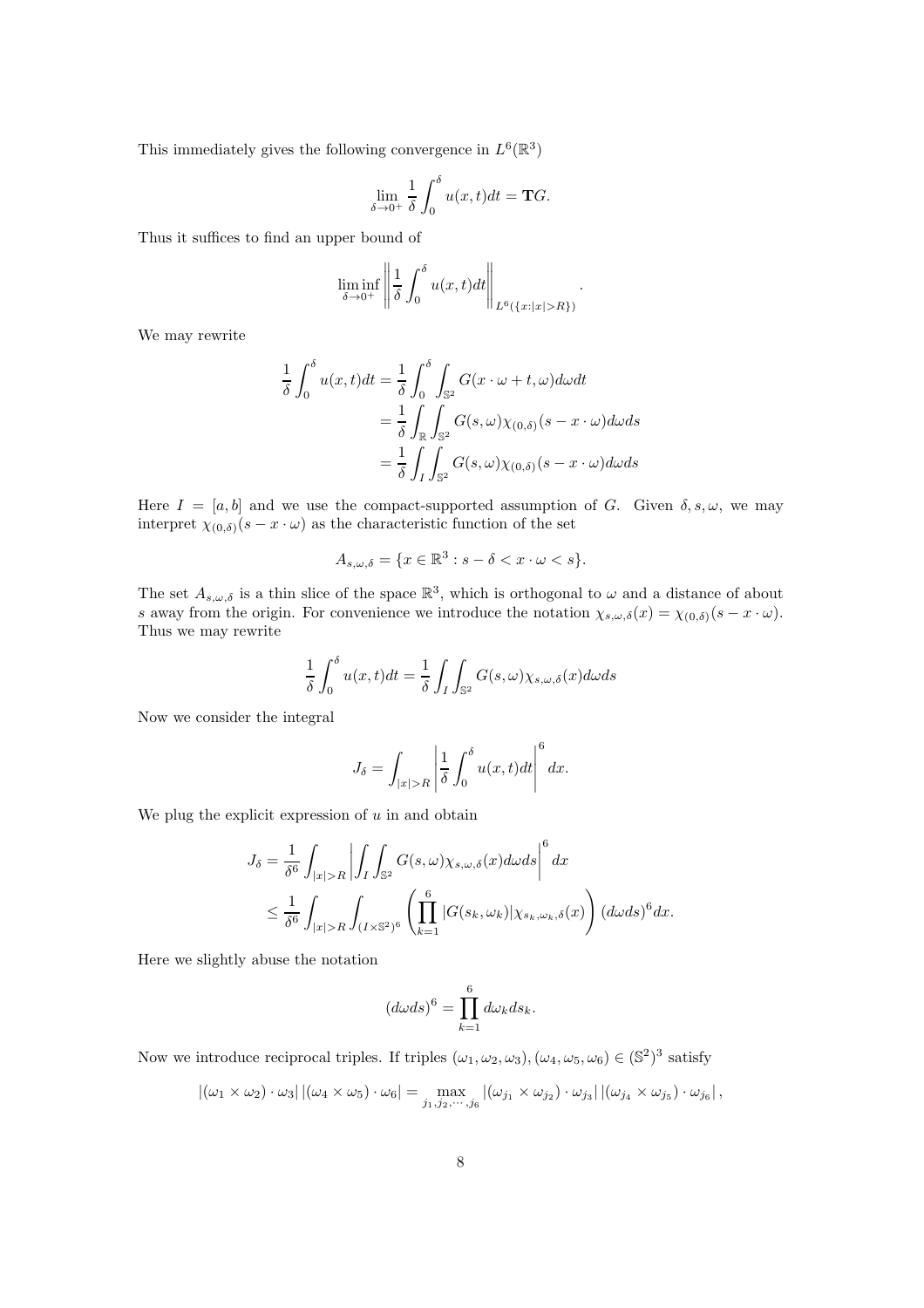we call these triples reciprocal to each other. Here the maximum is taken for all possible permutation of  $\{1, 2, \dots, 6\}$ . By rotating the variables we only need to consider the integral in the region where the triples  $(\omega_1, \omega_2, \omega_3), (\omega_4, \omega_5, \omega_6) \in (\mathbb{S}^2)^3$  are reciprocal. More precisely we have

$$
J_{\delta} \le \frac{10}{\delta^6} \int_{|x|>R} \int_{\Sigma \times I^6} \left( \prod_{k=1}^6 |G(s_k, \omega_k)| \chi_{s_k, \omega_k, \delta}(x) \right) (d\omega ds)^6 dx.
$$

Here

$$
\Sigma = \{(\omega_1, \cdots, \omega_6) \in (\mathbb{S}^2)^6 : (\omega_1, \omega_2, \omega_3), (\omega_4, \omega_5, \omega_6) \text{ are reciprocal}\}.
$$

For convenience we use the notations  $A_k = A_{s_k,\omega_k,\delta} \cap \{x \in \mathbb{R}^3 : |x| > R\}, A_{ijk} = A_i \cap A_j \cap A_k$ and  $A_{123456} = A_1 \cap \cdots \cap A_6$  below. We may rewrite

$$
J_{\delta} \leq \frac{10}{\delta^6} \int_{|x|>R} \int_{\Sigma \times I^6} \left( \prod_{k=1}^6 |G(s_k, \omega_k)| \right) \chi_{A_{123456}}(x) (d\omega ds)^6 dx.
$$

We then apply Cauchy-Schwartz inequality

$$
J_{\delta} \leq \frac{5}{\delta^{6}} \int_{|x|>R} \int_{\Sigma \times I^{6}} \frac{|A_{456}|}{|A_{123}|} |G(s_{1}, \omega_{1})|^{2} |G(s_{2}, \omega_{2})|^{2} |G(s_{3}, \omega_{3})|^{2} \chi_{A_{123456}}(x) (d\omega ds)^{6} dx + \frac{5}{\delta^{6}} \int_{|x|>R} \int_{\Sigma \times I^{6}} \frac{|A_{123}|}{|A_{456}|} |G(s_{4}, \omega_{4})|^{2} |G(s_{5}, \omega_{5})|^{2} |G(s_{6}, \omega_{6})|^{2} \chi_{A_{123456}}(x) (d\omega ds)^{6} dx 
$$
\leq \frac{10}{\delta^{6}} \int_{|x|>R} \int_{\Sigma \times I^{6}} \frac{|A_{456}|}{|A_{123}|} |G(s_{1}, \omega_{1})|^{2} |G(s_{2}, \omega_{2})|^{2} |G(s_{3}, \omega_{3})|^{2} \chi_{A_{123456}}(x) (d\omega ds)^{6} dx.
$$
$$

Next we use notations  $d\omega_{ijk} = d\omega_i d\omega_j d\omega_k$ ,  $ds_{ijk} = ds_i ds_j ds_k$  and rewrite the integral

<span id="page-8-0"></span>
$$
J_{\delta} \le \frac{10}{\delta^6} \int_{(\mathbb{S}^2)^3 \times I^3} J(s_{123}, \omega_{123}) |G(s_1, \omega_1)|^2 |G(s_2, \omega_2)|^2 |G(s_3, \omega_3)|^2 ds_{123} d\omega_{123}.\tag{7}
$$

Here

$$
J(s_{123}, \omega_{123}) = \int_{|x|>R} \int_{\Sigma(\omega_{123}) \times I^3} \frac{|A_{456}|}{|A_{123}|} \chi_{A_{123456}}(x) ds_{456} d\omega_{456} dx;
$$
  

$$
\Sigma(\omega_{123}) = \{(\omega_4, \omega_5, \omega_6) \in (\mathbb{S}^2)^3 : (\omega_1, \omega_2, \omega_3), (\omega_4, \omega_5, \omega_6) \text{ are reciprocal}\}.
$$

We may further find an upper bound of  $J(s_{123}, \omega_{123})$ .

$$
J(s_{123}, \omega_{123}) = \frac{1}{|A_{123}|} \int_{A_{123}} \left( \int_{\Sigma(\omega_{123}) \times I^3} |A_{456}| \chi_{A_{456}}(x) ds_{456} d\omega_{456} \right) dx
$$
  

$$
\leq \sup_{x \in A_{123}} \int_{\Sigma(\omega_{123}) \times I^3} |A_{456}| \chi_{A_{456}}(x) ds_{456} d\omega_{456}.
$$

Given  $x \in B_R^c \doteq \{y : |y| > R\}$ , we define

$$
\Omega_{\delta}(x) = \{ \omega \in \mathbb{S}^2 : \exists s \in I, x \in A_{s,\omega,\delta} \} = \{ \omega \in \mathbb{S}^2 : a - \delta < x \cdot \omega < b \}.
$$

The least upper bound of  $J(s_{123}, \omega_{123})$  satisfies

$$
\sup_{s_{123}\in I^3,\omega_{123}\in (\mathbb{S}^2)^3} J(s_{123},\omega_{123}) \leq \sup_{s_{123}\in I^3,\omega_{123}\in (\mathbb{S}^2)^3} \sup_{x\in A_{123}} \int_{\Sigma(\omega_{123})\times I^3} |A_{456}|\chi_{A_{456}}(x) ds_{456} d\omega_{456}
$$
  

$$
\leq \sup_{x\in B_R^c,\omega_{123}\in \Omega_\delta^3(x)} \int_{(\Sigma(\omega_{123})\cap \Omega_\delta^3(x))\times I^3} |A_{456}|\chi_{A_{456}}(x) ds_{456} d\omega_{456}.
$$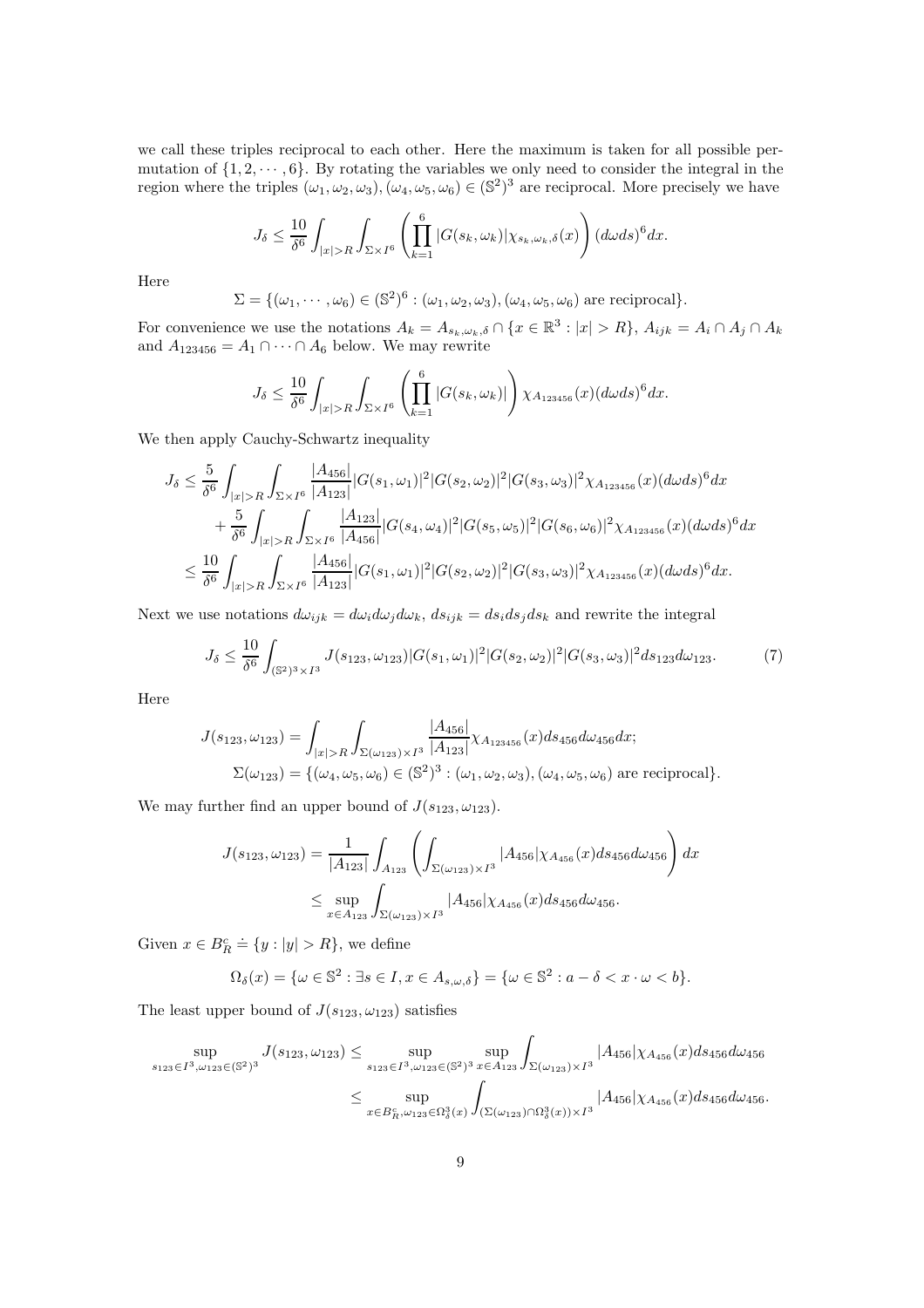We observe

$$
|A_{456}| \leq \frac{\delta^3}{|(\omega_4 \times \omega_5) \cdot \omega_6|},
$$

and obtain

$$
\sup_{s_{123}, \omega_{123}\in I^3\times(\mathbb{S}^2)^3}J(s_{123}, \omega_{123})\leq \sup_{x\in B_R^c, \omega_{123}\in \Omega_\delta^3(x)}\int_{(\Sigma(\omega_{123})\cap \Omega_\delta^3(x))\times I^3}\frac{\delta^3\chi_{A_{456}}(x)}{|(\omega_4\times\omega_5)\cdot\omega_6|}ds_{456}d\omega_{456}.
$$

Next we recall

$$
\chi_{A_{456}}(x) = 1 \quad \Leftrightarrow \quad s_k - \delta < x \cdot \omega_k < s_k, \ \forall k = 4, 5, 6.
$$

Thus we have

$$
\sup_{s_{123},\omega_{123}\in I^3\times(\mathbb{S}^2)^3} J(s_{123},\omega_{123}) \leq \sup_{x\in B_R^c, \omega_{123}\in\Omega_\delta^3(x)} \int_{\Sigma(\omega_{123})\cap\Omega_\delta^3(x)} \frac{\delta^6}{|(\omega_4\times\omega_5)\cdot\omega_6|} d\omega_{456}
$$
  

$$
\leq \delta^6 C_{R,I,\delta_0}
$$

for all  $\delta \in (0, \delta_0)$ . Here  $C_{R,I,\delta_0}$  is a constant independent of  $\delta \in (0, \delta_0)$ 

$$
C_{R,I,\delta_0} = \sup_{x \in B_R^c, \omega_{123} \in \Omega_{\delta_0}^3(x)} \int_{\Sigma(\omega_{123}) \cap \Omega_{\delta_0}^3(x)} \frac{1}{|(\omega_4 \times \omega_5) \cdot \omega_6|} d\omega_{456}
$$
(8)

Plugging this upper bound in [\(7\)](#page-8-0), we obtain

$$
J_{\delta} \leq 10C_{R,I,\delta_0} \int_{(\mathbb{S}^2)^3 \times I^3} |G(s_1,\omega_1)|^2 |G(s_2,\omega_2)|^2 |G(s_3,\omega_3)|^2 ds_{123} d\omega_{123}
$$
  

$$
\leq 10C_{R,I,\delta_0} ||G||_{L^2(\mathbb{R} \times \mathbb{S}^2)}^6.
$$

We make  $\delta \to 0^+$  and conclude that the following inequality holds for any small constant  $\delta_0 > 0$ .

$$
\|\mathbf{T}G\|_{L^{6}(\{x\in\mathbb{R}^3:|x|>R\})}^6 \leq 10C_{R,I,\delta_0} \|G\|_{L^{2}(\mathbb{R}\times\mathbb{S}^2)}^6.
$$

The remaining work is to find an upper bound of  $C_{R,I,\delta_0}$ . Let us first fix an  $x \in B_R^c$  and determine the upper bound of

<span id="page-9-0"></span>
$$
C_{I,\delta_0}(x) = \sup_{\omega_{123} \in \Omega_{\delta_0}^3(x)} \int_{\Sigma(\omega_{123}) \cap \Omega_{\delta_0}^3(x)} \frac{1}{|(\omega_4 \times \omega_5) \cdot \omega_6|} d\omega_{456}
$$
(9)

Without loss of generality we assume  $x = (0, 0, h) \in \mathbb{R}^3$ . Then

$$
\Omega_{\delta_0}(x) = \left\{ \omega = (x_1, x_2, x_3) \in \mathbb{S}^2 : \frac{a - \delta_0}{h} < x_3 < \frac{b}{h} \right\}.
$$
\n
$$
\Omega_{\delta_0}(x) = \left\{ \omega = (x_1, x_2, x_3) \in \mathbb{S}^2 : \frac{a - \delta_0}{h} < x_3 \le 1 \right\}, \quad h \in (a - \delta_0, b);
$$
\n
$$
\Omega_{\delta_0}(x) = \varnothing.
$$
\n
$$
h \le a - \delta_0.
$$

We next apply a geometric transformation so that we may work in Euclidean space  $\mathbb{R}^2$  for convenience. Let O be the origin in  $\mathbb{R}^3$ . We consider the central projection (with center O) from the upper half of the sphere

$$
\mathbb{S}^2_+ = \{(x_1, x_2, x_3) : x_1^2 + x_2^2 + x_3^2 = 1, x_3 > 0\}
$$

to the plane  $x_3 = 1$ : (Please see figure [1\)](#page-10-0)

$$
\mathbf{P}: \mathbb{S}^2_+ \to \mathbb{R}^2, \qquad Y = \mathbf{P}(x_1, x_2, x_3) = (x_1/x_3, x_2/x_3).
$$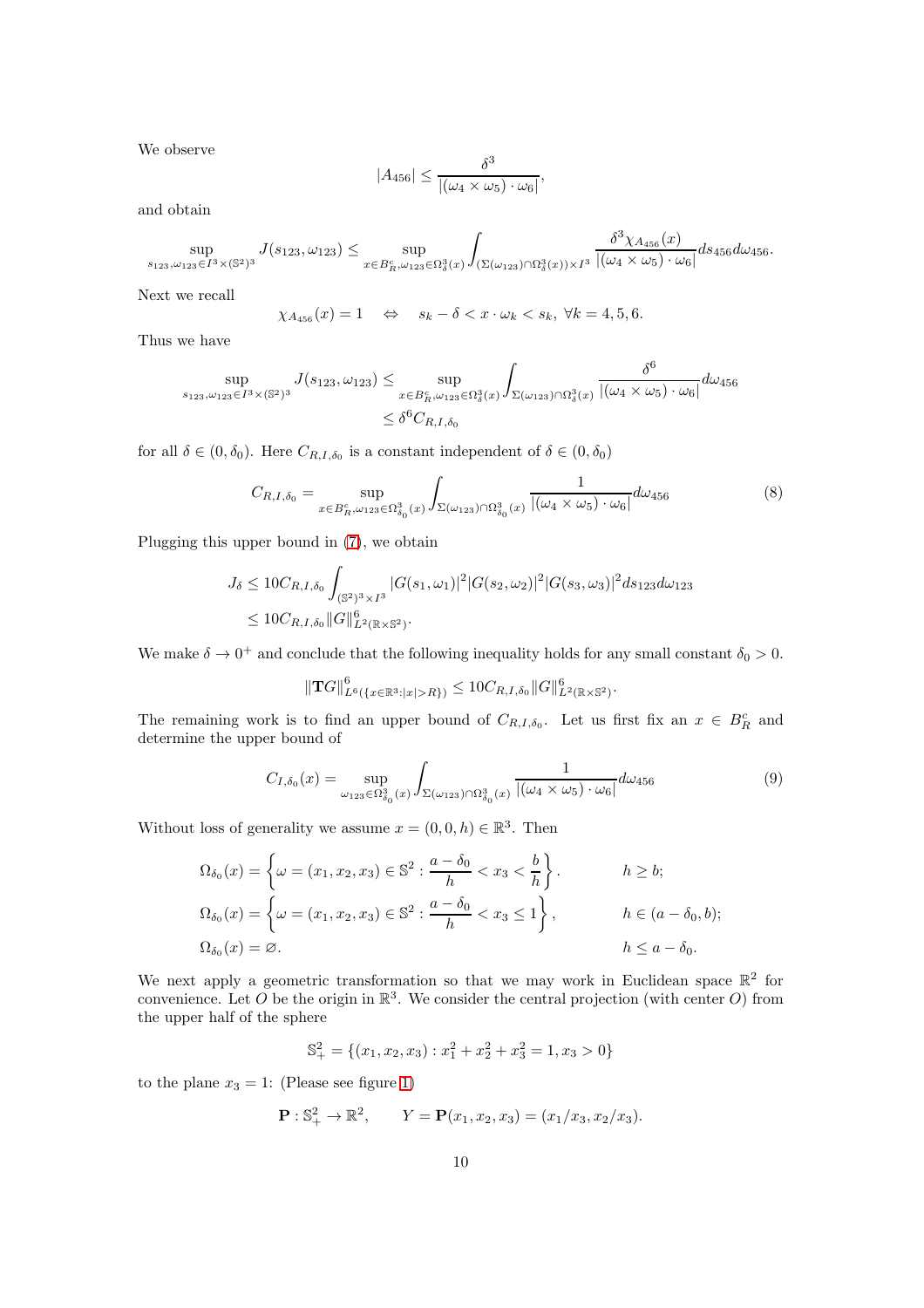

<span id="page-10-0"></span>Figure 1: Illustration of projection P

We have

$$
\Omega_{\delta_0,h}^* \doteq \mathbf{P}(\Omega_{\delta_0}(x)) = \left\{ Y \in \mathbb{R}^2 : \frac{\sqrt{h^2 - b^2}}{b} < |Y| < \frac{\sqrt{h^2 - (a - \delta_0)^2}}{a - \delta_0} \right\}.
$$
\n
$$
h \ge b;
$$
\n
$$
\Omega_{\delta_0,h}^* \doteq \mathbf{P}(\Omega_{\delta_0}(x)) = \left\{ Y \in \mathbb{R}^2 : |Y| < \frac{\sqrt{h^2 - (a - \delta_0)^2}}{a - \delta_0} \right\},
$$
\n
$$
h \in [a - \delta_0, b);
$$
\n
$$
\Omega_{\delta_0,h}^* \doteq \mathbf{P}(\Omega_{\delta_0}(x)) = \varnothing,
$$
\n
$$
h < a - \delta_0;
$$

is an annulus (or a disk) and

$$
dY = x_3^{-3} dS(\omega).
$$

We define  $Y_k = \mathbf{P}\omega_k \in \mathbb{R}^2$  and use notation  $\vec{y}_k$  for the vector  $OY_k \in \mathbb{R}^3$ . If  $\omega_k = (\omega_{k,1}, \omega_{k,2}, \omega_{k,3}) \in$  $\Omega_{\delta_0}(x)$ , then

<span id="page-10-2"></span>
$$
\vec{y}_k = \omega_{k,3}^{-1} \omega_k, \qquad \frac{h}{b} < \omega_{k,3}^{-1} < \frac{h}{a - \delta_0}.
$$
 (10)

Since the distance of O to the plane  $x_3 = 1$  is 1, the volume V of tetrahedron  $OY_iY_jY_k$  is one third of the area of triangle  $Y_i Y_j Y_k$ . Thus (please see figure [2\)](#page-10-1)

$$
\frac{1}{3}|\triangle Y_i Y_j Y_k| = V = \frac{1}{6} |(\vec{y}_i \times \vec{y}_j) \cdot \vec{y}_k|.
$$

We may combine this with [\(10\)](#page-10-2) and obtain



<span id="page-10-1"></span>Figure 2: Illustration of volume

<span id="page-10-3"></span>
$$
\frac{|\triangle Y_i Y_j Y_k|}{|(\omega_i \times \omega_j) \cdot \omega_k|} = \frac{|(\vec{y}_i \times \vec{y}_j) \cdot \vec{y}_k|}{2|(\omega_i \times \omega_j) \cdot \omega_k|} = \frac{1}{2\omega_{i,3} \cdot \omega_{j,3} \cdot \omega_{k,3}} \in \left(\frac{h^3}{2b^3}, \frac{h^3}{2(a - \delta_0)^3}\right)
$$
(11)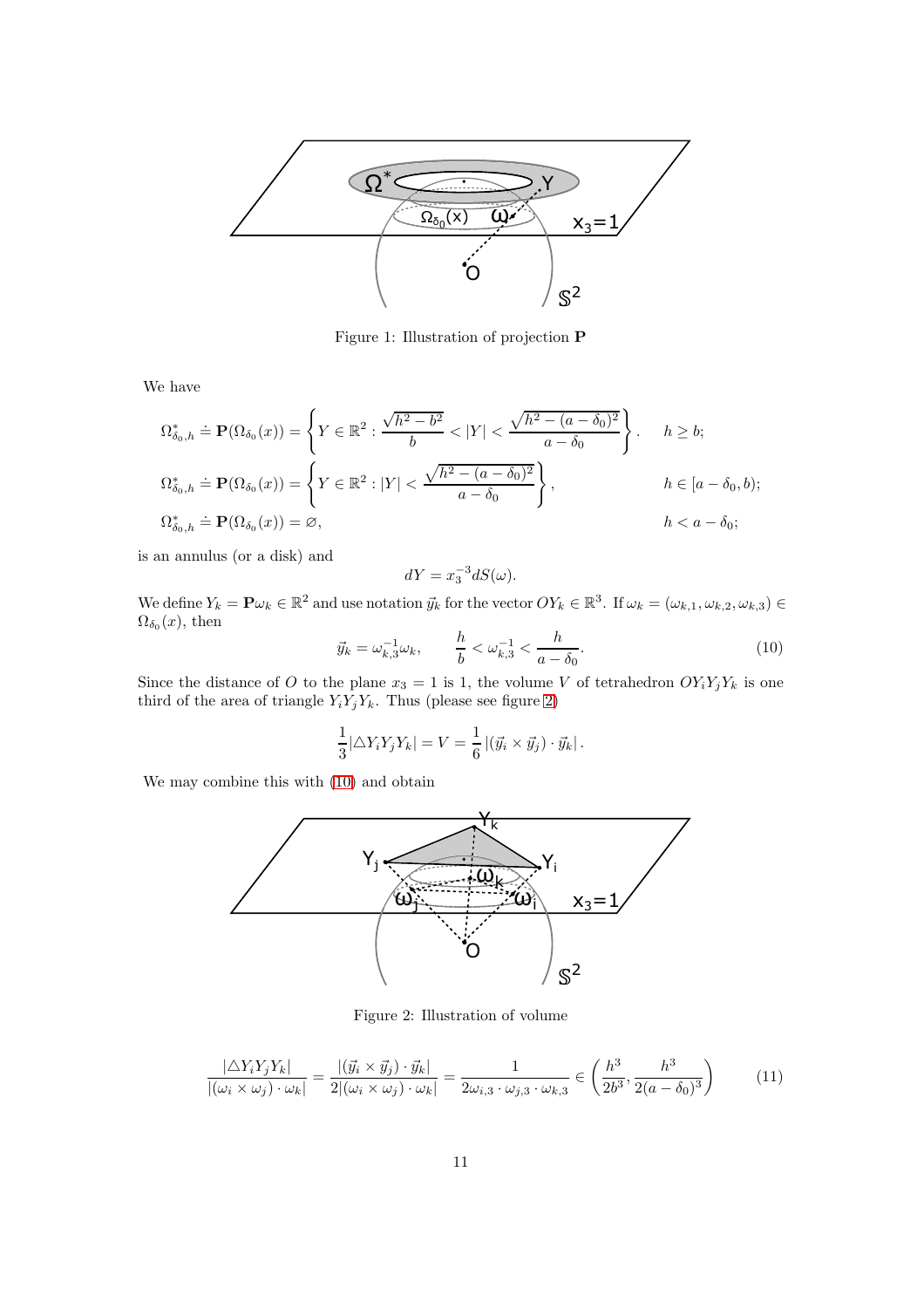Therefore we may use the reciprocal assumption on triples  $\omega_{123}$  and  $\omega_{456}$ , as well as the assumption  $b/a \leq 2$  to deduce (as long as  $\delta_0 > 0$  is sufficiently small)

$$
|\triangle Y_1 Y_2 Y_3| \cdot |\triangle Y_4 Y_5 Y_6| \ge \frac{(a - \delta_0)^6}{b^6} \max_{j_1, j_2, \dots, j_6} |\triangle Y_{j_1} Y_{j_2} Y_{j_3}| \cdot |\triangle Y_{j_4} Y_{j_5} Y_{j_6}|
$$
  

$$
\ge \frac{1}{65} \max_{j_1, j_2, \dots, j_6} |\triangle Y_{j_1} Y_{j_2} Y_{j_3}| \cdot |\triangle Y_{j_4} Y_{j_5} Y_{j_6}|.
$$

Here again the maximum is taken for all possible permutations of  $1, 2, \dots, 6$ . We still call these two triangles  $\triangle Y_1 Y_2 Y_3$  and  $Y_4 Y_5 Y_6$  (weakly) reciprocal to each other and use the notation

 $\Sigma(Y_{123}) = \{(Y_4, Y_5, Y_6) \in (\mathbb{R}^2)^3 : (Y_1, Y_2, Y_3), (Y_4, Y_5, Y_6) \text{ are reciprocal}\}.$ 

We apply change of variables on the integral in [\(9\)](#page-9-0), utilize [\(11\)](#page-10-3) and obtain

$$
\begin{aligned} C_{I,\delta_0}(x) & = \sup_{\omega_{123}\in\Omega_{\delta_0}^3(x)}\int_{\mathbf{P}(\Sigma(\omega_{123})\cap\Omega_{\delta_0}^3(x))} \frac{\omega_{4,3}^2\omega_{5,3}^2\omega_{6,3}^2}{2}\cdot\frac{1}{|\Delta Y_4Y_5Y_6|}dY_{456}\\ & \leq \frac{b^6}{2h^6}\sup_{Y_{123}\in(\Omega_{\delta_0,h}^*)^3}\int_{\Sigma(Y_{123})\cap(\Omega_{\delta_0,h}^*)^3} \frac{1}{|\Delta Y_4Y_5Y_6|}dY_{456}. \end{aligned}
$$

In summary we have

<span id="page-11-0"></span>**Lemma 2.1.** Assume that  $b > a > 0$  with  $b/a \leq 2$ . Let  $G(s, \omega) \in L^2(\mathbb{R} \times \mathbb{S}^2)$  be supported in the region  $[a, b] \times \mathbb{S}^2$ . Then the function

$$
\mathbf{T}G(x) = \int_{\mathbb{S}^2} G(x \cdot \omega, \omega) d\omega, \qquad x \in \mathbb{R}^3
$$

satisfies the following inequality for all sufficiently small  $\delta > 0$ :

$$
\int_{|x|>R} |\mathbf{T}G(x)|^6 dx \le \left( \sup_{h>\max\{R,a-\delta\}} C_{a,b,\delta}(h) \right) ||G||_{L^2(\mathbb{R}\times\mathbb{S}^2)}^6.
$$

The constant  $C_{a,b,\delta}(h)$  is defined by

$$
C_{a,b,\delta}(h)=\frac{5b^6}{h^6}\sup_{Y_1,Y_2,Y_3\in\Omega^*_{\delta,h}}\int_{\Sigma(Y_1Y_2Y_3)\cap(\Omega^*_{\delta,h})^3}\frac{1}{|\triangle Y_4Y_5Y_6|}dY_4dY_5dY_6.
$$

Here  $\Omega_{\delta,h}^*$  is an annulus (or disk) region in  $\mathbb{R}^2$  defined by

$$
\Omega_{\delta,h}^{*} \doteq \left\{ Y \in \mathbb{R}^{2} : \frac{\sqrt{h^{2} - b^{2}}}{b} < |Y| < \frac{\sqrt{h^{2} - (a - \delta)^{2}}}{a - \delta} \right\}, \qquad h \ge b;
$$
\n
$$
\Omega_{\delta,h}^{*} \doteq \left\{ Y \in \mathbb{R}^{2} : |Y| < \frac{\sqrt{h^{2} - (a - \delta)^{2}}}{a - \delta} \right\}, \qquad h \in (a - \delta, b).
$$

And  $\Sigma(Y_1Y_2Y_3)$  consists of all (weakly) reciprocal triples of  $(Y_1, Y_2, Y_3)$  in  $\mathbb{R}^2$ :

$$
\Sigma(Y_1Y_2Y_3) = \left\{ (Y_4, Y_5, Y_6) : |\triangle Y_1Y_2Y_3| \cdot |\triangle Y_4Y_5Y_6| \ge \frac{1}{65} \max_{j_1, j_2, \cdots, j_6} |\triangle Y_{j_1}Y_{j_2}Y_{j_3}| \cdot |\triangle Y_{j_4}Y_{j_5}Y_{j_6}| \right\}.
$$

Here the maximum is taken for all possible permutations of  $1, 2, \cdots, 6$ .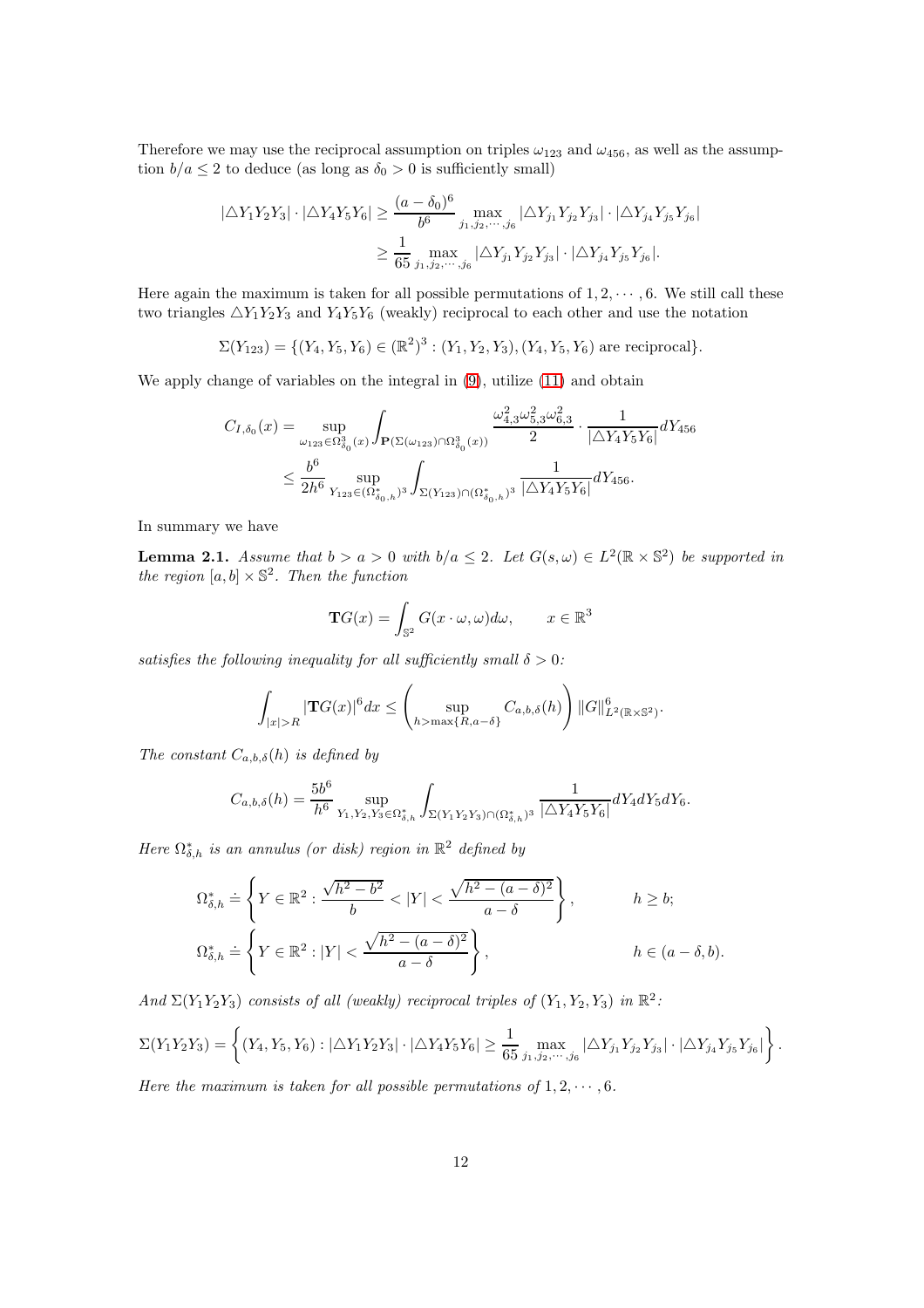## 3 Geometric Observations

In this section we make some geometric observations. We first give a few geometric characteristics of (weakly) reciprocal triangles in  $\mathbb{R}^2$  and then a few properties an annulus region satisfies. Many of the following results are simple geometric observations and might have been previously known. Here we still give their proof for the reason of completeness. In this section we say that a triangle  $\triangle ABC$  is of size L if and only if  $L \le \max\{|AB|, |BC|, |CA|\} < 2L$ .

#### 3.1 Reciprocal triangles

In this subsection, we consider (weakly) reciprocal triangles in  $\mathbb{R}^2$ , as defined in the previous section.

<span id="page-12-2"></span>**Lemma 3.1.** Let  $\triangle ABC$  be of size L and  $D \in \mathbb{R}^2$  satisfy  $d = d(D, \triangle ABC) \gg L$ . Then either  $|\triangle DAB| \geq (d/L)|\triangle ABC|$  or  $|\triangle DAC| \geq (d/L)|\triangle ABC|$ .

*Proof.* We always have max $\{\sin \angle DAC, \sin \angle DAB\} \ge (1/2) \sin \angle BAC$ . Thus

$$
\max\{|\triangle DAC|, |\triangle DAB|\} \gtrsim \max\{|DA| \cdot |AC| \sin \angle DAC, |DA| \cdot |AB| \sin \angle DAB\}
$$
  
\n
$$
\gtrsim (d/L)|AB| \cdot |AC| \max\{\sin \angle DAC, \sin \angle DAB\}
$$
  
\n
$$
\gtrsim (d/L)|AB| \cdot |AC| \sin \angle BAC
$$
  
\n
$$
\gtrsim (d/L)|\triangle BAC|.
$$

This immediately gives

<span id="page-12-1"></span>**Corollary 3.2.** Let  $\triangle ABC$  be of size L and  $D \in \mathbb{R}^2$  satisfy  $d = d(D, \triangle ABC) \gg L$ . Then at least two of the following inequalities holds

$$
|\triangle DAB| \gtrsim (d/L)|\triangle ABC|; \quad |\triangle DBC| \gtrsim (d/L)|\triangle ABC|; \quad |\triangle DCA| \gtrsim (d/L)|\triangle ABC|.
$$

<span id="page-12-0"></span>**Proposition 3.3.** Let  $\triangle ABC$ ,  $\triangle DEF \subseteq \mathbb{R}^2$  be reciprocal and of sizes  $L \ll M$ , respectively. Then there exists a vertex of  $\triangle DEF$  (say D) so that  $|AD|, |BD|, |CD| \leq L$ .

Proof. Let us prove Proposition [3.3](#page-12-0) by contradiction. We assume

 $|AD|, |AE|, |AF|, |BD|, |BE|, |BF|, |CD|, |CE|, |CF| \gg L.$ 

Without loss of generality we also assume  $|DF| \ge |EF| \ge |DE|$ . Thus  $|DF|, |EF| \simeq M$ . We consider two cases: case 1,  $\triangle ABC$  is close to the vertex F; case 2,  $\triangle ABC$  is far away from the vertex  $F$ .

**Case 1** If  $|AF|, |BF|, |CF| \ll M$ . We apply Corollary [3.2](#page-12-1) on  $\triangle ABC$  and F, at least two of the following holds

 $|\triangle FAB| \gg |\triangle ABC|$ ;  $|\triangle FBC| \gg |\triangle ABC|$ ;  $|\triangle FCA| \gg |\triangle ABC|$ .

Similarly at least two of the following inequalities holds

 $|\triangle EAB| \gg |\triangle ABC|$ ;  $|\triangle EBC| \gg |\triangle ABC|$ ;  $|\triangle ECA| \gg |\triangle ABC|$ .

Thus we may find two vertices from  $\triangle ABC$ , say AB, so that we have

 $|\triangle FAB|, |\triangle EAB| \gg |\triangle ABC|.$ 

 $\Box$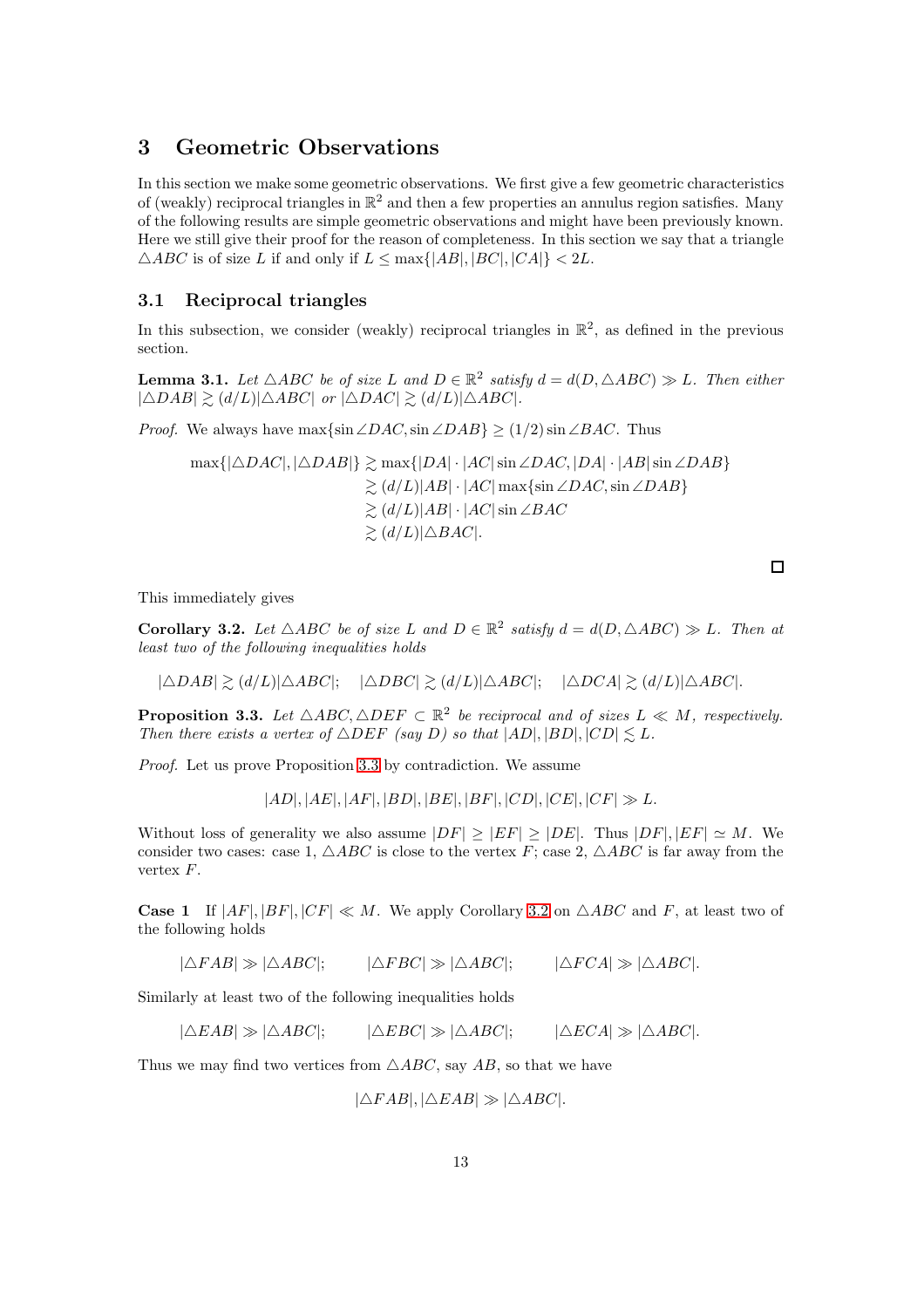Next we show that either  $|\triangle CDE| \ge |\triangle DEF|$  or  $|\triangle CDF| \ge |\triangle DEF|$  holds. This immediately gives a contradiction to our reciprocal assumption. In fact, if the first inequality fails, i.e.  $|\triangle CDE| \ll |\triangle DEF|$ , then we have

$$
d(C, DE) \ll d(F, DE).
$$

Our assumption  $|CF| \ll M$  guarantees that  $|CD| \simeq M \simeq |DF|$ , thus we have

$$
\sin \angle CDE = \frac{d(C, DE)}{|CD|} \ll \frac{d(F, DE)}{|DF|} = \sin \angle FDE.
$$

It immediately follows that  $\sin \angle FDC \simeq \sin \angle FDE$ . Thus

 $|\triangle CDF| = |CD| \cdot |DF| \sin \angle FDC \geq |DE| \cdot |DF| \sin \angle FDE = |\triangle DEF|.$ 

This finishes the argument in case one. Please see figure [3](#page-13-0) for an illustration of the proof.



<span id="page-13-1"></span><span id="page-13-0"></span>Figure 3: Illustration of case 1

**Case 2** In this case  $|AF|, |BF|, |CF| \geq M$ . Given any vertex  $X \in \{A, B, C\}$ , we have either  $\sin \angle XFE \ge (1/2) \sin \angle DFE$  or  $\sin \angle XFD \ge (1/2) \sin \angle DFE$ . As a result, we may find one vertex from  $\{D, E\}$  (say D) and two vertices from  $\{A, B, C\}$  (say A, B) so that

$$
\sin \angle AFD \ge (1/2) \sin \angle DFE; \qquad \sin \angle BFD \ge (1/2) \sin \angle DFE.
$$

Combining these angles with our assumptions  $|AF|, |BF| \geq M$  and  $|DF|, |EF| \simeq M$ , we obtain

$$
|\triangle AFD| \gtrsim |\triangle DEF|; \qquad |\triangle BFD| \gtrsim |\triangle DEF|.
$$
 (12)

Finally we apply Lemma [3.1](#page-12-2) on  $\triangle CAB$  and E to conclude that either  $|\triangle EBC| \gg |\triangle ABC|$  or  $|\triangle ECA| \gg |\triangle ABC|$  holds. A combination of this with [\(12\)](#page-13-1) immediately gives a contradiction. Please see figure [4](#page-14-0) for an illustration of this case. Combining case 1 and 2, we finish the proof of Proposition [3.3.](#page-12-0)  $\Box$ 

<span id="page-13-2"></span>**Corollary 3.4.** Let  $\triangle ABC$ ,  $\triangle DEF \subset \mathbb{R}^2$  be reciprocal of sizes L, M, respectively. Then they can not be too far away from each other. Namely we always have

$$
d(\triangle ABC, \triangle DEF) \lesssim \min\{L, M\}.
$$

Proof. This corollary clearly holds if the size of one triangle is much larger than that of the other, thanks to Proposition [3.3.](#page-12-0) Thus we only need to consider the case  $L \simeq M$ . If the corollary failed, we would have

$$
d(\triangle ABC, \triangle DEF) \gg L, M.
$$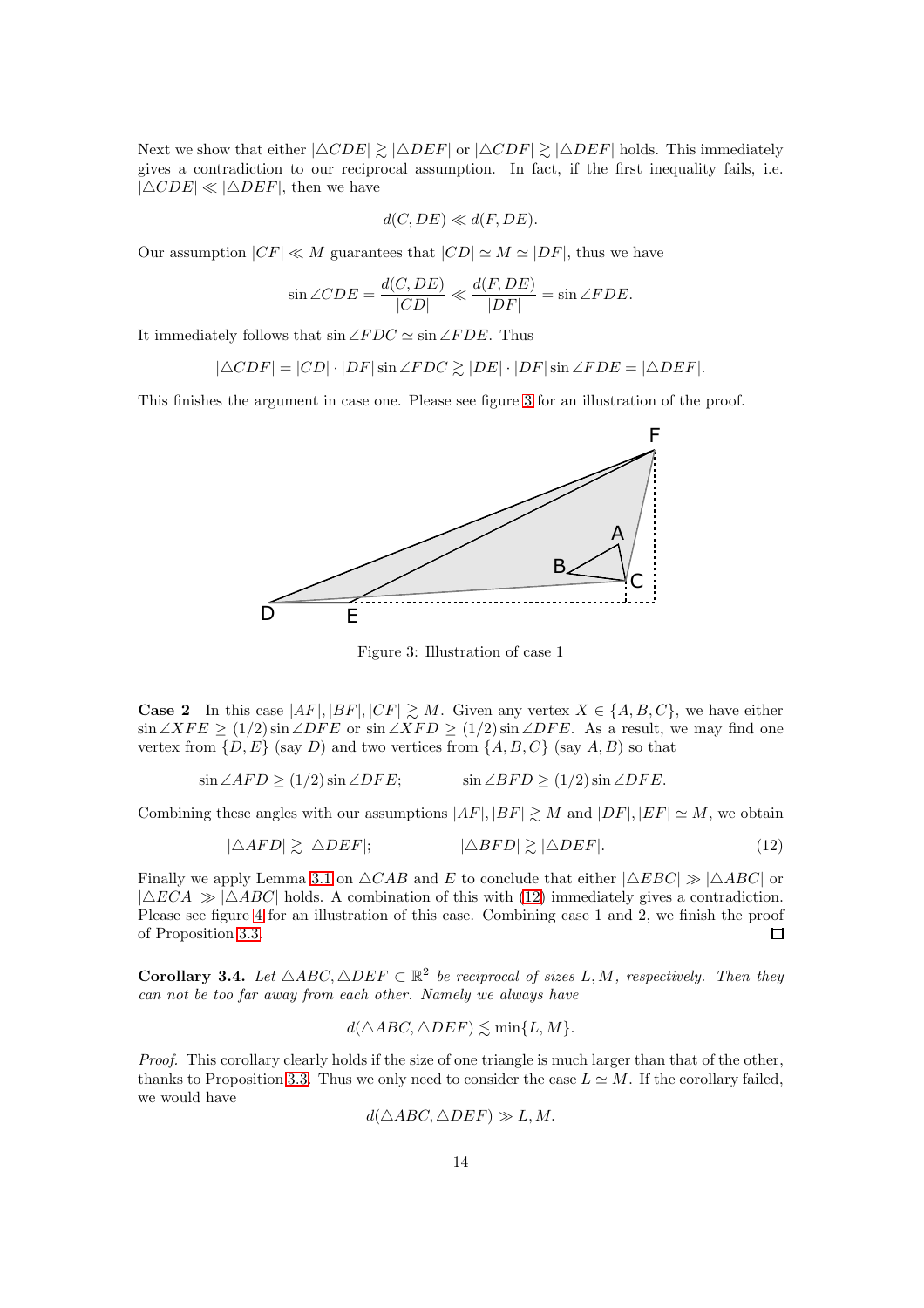

<span id="page-14-0"></span>Figure 4: Illustration of case 2

We may apply Corollary [3.2](#page-12-1) on the triangle  $DEF$  and the point A, then on the same triangle and the point B. This enable us to find two vertices from  $DEF$  (say  $DE$ ) so that

 $|\triangle ADE| \gg |\triangle DEF|$ :  $|\triangle BDE| \gg |\triangle DEF|$ .

We then apply Lemma [3.1](#page-12-2) on the triangle  $CAB$  and the point  $F$ , then conclude that at least one of the following holds

$$
|\triangle BCF| \gg |\triangle ABC|;
$$
 
$$
|\triangle ACF| \gg |\triangle ABC|.
$$

Either of these contradicts our reciprocal assumption.

**Proposition 3.5** (Classification). Let  $\triangle ABC$  and  $\triangle DEF$  be two reciprocal triangles of sizes  $L \ll M$ , respectively. Without loss of generality we also assume  $|BC|$  and  $|DE|$  are the shortest edge in the corresponding triangles. Then the location of smaller triangle ABC satisfies either of the following

$$
(I) |AF|, |BF|, |CF| \lesssim L;
$$

 $(IIa)$   $|AD|, |BD|, |CD| \leq L$  so that max $\{|\triangle BEF|, |\triangle CEF|\} \geq |\triangle DEF|;$ 

(IIb)  $|AE|, |BE|, |CE| \leq L$  so that max $\{|\triangle BDF|, |\triangle CDF|\} \geq |\triangle DEF|$ .

We call these triangles Type I reciprocal if they satisfies (I) and call them Type II reciprocal if they satisfies either (IIa) or (IIb). Please see figure [5.](#page-15-0)

*Proof.* Proposition [3.3](#page-12-0) guarantees that if (I) fails, then we have either  $|AD|, |BD|, |CD| \leq L$ or  $|AE|, |BE|, |CE| \leq L$ . Without loss of generality, we assume  $|AD|, |BD|, |CD| \leq L$  and show that either (IIa) or (IIb) holds. Because  $|FB|, |FD|, |FE| \simeq M$ , we may conclude that either  $|\triangle BFD| \ge |\triangle DEF|$  or  $|\triangle BEF| \ge |\triangle DEF|$  holds by considering the angles  $\angle BFD$  and  $\angle BFE$ . If the latter holds,  $\triangle ABC$  satisfies (IIa). Thus we only need to consider the first case. Similarly we may assume  $|\triangle CFD| \gtrsim |\triangle DEF|$ . Now we claim that  $|AE|, |BE|, |CE| \lesssim L$  thus (IIb) holds. Otherwise we may apply Lemma [3.1](#page-12-2) and conclude that either  $|\triangle ABE| \gg |\triangle ABC|$ or  $|\triangle ACE| \gg |\triangle ABC|$ . This means

$$
\max\{|\triangle BFD| \cdot |\triangle ACE|, |\triangle CFD| \cdot |\triangle ABE|\} \gg |\triangle ABC| \cdot |\triangle DEF|,
$$

thus contradicts the reciprocal assumption.

 $\Box$ 

 $\Box$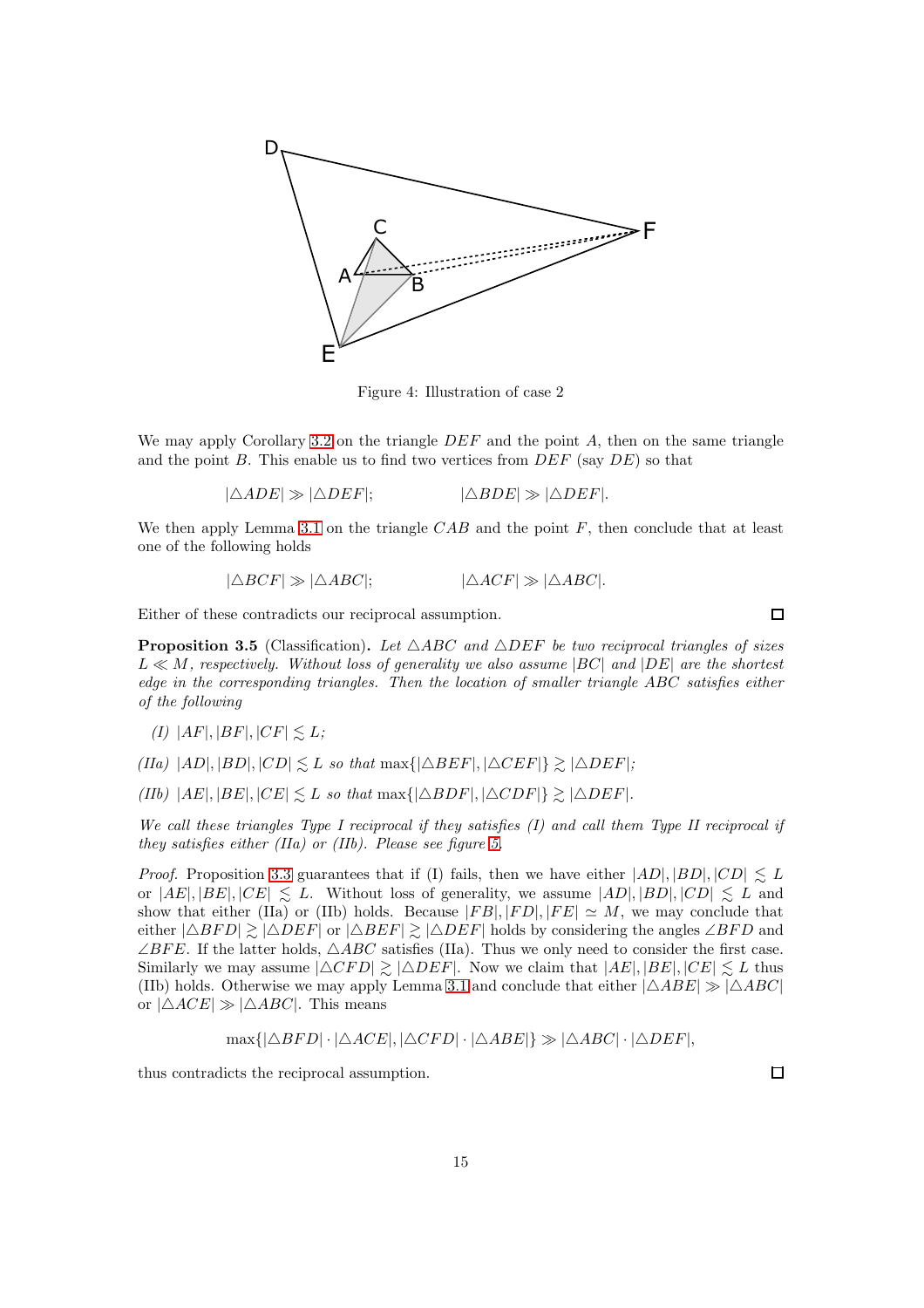

<span id="page-15-0"></span>Figure 5: Classification of reciprocal triangles

### 3.2 About annulus

In this subsection we give a few geometric properties of a circular annulus region. We consider a circular annulus region  $\Omega^* \subset \mathbb{R}^2$ , whose outer radius is r, inner radius is  $r - w$  and width is w. We will also use the notation O for the center of  $\Omega^*$ .

<span id="page-15-1"></span>**Lemma 3.6.** Assume  $A, B \in \Omega^*$  and  $AC \perp OA$ . Then

$$
\sin \angle BAC \le \max \left\{ \frac{2w}{|AB|}, \frac{2|AB|}{r} \right\}.
$$



Figure 6: Illustration of proof

*Proof.* First of all, if  $|AB| \ge r/2$  or  $|AB| \le 2w$ , then the right hand side is greater or equal to 1, thus the inequality holds. We now assume  $2w < |AB| < r/2$  thus  $w < r/4$ . Let D be the point on the ray  $OB$  so that  $|OD| = |OA|$ . We have

$$
\sin \angle CAD = \frac{|AD|}{2|OA|} \le \frac{|AB| + w}{2(r - w)} \le \frac{3|AB|/2}{3r/2} = \frac{|AB|}{r}.
$$

We also have

$$
\sin \angle BAD = \frac{|BD|\sin \angle BDA}{|AB|} \le \frac{w}{|AB|}.
$$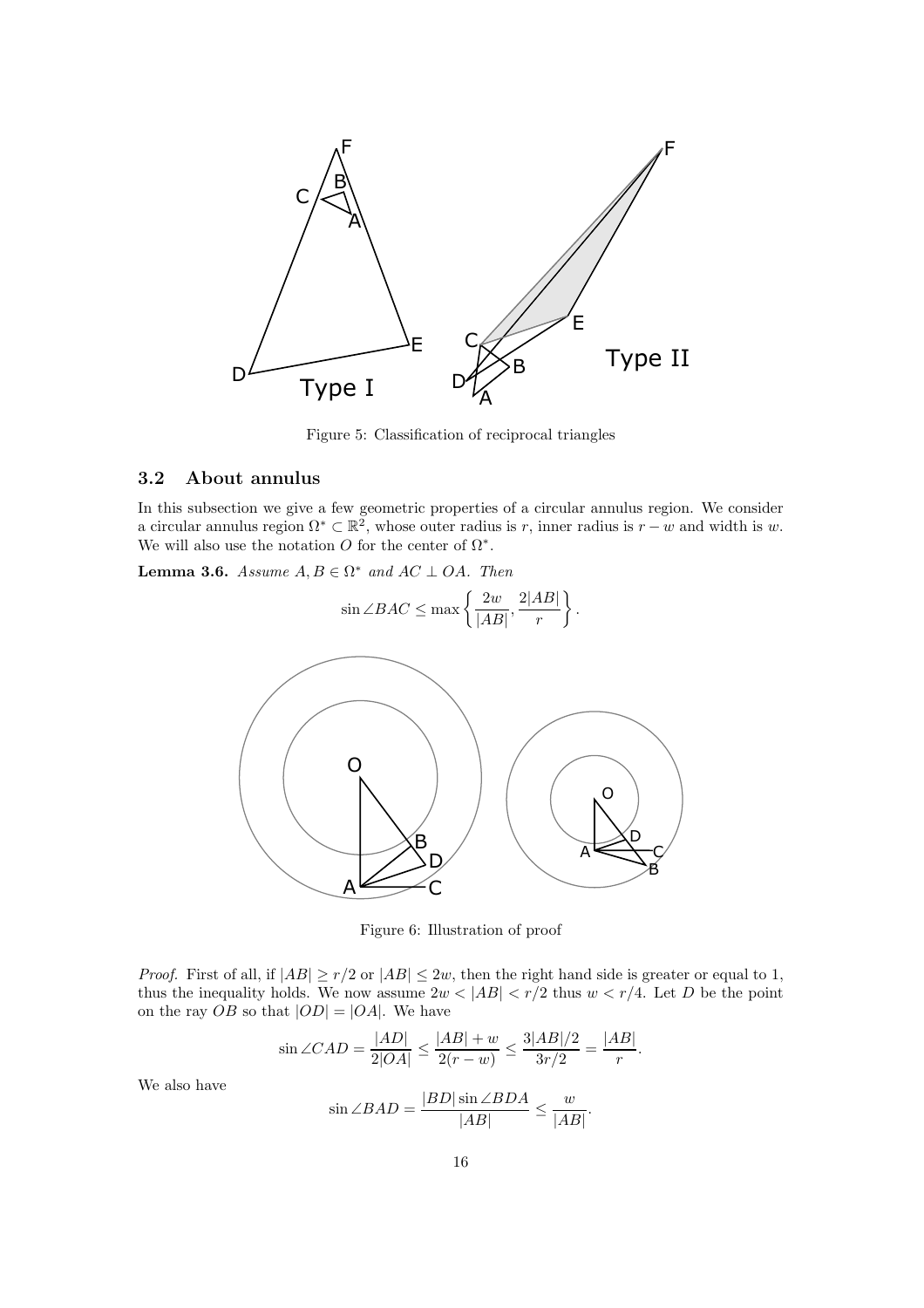Finally we have

$$
\sin \angle BAC \le \sin \angle CAD + \sin \angle BAD \le \frac{|AB|}{r} + \frac{w}{|AB|} \le \max \left\{ \frac{2w}{|AB|}, \frac{2|AB|}{r} \right\}.
$$

<span id="page-16-1"></span>**Corollary 3.7.** Assume  $L \leq r$  and  $A \in \Omega^*$ . Then

- (a)  $\left|\left\{\Theta \in \mathbb{S}^1 : \exists l \in [L/2, 2L], s.t. A + l\Theta \in \Omega^*\right\}\right| \leq 8\pi \max\{w/L, L/r\}.$  Here  $A + l\Theta$  is the terminal point of the vector in  $\mathbb{R}^2$  with starting point A, length l and direction  $\Theta$ .
- (b) If  $B, C \in \Omega^*$  so that  $L/2 \leq |AB|, |AC| \leq 2L$ , then we have

$$
\sin \angle BAC \le 8 \max \{w/L, L/r\}
$$

*Proof.* Let  $AD \perp OA$  and  $E = A + l\Theta \in \Omega^*, l \in [L/2, 2L]$ . By Lemma [3.6,](#page-15-1) we have

 $\sin \angle EAD \leq 4 \max \{w/L, L/r\}$ .

We observe  $(z \in [0,1])$ 

$$
\sin \angle EAD \le z \quad \Leftrightarrow \angle EAD \in [0, \arcsin z] \cup [\pi - \arcsin z, \pi]; \qquad \arcsin z \le \pi z/2.
$$

Thus the subset of  $\mathbb{S}^1$  consisting all possible directions of AE has a measure smaller or equal to  $8\pi \max\{w/L, L/r\}$ . This proves part (a). For part (b), a similar argument shows

$$
\sin \angle DAB, \sin \angle DAC \le 4 \max \{w/L, L/r\}.
$$

Thus

$$
\sin \angle BAC \le \sin \angle DAB + \sin \angle DAC \le 8 \max \{w/L, L/r\}.
$$

<span id="page-16-0"></span>**Lemma 3.8.** Let  $A, B, C \in \Omega^*$  so that  $|AB|, |AC| \geq 3\sqrt{wr}$ . Then we have

$$
2r\sin\angle BAC - 2\sqrt{wr} - 2w < |BC| < 2r\sin\angle BAC + 2\sqrt{wr}.
$$

*Proof.* First of all, we claim that the line AB must intersect the inner boundary of  $\Omega^*$  at two different points, otherwise the length  $|AB|$  can never exceed  $2\sqrt{w(2r-w)}$ . Let  $D, E, F, G$  be the intersection points of the line AB with the boundary of  $\Omega^*$ , as shown in figure [7,](#page-17-0) so that A is on the line segment DE. We have  $|DG| > |AB| \geq 3\sqrt{wr}$ . In addition

$$
(|DG| - |FG|) \cdot |FG| = |DF| \cdot |FG| = w(2r - w) < 2wr, \qquad |FG| \le |DG|/2.
$$

This immediately gives  $|DE| = |FG| < \sqrt{wr}$ . As a result, B must be on the line segment FG. Let  $B^*$  be the point on the line segment FG so that  $|OA| = |OB^*|$ . We always have  $|BB^*| < |FG| < \sqrt{wr}$ . We may define  $C^*$  in a similar way, as shown in figure [7.](#page-17-0) Again we have  $|CC^*| < \sqrt{wr}$ . Since  $A, B^*, C^*$  is on the same circle of radius  $|OA| \in (r - w, r)$ , we have

$$
2(r - w)\sin\angle BAC < |B^*C^*| < 2r\sin\angle BAC.
$$

Therefore

$$
|BC| \le |BB^*| + |B^*C^*| + |C^*C| < 2r\sin\angle BAC + 2\sqrt{wr};
$$
\n
$$
|BC| \ge |B^*C^*| - |BB^*| - |C^*C| > 2(r - w)\sin\angle BAC - 2\sqrt{wr} \ge 2r\sin\angle BAC - 2\sqrt{wr} - 2w.
$$

 $\Box$ 

 $\Box$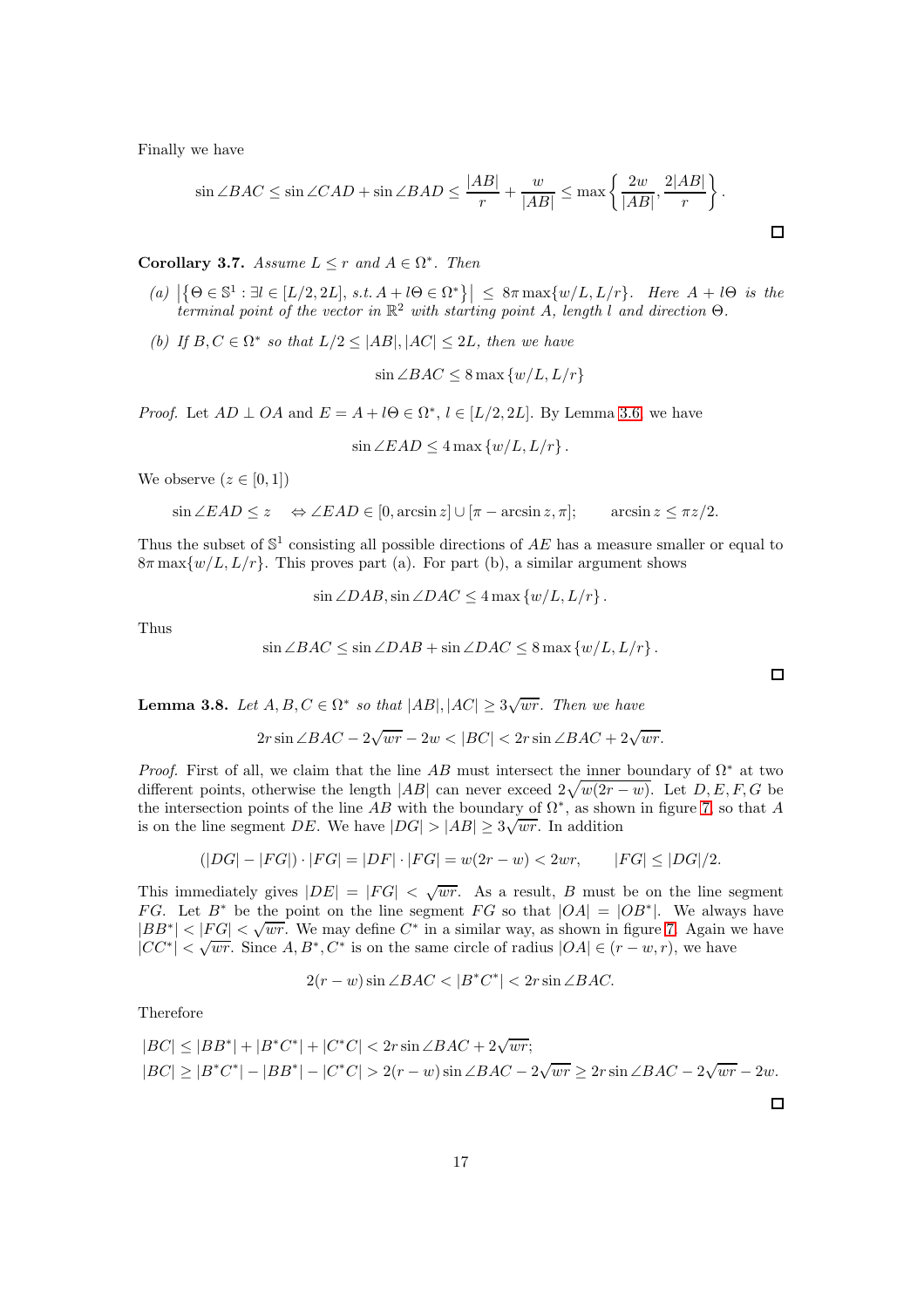

<span id="page-17-0"></span>Figure 7: estimate of  $|BC|$ 

<span id="page-17-1"></span>Corollary 3.9. Let  $A, B, C \in \Omega^*$  so that  $|AB|, |BC|, |CA| \geq 4\sqrt{wr}$ . Then

- (a)  $r \sin \angle BAC < |BC| < 4r \sin \angle BAC;$
- (b)  $|\triangle ABC| \simeq |AB| \cdot |BC| \cdot |CA|/r.$

Proof. We may rewrite the conclusion of Lemma [3.8](#page-16-0) in the form of

$$
|BC| - 2\sqrt{wr} < 2r\sin\angle BAC < |BC| + 2\sqrt{wr} + 2w.
$$

We then combine this inequality with the assumption  $|BC| \geq 4\sqrt{wr}$ 

$$
\frac{1}{2}|BC| < 2r\sin\angle BAC < 2|BC|.
$$

This proves part (a). Part (b) immediately follows part (a) and the basic formula

$$
|\triangle ABC| = \frac{1}{2} |AB| \cdot |AC| \sin \angle BAC.
$$

 $\Box$ 

<span id="page-17-3"></span>Corollary 3.10. Let  $A, B, C \in \Omega^*$  so that  $|AB|, |AC| \geq 4\sqrt{wr}$ . Then

$$
|\triangle ABC| \lesssim \frac{|AB| \cdot |AC| \cdot \max\{|BC|, \sqrt{wr}\}}{r}.
$$

*Proof.* If  $|BC| \ge 4\sqrt{wr}$ , then we may apply Corollary [3.9](#page-17-1) and finish the proof. If  $|BC| < 4\sqrt{wr}$ , then Lemma [3.8](#page-16-0) implies

$$
2r\sin BAC < |BC| + 2\sqrt{wr} + 2w < 8\sqrt{wr} \quad \Rightarrow \quad \sin BAC < 4\sqrt{wr}/r.
$$

This immediately gives

$$
|\triangle ABC| = \frac{1}{2}|AB| \cdot |AC| \sin \angle BAC \le \frac{|AB| \cdot |AC| \cdot 2\sqrt{wr}}{r}.
$$

<span id="page-17-2"></span>**Lemma 3.11** (Area by angle). Let  $A \in \Omega^*$  and  $K \subset \mathbb{S}^1$  be measurable. Then

$$
\left|\Omega^* \cap \{A + l\Theta \in \mathbb{R}^2 : l \in \mathbb{R}^+, \Theta \in K\}\right| \le 4wr|K|.
$$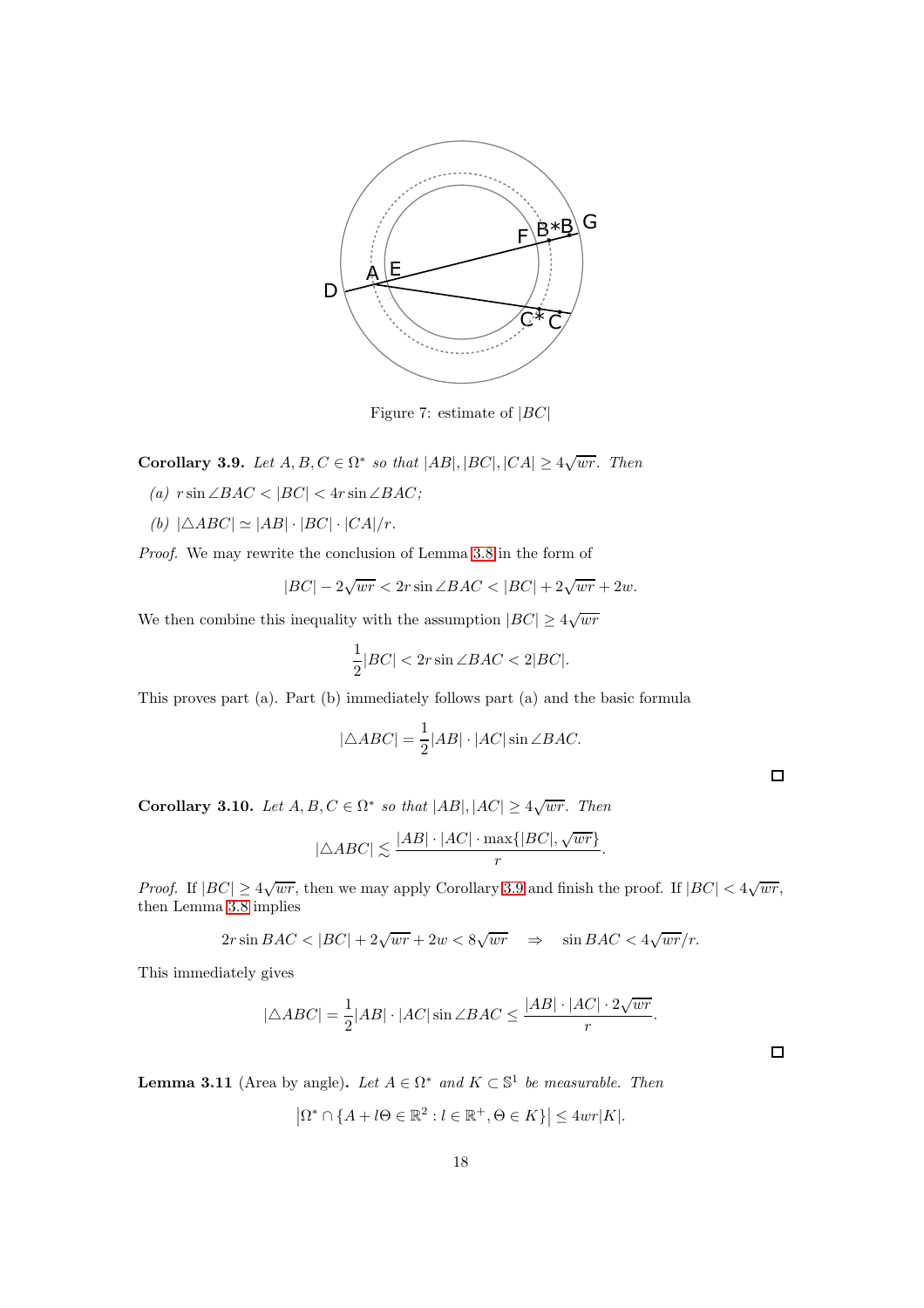*Proof.* It suffices to consider the case  $K = (\theta, \theta + d\theta)$ . Here we slightly abuse the notation, the angle  $\theta$  actually represent the direction  $\Theta = (\cos \theta, \sin \theta) \in \mathbb{S}^1$ . Let  $B$  (or  $B^*$ ) be the point where the ray  $A + l\Theta$  meets the outer boundary of the annulus  $\Omega^*$ . We consider two cases. Case 1, if  $|AB^*| \leq 2\sqrt{2wr}$  is relatively short, then we have

$$
dS \le \frac{1}{2} |AB^*|^2 d\theta \le 4wr d\theta.
$$

Case 2, if  $|AB| > 2\sqrt{2wr}$  is long, then we claim that the segment AB must intersect with the inner boundary of  $\Omega^*$  at two different points. Otherwise the length  $|AB|$  can never exceed  $2\sqrt{w(2r-w)}$ . Let E, F, C, B be the intersection points of line AB with the boundary circles of  $\Omega^*$ , as shown in figure [8.](#page-18-0) We have

$$
|EC| \cdot |BC| = w(2r - w).
$$

Thus we have  $(|AF| \leq |EF| = |BC| \leq |EC|)$ 

$$
dS = \left[ \left( |AC| + \frac{1}{2}|BC| \right) |BC| + \frac{1}{2}|AF|^2 \right] d\theta \le (|EC| + |EF|) |BC| d\theta \le 4wr d\theta.
$$



<span id="page-18-0"></span>Figure 8: Area by angle

<span id="page-18-1"></span>Corollary 3.12. Let  $A \in \Omega^*$ ,  $B \in \mathbb{R}^2 \setminus \{A\}$  and  $z \in \mathbb{R}^+$ . Then

$$
|\{C \in \Omega^* : \sin \angle BAC \le z\}| \le 8\pi zwr.
$$

*Proof.* If  $z \ge 1$ , then the inequality is trivial since  $|\Omega^*| \le 2\pi w r$ . If  $z \in (0,1)$ , then

 $\sin \angle BAC \leq z \Leftrightarrow \angle BAC \in [0, \arcsin z] \cup [\pi - \arcsin z, \pi].$ 

We then utilize the inequality arcsin  $z \leq \pi z/2$  and apply Lemma [3.11](#page-17-2) to complete the proof.  $\Box$ 

<span id="page-18-2"></span>**Remark 3.13.** The following will also be used in the subsequent section: Assume  $A, B \in \mathbb{R}^2$ ,  $L, z \in \mathbb{R}^+$ . Let  $K \subset \mathbb{S}^1$  be measurable. Then we have

$$
\left| \{ A + l\Theta \in \mathbb{R}^2 : l \in (0, L), \Theta \in K \} \right| \leq \frac{1}{2} L^2 |K|.
$$
  

$$
\left| \{ C \in \mathbb{R}^2 : |CA| \leq L, \sin \angle BAC \leq z \} \right| \leq \pi L^2 z.
$$

 $\Box$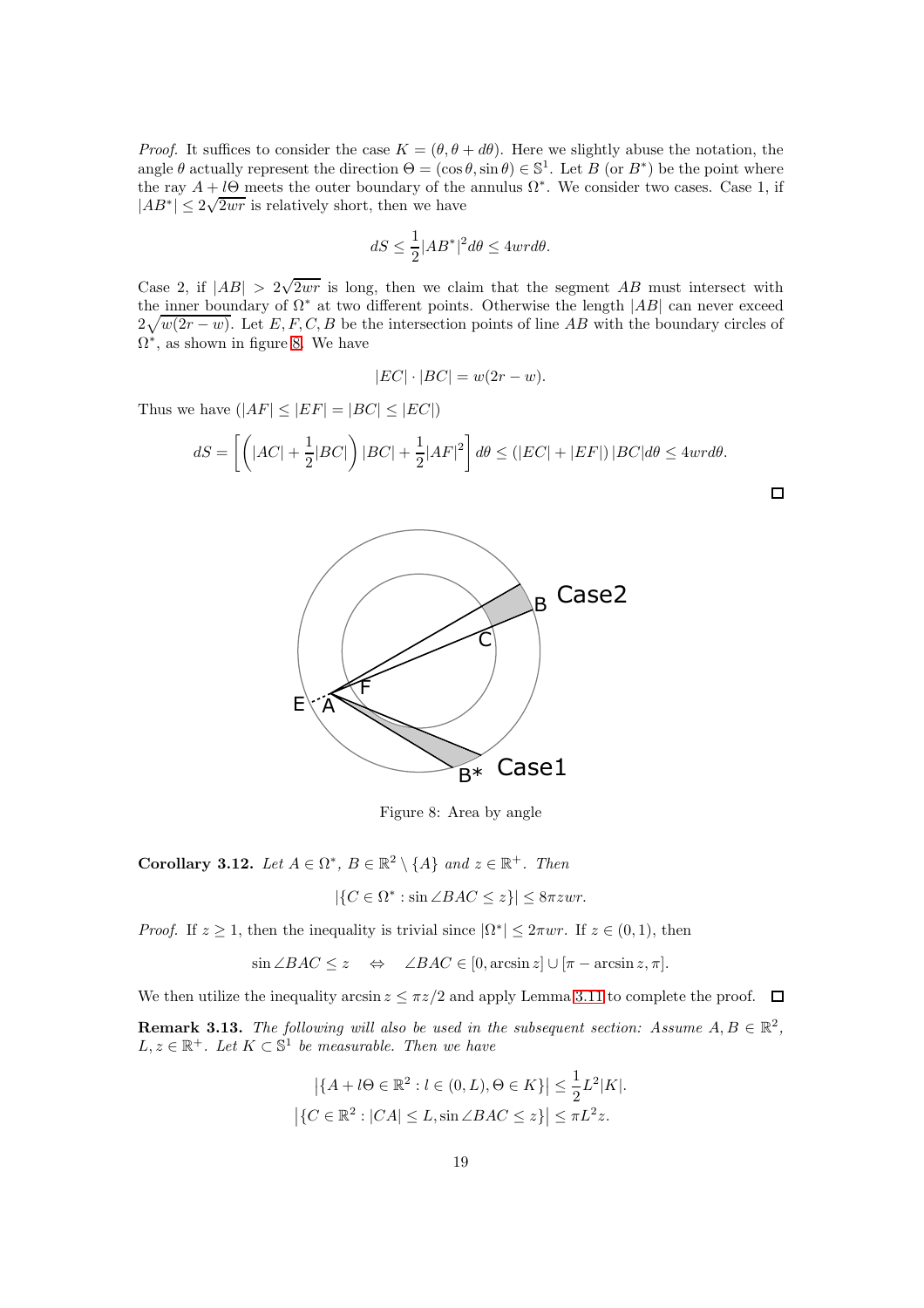<span id="page-19-1"></span>**Lemma 3.14** (Area by distance). Let  $A \in \Omega^*$  and  $L > 0$ . Then

$$
|\Omega^* \cap B(A, L)| \le 2\pi L w.
$$

Here  $B(A, L)$  is the disk of radius L centered at A.

*Proof.* This is trivial if  $L < 2w$  because in this case  $2\pi Lw > \pi L^2 = |B(A, L)|$ . Let us assume  $L \geq 2w$ . Given any point  $B \in B(A, L) \cap \Omega^*$ , let  $C, D$  be the intersection points of the rays  $OA$ , OB with the outer boundary of  $\Omega^*$ , as shown in figure [9.](#page-19-0) We have

$$
2r\sin\frac{\angle AOB}{2} = |CD| \le |AB| + |AC| + |BD| \le L + 2w \le 2L.
$$

 $|\Omega^* \cap B(A, L)| \leq \frac{2\pi L}{r} \cdot wr = 2\pi Lw.$ 

Thus  $\angle AOB \leq \pi L/r$ . This immediately gives



<span id="page-19-0"></span>Figure 9: Area by distance

# 4 Proof of Geometric Inequality

In this section we prove

<span id="page-19-2"></span>**Proposition 4.1.** Let  $\Omega^* \subset \mathbb{R}^2$  be a circular annulus region with outer radius r and width w. Here  $w \leq r$ . Then

$$
\sup_{D,E,F\in\Omega^*} \int_{\Sigma(DEF)\cap(\Omega^*)^3} \frac{1}{|\triangle XYZ|} dXdY dZ \lesssim w^3r.
$$

Here  $\Sigma(DEF)$  is the set of all reciprocal triples of  $(D, E, F)$  in  $\mathbb{R}^2$ , as defined in Lemma [2.1.](#page-11-0)

**Remark 4.2.** The upper bound given above is optimal. We choose three angles  $\theta_1 = 0$ ,  $\theta_2 =$  $2\pi/3$ ,  $\theta_3 = 4\pi/3$ , and three regions accordingly by polar coordinates ( $\varepsilon_1$  is a small constant)

$$
\Omega_k = \{ (\rho \cos \theta, \rho \sin \theta) : r - \min\{w, \varepsilon_1 r\} < \rho < r, \theta_k - \varepsilon_1 < \theta < \theta_k + \varepsilon_1 \},\
$$

 $\Box$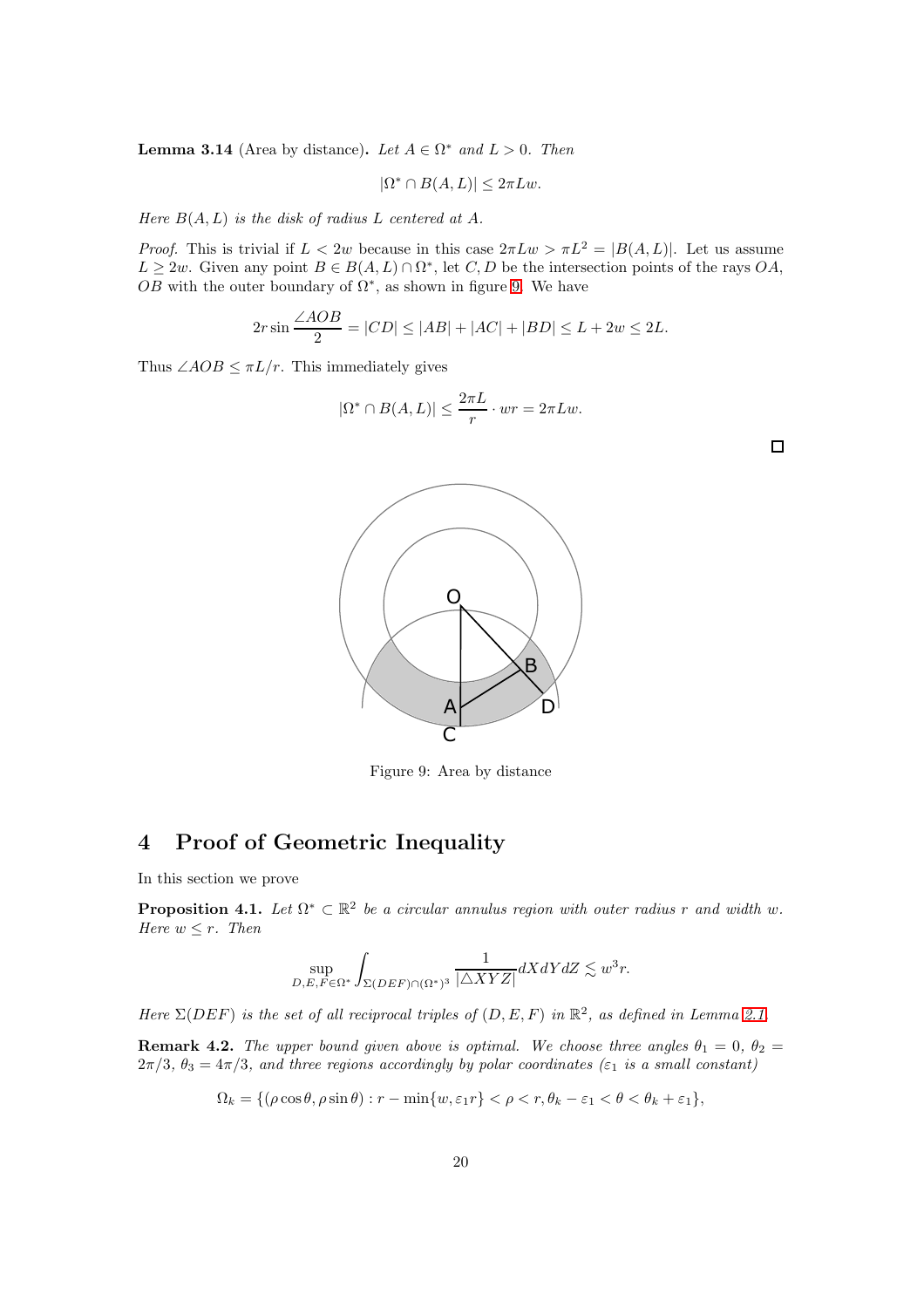as show in figure [10.](#page-20-0) If we choose triples  $(D, E, F), (X, Y, Z) \in \Omega_1 \times \Omega_2 \times \Omega_3$ , then  $\triangle DEF$ and  $\triangle XYZ$  are reciprocal to each other, as long as the constant  $\varepsilon_1$  is sufficiently small. It is because these triangles are among the biggest triangles in the disk of radius r. This implies if we  $fix(D, E, F) \in \Omega_1 \times \Omega_2 \times \Omega_3$ , then

$$
\int_{\Sigma (DEF)\cap (\Omega^*)^3} \frac{dX dY dZ}{|\triangle XYZ|} \gtrsim \int_{\Omega_1 \times \Omega_2 \times \Omega_3} \frac{dX dY dZ}{|\triangle XYZ|} \gtrsim \frac{(\varepsilon_1 r \min\{w, \varepsilon_1 r\})^3}{r^2} \gtrsim w^3 r.
$$



<span id="page-20-0"></span>Figure 10: Optimal upper bound

Sizes and angles In order to take advantage of the geometric properties of reciprocal triangles, we sort all reciprocal triangles  $\triangle XYZ$  by their sizes and angles. We choose dyadic sequences of sizes:

$$
L \in \{r, r/2, r/4, \cdots\}.
$$

We say that  $\triangle XYZ$  is of size L if and only if  $L \leq \max\{|XY|, |XZ|, |YZ|\} < 2L$ . Without loss of generality we also assume that ∠Y XZ is the smallest among the three angles of  $\triangle XYZ$ . Thus we have  $|YZ| = \min\{|XY|, |XZ|, |YZ|\}$ . If  $\triangle XYZ$  is of size L, then  $L/2 \le |XY|, |XZ| < 2L$ . As a result, we define (the upper bound of  $\phi_L$  can be determined by Lemma [3.7\)](#page-16-1)

$$
\phi_L \doteq \sup\{\sin\angle YXZ : X,Y,Z \in \Omega^*, L/2 \leq |XY|, |XZ| < 2L\} \lesssim \max\{w/L,L/r\}.
$$

and

$$
\Phi_n^L = \{ \theta \in (0, \pi) : 2^{-n-1} \phi_L < \sin \theta \le 2^{-n} \phi_L \}, \qquad n \ge 0.
$$

We always have

$$
\left|\Phi_n^L\right| \lesssim 2^{-n}\phi_L. \tag{13}
$$

We then sort all reciprocal triangles  $\triangle XYZ$  of a given triangle  $\triangle DEF$  by their sizes and angles. We define

$$
\Omega_{L,n} = \left\{ (X,Y,Z) \in (\Omega^*)^3 : \begin{array}{c} \triangle XYZ \text{ is a reciprocal triangle of } \triangle DEF \text{ whose size is } L \\ \text{and whose smallest interior angle } \angle YXZ \text{ is in } \Phi_n^L \end{array} \right\}.
$$

We immediately have for a fixed triangle  $\triangle DEF$ 

$$
\int_{\Sigma(DEF)\cap(\Omega^*)^3} \frac{1}{|\triangle XYZ|} dXdY dZ \le 3 \sum_{L,n} \int_{\Omega_{L,n}} \frac{1}{|\triangle XYZ|} dXdY dZ.
$$
 (14)

For convenience we also assume that the size of  $\triangle DEF$  is M and the smallest angle of  $\triangle DEF$ is ∠EFD. We split the big sum in the right hand side into three parts: large sizes  $L \gg M$ , small sizes  $L \ll M$  and comparable sizes  $L \simeq M$ .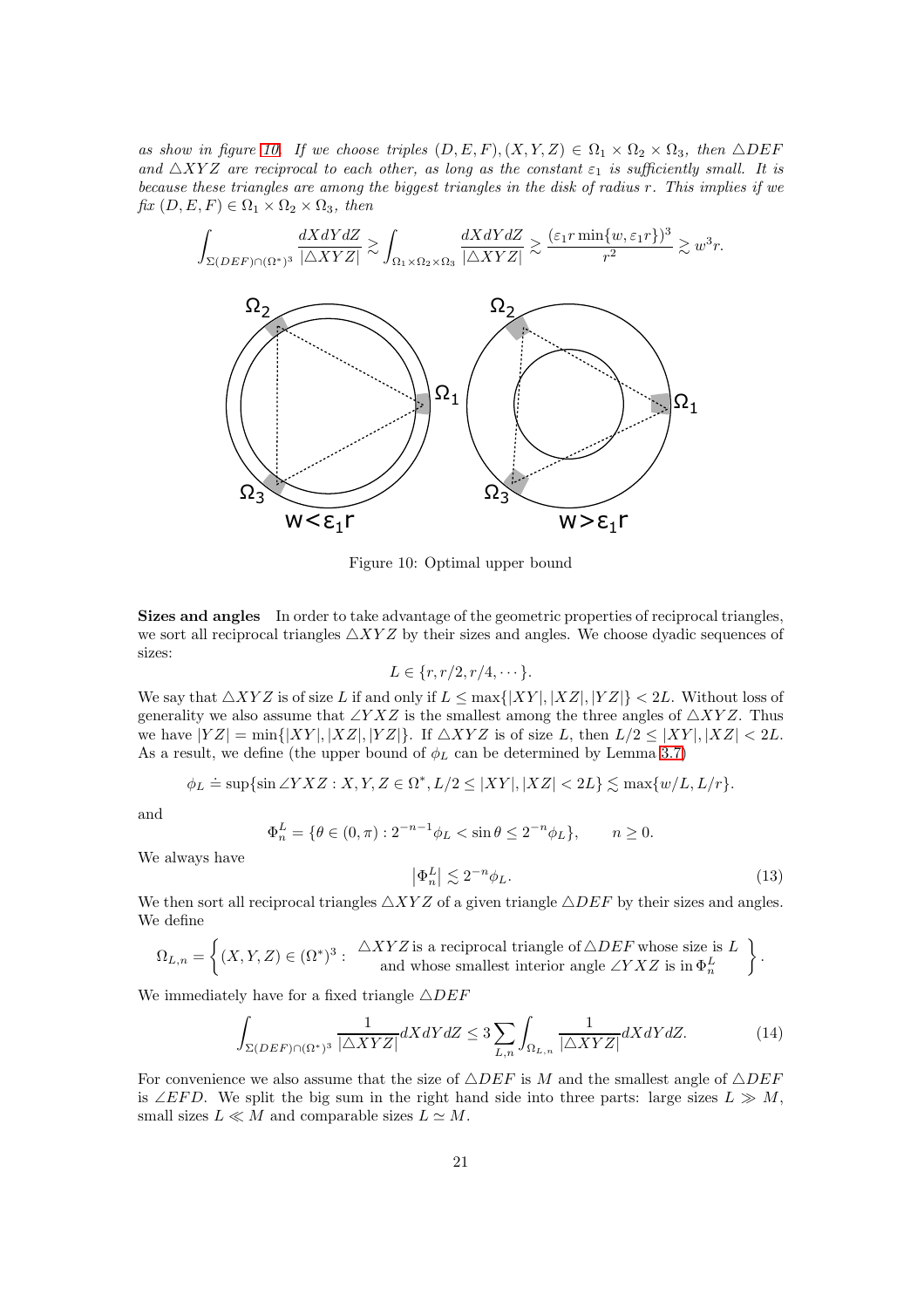#### 4.1 Large sizes

We first consider the case that the size L of  $\triangle XYZ$  is much larger than that of  $\triangle DEF$ . According to our classification of reciprocal triangles, we consider two cases, i.e. Type I reciprocal triangles and Type II reciprocal triangles. We write

$$
\Omega_{L,n} = \Omega^1_{L,n} \cup \Omega^2_{L,n}.
$$

Here

$$
\Omega^1_{L,n} = \{ (X, Y, Z) \in \Omega_{L,n} : \triangle XYZ \text{ and } \triangle DEF \text{ are Type I reciprocal} \};
$$
  

$$
\Omega^2_{L,n} = \{ (X, Y, Z) \in \Omega_{L,n} : \triangle XYZ \text{ and } \triangle DEF \text{ are Type II reciprocal} \}.
$$

**Type I** In this case we have  $|DY|, |EY|, |FY| \simeq L \gg M$ . According to Lemma [3.1,](#page-12-2) we have either  $|\triangle FDY| \gtrsim (L/M)|\triangle DEF|$  or  $|\triangle F EY| \gtrsim (L/M)|\triangle DEF|$ . Without loss of generality let us assume the latter one.<sup>[1](#page-21-0)</sup> A combination of this and the reciprocal assumption implies

$$
|\triangle D X Z| \lesssim (M/L)|\triangle XYZ| \quad \Rightarrow \quad |DX| \cdot |XZ| \sin \angle DXZ \lesssim (M/L)|XY| \cdot |XZ| \sin \angle YXZ.
$$

Thus we have

$$
|DX|\sin\angle DXZ \lesssim M\sin\angle YXZ \simeq M\cdot 2^{-n}\phi_L.
$$

This means that if  $(X, Y, Z) \in \Omega^1_{L,n}$ , then at least one of the following holds (see figure [11\)](#page-21-1)

- $|DX| \lesssim 2^{-n/2} r^{1/2} M^{1/2} \phi_L^{1/2}$  $L^{1/2}$ ;
- $\sin \angle DXZ \lesssim 2^{-n/2}r^{-1/2}M^{1/2}\phi_L^{1/2}$  $L^{1/2}$ .

We may write  $\Omega_{L,n}^1 = \Omega_{L,n}^{1,1} \cup \Omega_{L,n}^{1,2}$  as a union of two parts accordingly. Here we define

$$
\Omega_{L,n}^{1,1} = \left\{ (X, Y, Z) \in \Omega_{L,n}^1 : |DX| \lesssim 2^{-n/2} r^{1/2} M^{1/2} \phi_L^{1/2} \right\};
$$
  

$$
\Omega_{L,n}^{1,2} = \left\{ (X, Y, Z) \in \Omega_{L,n}^1 : \sin \angle DXZ \lesssim 2^{-n/2} r^{-1/2} M^{1/2} \phi_L^{1/2} \right\}.
$$

Now we are ready to find the upper bounds of the integrals  $(k = 1, 2)$ 



<span id="page-21-1"></span>Figure 11: Large size, Type I reciprocal triangles

<span id="page-21-0"></span><sup>1</sup>Strictly speaking, we need to consider both two cases. The argument here only takes care of one case. The other case can be dealt with in exactly the same way.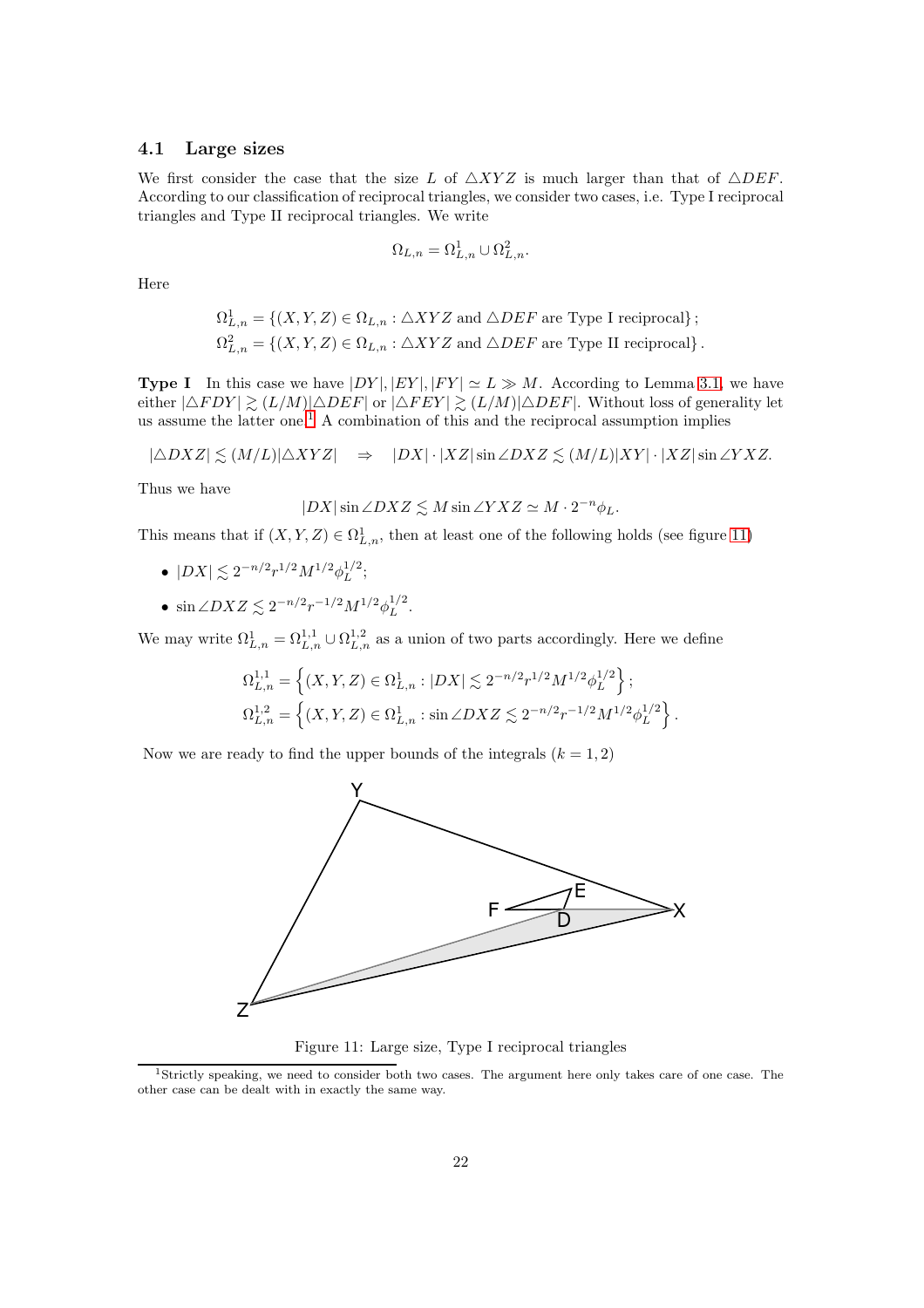$$
\int_{\Omega^{1,k}_{L,n}} \frac{1}{|\triangle XYZ|} dXdYdZ.
$$

Let us first consider the case  $L \ge \sqrt{wr}$  and  $k = 1$ . It is clear that

$$
\int_{\Omega^{1,1}_{L,n}} \frac{1}{|\triangle XYZ|} dXdY dZ \lesssim \frac{\left|\Omega^{1,1}_{L,n}\right|}{2^{-n}L^2\phi_L}.
$$

Next we give an upper bound of the measure of  $\Omega_{L,n}^{1,1}$ . First of all, we observe

$$
\Omega_{L,n}^{1,1}\subset \tilde \Omega\doteq \left\{(X,Y,Z)\in (\Omega^*)^3: |DX|\lesssim 2^{-n/2}r^{1/2}M^{1/2}\phi_L^{1/2}, |XY|<2L,\angle ZXY\in \Phi_n^L\right\}.
$$

Thus we may find an upper bound of the measure of  $\tilde{\Omega}$  instead. According to Lemma [3.14,](#page-19-1) the area of region  $\{X \in \Omega^* : |DX| \lesssim 2^{-n/2} r^{1/2} M^{1/2} \phi_L^{1/2}$  $\binom{1/2}{L}$  is dominated by  $2^{-n/2} w r^{1/2} M^{1/2} \phi_L^{1/2}$  $L^{1/2}$  (up to a constant multiple). Furthermore, given such a point  $X$ , we may apply Lemma [3.14](#page-19-1) again and obtain that the area of the region  $\{Y \in \Omega^* : |XY| < 2L\}$  is dominated by wL. Finally, given a pair  $(X, Y)$  as above, the area of the region  $\{Z \in \Omega^* : \angle ZXY \in \Phi_n^L\}$  is dominated by  $wr(2^{-n}\phi_L)$ , thanks to Corollary [3.12.](#page-18-1) A product of the three upper bounds above gives the upper bound of  $|\tilde{\Omega}|$ . In summary we always have

$$
\left|\Omega_{L,n}^{1,1}\right| \lesssim 2^{-n/2} w r^{1/2} M^{1/2} \phi_L^{1/2} \cdot wL \cdot 2^{-n} w r \phi_L \lesssim 2^{-3n/2} w^3 r^{3/2} M^{1/2} L \phi_L^{3/2}.
$$

Thus we have (In this case  $\phi_L \lesssim L/r$ )

$$
\int_{\Omega^{1,1}_{L,n}} \frac{1}{|\triangle XYZ|} dX dY dZ \lesssim 2^{-n/2} w^3 r^{3/2} M^{1/2} L^{-1} \phi_L^{1/2} \lesssim 2^{-n/2} w^3 r M^{1/2} L^{-1/2}.
$$

If  $L \ge \sqrt{wr}$ , the case  $k = 2$  can be dealt with in the same way. We observe

$$
\Omega_{L,n}^{1,2}\subset \Big\{(X,Y,Z)\in (\Omega^*)^3: |DX|\lesssim M, \sin\angle DXZ\lesssim 2^{-n/2}r^{-1/2}M^{1/2}\phi_L^{1/2}, \angle ZXY\in \Phi_n^L\Big\}
$$

We first choose an X with  $|DX| \leq M$ , then determine the region containing all possible Z's by the angle ∠DXZ, and finally determine the region of Y by the angle ∠ZXY. This gives an upper bound

$$
\int_{\Omega_{L,n}^{1,2}} \frac{1}{|\triangle XYZ|} dXdY dZ \lesssim \frac{(wM) \cdot (wr \cdot 2^{-n/2}r^{-1/2}M^{1/2}\phi_L^{1/2}) \cdot (wr \cdot 2^{-n}\phi_L)}{L^2 \cdot 2^{-n}\phi_L} \lesssim 2^{-n/2}w^3r M^{3/2}L^{-3/2}.
$$

We may deal with the case  $M \ll L \ll \sqrt{wr}$  in exactly the same way by using Remark [3.13,](#page-18-2) Lemma [3.14](#page-19-1) and  $\phi_L \lesssim w/L$ . The upper bounds are given by

$$
\begin{aligned} \int_{\Omega^{1,1}_{L,n}}&\frac{1}{|\triangle XYZ|}dXdYdZ\lesssim \frac{(w\cdot 2^{-n/2}r^{1/2}M^{1/2}\phi_L^{1/2})\cdot (wL)\cdot (L^2\cdot 2^{-n}\phi_L)}{L^2\cdot 2^{-n}\phi_L}\\ &\lesssim 2^{-n/2}w^{5/2}r^{1/2}M^{1/2}L^{1/2};\\ \int_{\Omega^{1,2}_{L,n}}&\frac{1}{|\triangle XYZ|}dXdYdZ\lesssim \frac{(wM)\cdot (L^2\cdot 2^{-n/2}r^{-1/2}M^{1/2}\phi_L^{1/2})\cdot (L^2\cdot 2^{-n}\phi_L)}{L^2\cdot 2^{-n}\phi_L}\\ &\lesssim 2^{-n/2}w^{3/2}r^{-1/2}M^{3/2}L^{3/2}. \end{aligned}
$$

We may combine all the upper bounds above and conclude

$$
\sum_{L \gg M, n \ge 0} \int_{\Omega^1_{L,n}} \frac{1}{|\triangle XYZ|} dXdY dZ \lesssim w^3 r.
$$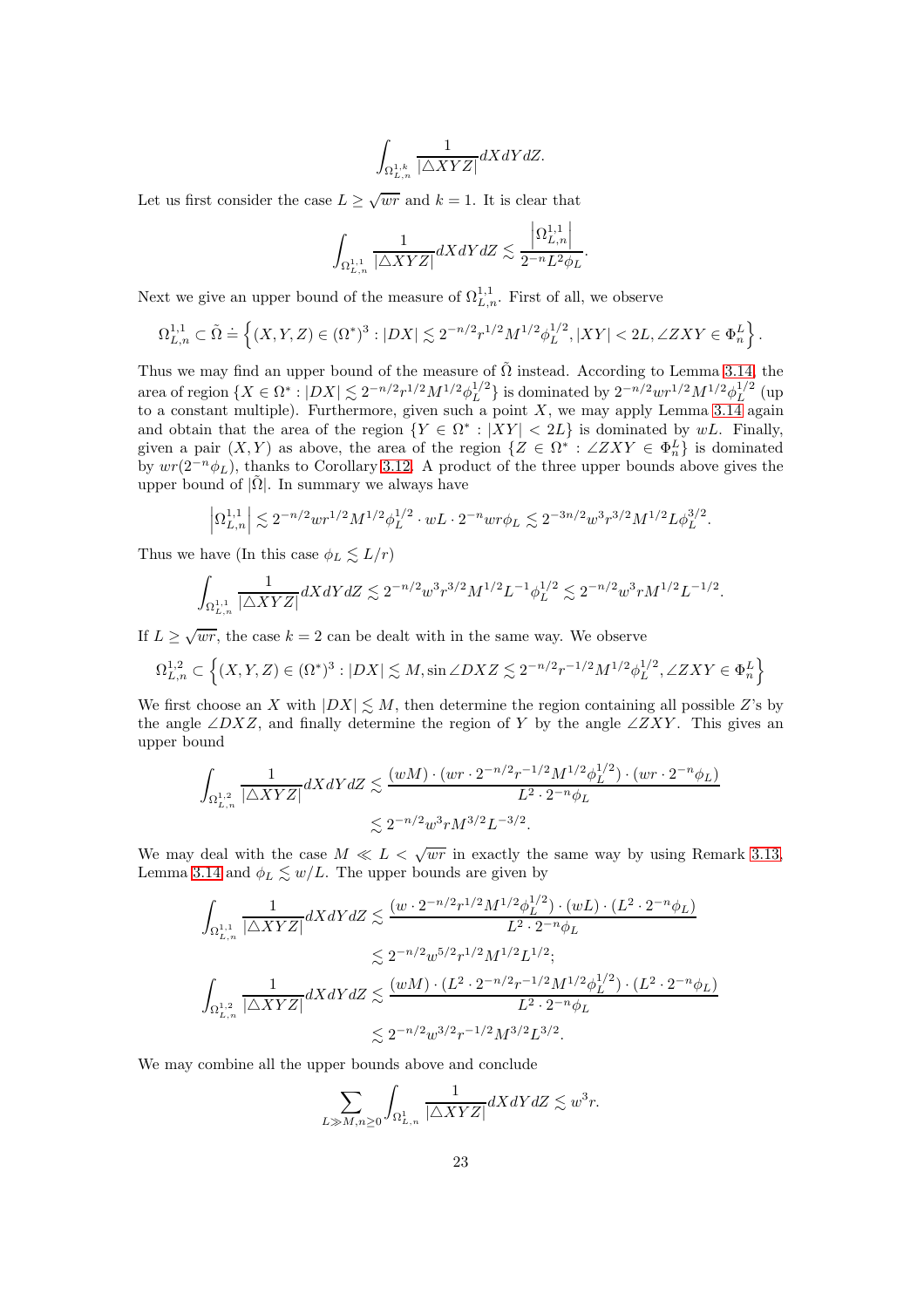**Type II** We may further write  $\Omega_{L,n}^2 = \Omega_{L,n}^{2a} \cup \Omega_{L,n}^{2b}$  with

$$
\Omega_{L,n}^{2a} = \left\{ (X, Y, Z) \in \Omega_{L,n}^2 : |ZD|, |ZE|, |ZF| \lesssim M \right\};
$$
  

$$
\Omega_{L,n}^{2b} = \left\{ (X, Y, Z) \in \Omega_{L,n}^2 : |YD|, |YE|, |YF| \lesssim M \right\}.
$$

These two cases can be dealt with in exactly the same way. Let us consider the Type IIa reciprocal triangles, for instance. In this case

$$
|XY|, |XZ|, |XD|, |XE|, |XF| \simeq L.
$$

By our reciprocal assumption, we have (see figure [12\)](#page-23-0)

$$
|\triangle FDZ|\cdot|\triangle EXY| \lesssim |\triangle DEF|\cdot|\triangle XYZ|.
$$

That is

$$
(|DZ|\cdot|DF|\sin\angle FDZ)(|XE|\cdot|XY|\sin\angle EXY)\lesssim (|DF|\cdot|FE|\sin\angle DFE)(|XY|\cdot|XZ|\sin\angle YXZ).
$$

Canceling  $|DF|, |XY|$  and plugging  $|FE| \simeq M, |XZ|, |XE| \simeq L$  in, we have

 $|DZ|(\sin \angle F DZ)(\sin \angle EXY) \lesssim M(\sin \angle DFE) \sin \angle YXZ \lesssim M\phi_M \sin \angle YXZ.$ 

Following the same argument as in the Type I case, we may write  $\Omega_{L,n}^{2a} = \Omega_{L,n}^{2a,1} \cup \Omega_{L,n}^{2a,2} \cup \Omega_{L,n}^{2a,3}$ . Here we define

$$
\begin{split} &\Omega_{L,n}^{2a,1}=\left\{(X,Y,Z)\in \Omega_{L,n}^{2a}:|DZ|\lesssim 2^{-n/3}r^{2/3}M^{1/3}\phi_M^{1/3}\phi_L^{1/3}\right\};\\ &\Omega_{L,n}^{2a,2}=\left\{(X,Y,Z)\in \Omega_{L,n}^{2a}: \sin\angle FDZ\lesssim 2^{-n/3}r^{-1/3}M^{1/3}\phi_M^{1/3}\phi_L^{1/3}\right\};\\ &\Omega_{L,n}^{2a,3}=\left\{(X,Y,Z)\in \Omega_{L,n}^{2a}: \sin\angle EXY\lesssim 2^{-n/3}r^{-1/3}M^{1/3}\phi_M^{1/3}\phi_L^{1/3}\right\}. \end{split}
$$

We then give upper bounds of the integrals below as in the Type I case: If  $L \ge \sqrt{wr}$ , then



<span id="page-23-0"></span>Figure 12: Large size, Type II reciprocal triangles

$$
\begin{aligned} \int_{\Omega^{2a,k}_{L,n}}\frac{1}{|\triangle XYZ|}dXdYdZ &\lesssim \frac{(w\cdot 2^{-n/3}r^{2/3}M^{1/3}\phi^{1/3}_{M}\phi^{1/3}_{L})\cdot (Lw)\cdot (wr\cdot 2^{-n}\phi_{L})}{L^{2}\cdot 2^{-n}\phi_{L}}\\ &\lesssim 2^{-n/3}w^{3}r^{4/3}L^{-2/3}(M\phi_{M})^{1/3}. \end{aligned}
$$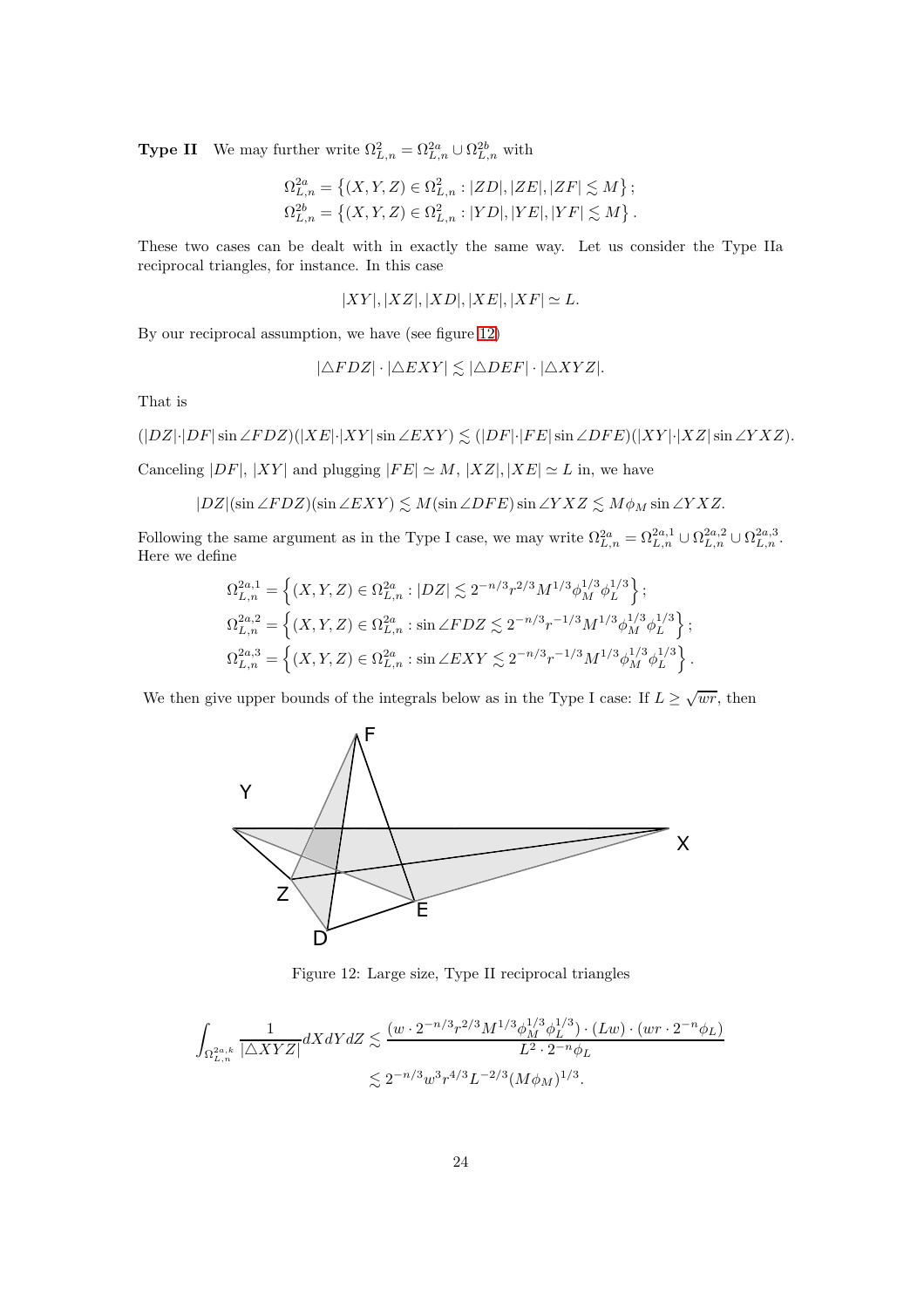On the other hand, if  $M \ll L < \sqrt{wr}$ , then

$$
\int_{\Omega_{L,n}^{2a,k}} \frac{1}{|\triangle XYZ|} dXdY dZ \lesssim \frac{(w \cdot 2^{-n/3} r^{2/3} M^{1/3} \phi_M^{1/3} \phi_L^{1/3}) \cdot (Lw) \cdot (L^2 \cdot 2^{-n} \phi_L)}{L^2 \cdot 2^{-n} \phi_L} \lesssim 2^{-n/3} w^{8/3} r^{2/3} L^{2/3}.
$$

Finally we recall  $M\phi_M \lesssim M^2/r$  if  $M \ge \sqrt{wr}$  and  $M\phi_M \lesssim w$  if  $M \le \sqrt{wr}$ , then take a sum for all  $L\gg M$  and  $n\geq 0.$ 

$$
\sum_{L\gg M,n\geq 0} \int_{\Omega^{2a}_{L,n}} \frac{1}{|\triangle XYZ|} dXdY dZ \lesssim w^3r.
$$

A similar inequality holds for Type IIb reciprocal triangles.

**Summary** We may combine Type I and II cases and obtain that for any given  $\triangle DEF$ , we have

$$
\sum_{L\gg M,n\geq 0} \int_{\Omega_{L,n}} \frac{1}{|\triangle XYZ|} dXdY dZ \lesssim w^3r.
$$

Please note that the implicit constant in the inequality is an absolute constant, i.e. independent of  $\triangle DEF$ .

#### 4.2 Small sizes

We assume the size L of  $\triangle XYZ$  is much smaller than that of  $\triangle DEF$ , i.e.  $L \ll M$ . Again we consider Type I and II reciprocal triangles separately. We define

$$
\Omega^1_{L,n} = \{(X, Y, Z) \in \Omega_{L,n} : \triangle XYZ \text{ and } \triangle DEF \text{ are Type I reciprocal}\};
$$
  

$$
\Omega^2_{L,n} = \{(X, Y, Z) \in \Omega_{L,n} : \triangle XYZ \text{ and } \triangle DEF \text{ are Type II reciprocal}\}.
$$

Type I By our reciprocal assumption we always have (please see figure [13\)](#page-25-0)

$$
|\triangle XDY| \cdot |\triangle ZEF| \lesssim |\triangle XYZ| \cdot |\triangle DEF|.
$$

Thus

$$
(|DY| \cdot |DX|\sin \angle XDY) (|EZ| \cdot |EF|\sin \angle ZEF) \lesssim (L^2 \sin \angle YXZ) |\triangle DEF|
$$

Our assumption implies  $|DX|, |DY|, |EZ|, |EF| \simeq M$ . Thus if  $(X, Y, Z) \in \Omega^1_{L,n}$ , we have

$$
(\sin \angle XDY)(\sin \angle ZEF) \lesssim 2^{-n}M^{-4}L^2\phi_L|\triangle DEF|.
$$

Thus we have  $\Omega^1_{L,n} = \Omega^{1,1}_{L,n} \cup \Omega^{1,2}_{L,n}$  with

$$
\Omega_{L,n}^{1,1} = \left\{ (X, Y, Z) \in \Omega_{L,n}^1 : \sin \angle XDY \lesssim 2^{-n/2} M^{-2} L \phi_L^{1/2} |\triangle DEF|^{1/2} \right\};
$$
  

$$
\Omega_{L,n}^{1,2} = \left\{ (X, Y, Z) \in \Omega_{L,n}^1 : \sin \angle ZEF \lesssim 2^{-n/2} M^{-2} L \phi_L^{1/2} |\triangle DEF|^{1/2} \right\}.
$$

If  $M \gg L \ge \sqrt{rw}$ , then we have (please note that  $|XF| \lesssim L$ ,  $\phi_L \lesssim L/r$  and  $|\triangle DEF| \lesssim M^3/r$ )

$$
\int_{\Omega_{L,n}^{1,k}} \frac{1}{|\triangle XYZ|} dX dY dZ \lesssim \frac{(Lw) \cdot (wr \cdot 2^{-n/2} M^{-2} L \phi_L^{1/2} |\triangle DEF|^{1/2}) \cdot (wr \cdot 2^{-n} \phi_L)}{L^2 \phi_L 2^{-n}} \lesssim \frac{2^{-n/2} w^3 r L^{1/2}}{M^{1/2}}.
$$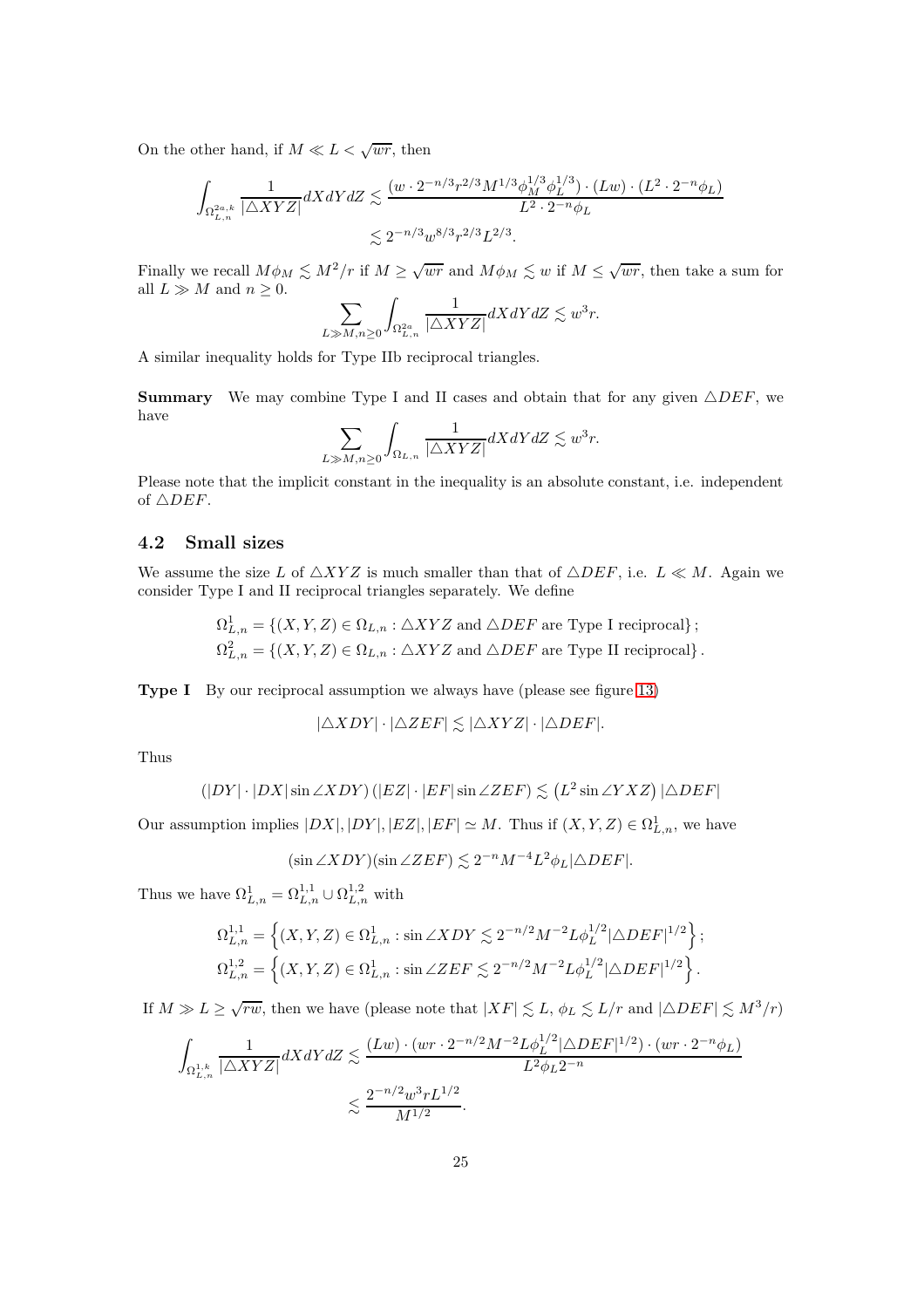

<span id="page-25-0"></span>Figure 13: Small size, Type I reciprocal triangles

If  $L < \sqrt{rw} \le M$ , then we have  $(\phi_L \lesssim w/L)$ 

$$
\begin{aligned} \int_{\Omega^{1,k}_{L,n}}\frac{1}{|\triangle XYZ|}dXdYdZ &\lesssim \frac{(Lw)\cdot (wr\cdot 2^{-n/2}M^{-2}L\phi^{1/2}_L|\triangle DEF|^{1/2})\cdot (L^2\cdot 2^{-n}\phi_L)}{L^2\cdot 2^{-n}\phi_L} \\&\lesssim \frac{2^{-n/2}w^{5/2}r^{1/2}L^{3/2}}{M^{1/2}}. \end{aligned}
$$

Finally, if  $L \ll M \le \sqrt{wr}$ , then we have  $(\phi_L \lesssim w/L; |ZE|, |DY| \lesssim M$  and  $|\triangle DEF| \lesssim Mw)$ 

$$
\int_{\Omega_{L,n}^{1,k}} \frac{1}{|\triangle XYZ|} dX dY dZ \lesssim \frac{(Lw) \cdot (M^2 \cdot 2^{-n/2} M^{-2} L \phi_L^{1/2} |\triangle DEF|^{1/2}) \cdot (L^2 \cdot 2^{-n} \phi_L)}{L^2 \cdot 2^{-n} \phi_L} \lesssim 2^{-n/2} w^2 M^{1/2} L^{3/2}.
$$

Collecting the upper bounds above and taking a sum, we always have

$$
\sum_{L \ll M, n \ge 0} \int_{\Omega^1_{L,n}} \frac{1}{|\triangle XYZ|} dXdY dZ \lesssim w^3 r.
$$

**Type II** Now we consider small, type II reciprocal triangles of a given triangle  $\triangle DEF$ . This is the most difficult case. Let  $\triangle XYZ$  of size L be a Type II reciprocal triangle of DEF. Let us first give an upper bound of the integral

$$
\int_{\Omega^2_{L,n}} \frac{1}{|\triangle XYZ|} dXdYdZ
$$

for given  $L \ll M$ ,  $n \geq 0$ . Without loss of generality, let us assume <sup>[2](#page-26-0)</sup>

$$
|DX|, |DY|, |DZ| \leq L; \qquad |\triangle ZEF| \geq |\triangle DEF|.
$$

Thus by reciprocal assumption we immediately have

$$
|\triangle DXY| \lesssim |\triangle XYZ|.
$$

Since  $|XY| \simeq L$  and  $|DX|, |DY| \leq L$ , at least one of the following holds (see figure [14\)](#page-26-1)

•  $|DX| \simeq L$ . By comparing the area of  $\triangle DXY$  with that of  $\triangle XYZ$  we have

$$
|DX| \cdot |XY|\sin \angle DXY \lesssim |XY| \cdot |XZ|\sin \angle YXZ \implies \sin \angle DXY \lesssim \sin \angle YXZ.
$$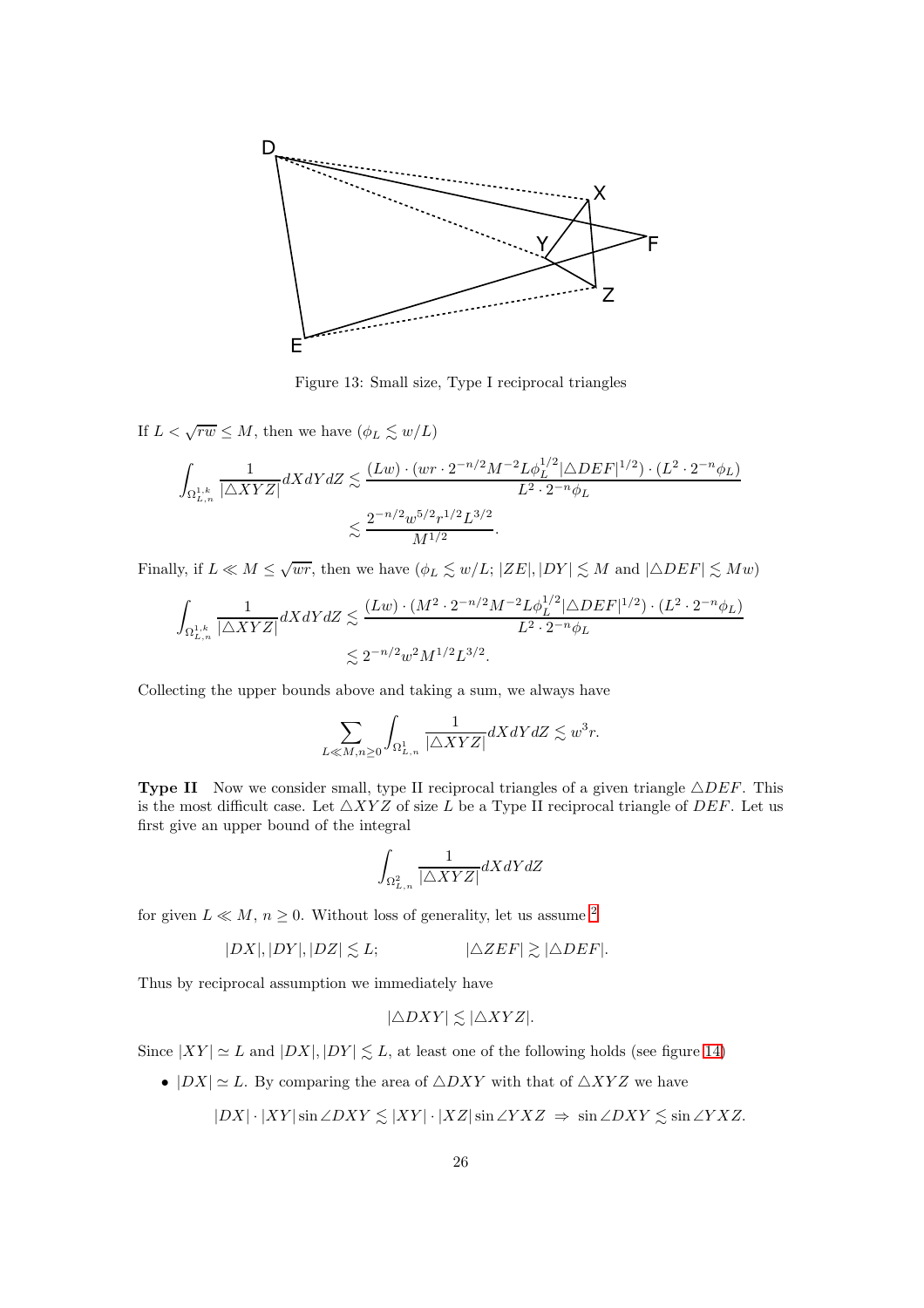

<span id="page-26-1"></span>Figure 14: Small size, Type II reciprocal triangles

•  $|DY| \simeq L$ . By considering the area of  $\triangle DXY$  we have  $\sin \angle DYX \lesssim \sin \angle YXZ$ .

Thus the region  $\Omega_{L,n}^2$  is the union of two parts:

<span id="page-26-2"></span>
$$
\Omega_{L,n}^{2,1} = \left\{ (X, Y, Z) \in \Omega_{L,n}^2 : \sin \angle DXY \lesssim 2^{-n} \phi_L \right\}
$$
  

$$
\Omega_{L,n}^{2,2} = \left\{ (X, Y, Z) \in \Omega_{L,n}^2 : \sin \angle DYX \lesssim 2^{-n} \phi_L \right\}.
$$

If  $L \geq \sqrt{wr}$ , we may find an upper bound of the integrals  $(k = 1, 2, \phi_L \leq L/r)$ 

$$
\int_{\Omega_{L,n}^{2,k}} \frac{1}{|\triangle XYZ|} dXdY dZ \lesssim \frac{(Lw) \cdot (wr \cdot 2^{-n} \phi_L) \cdot (wr \cdot 2^{-n} \phi_L)}{L^2 \cdot 2^{-n} \phi_L} \lesssim 2^{-n} w^3 r^2 L^{-1} \phi_L \lesssim 2^{-n} w^3 r. \tag{15}
$$

Similarly if  $L < \sqrt{wr}$ , then we have  $(\phi_L \lesssim w/L)$ 

$$
\int_{\Omega_{L,n}^{2,k}} \frac{1}{|\triangle XYZ|} dXdY dZ \lesssim \frac{(Lw) \cdot (L^2 \cdot 2^{-n} \phi_L) \cdot (L^2 \cdot 2^{-n} \phi_L)}{L^2 \cdot 2^{-n} \phi_L} \lesssim 2^{-n} w^2 L^2. \tag{16}
$$

We may collect the upper bounds above and obtain

<span id="page-26-3"></span>
$$
\sum_{L \ll M, L \le 32\sqrt{wr}} \sum_{n\ge 0} \int_{\Omega_{L,n}^2} \frac{1}{|\triangle XYZ|} dXdY dZ \lesssim w^3 r;
$$

and

$$
\sum_{32\sqrt{wr}\log_2\frac{\phi_{L}r^{1/2}}{8w^{1/2}}}\int_{\Omega^2_{L,n}}\frac{dXdYdZ}{|\triangle XYZ|}\right)\lesssim \sum_{32\sqrt{wr}\log_2\frac{\phi_{L}r^{1/2}}{8w^{1/2}}}2^{-n}w^3r^2L^{-1}\phi_L\right)
$$

$$
\lesssim \sum_{32\sqrt{wr}
$$
\lesssim w^{3}r.
$$
$$

<span id="page-26-0"></span><sup>2</sup>Strictly speaking, we need to consider four different cases. The argument given here only takes care of one from the four parts of  $\Omega_{L,n}^2$ . However, all these four cases can be dealt with in exactly the same way.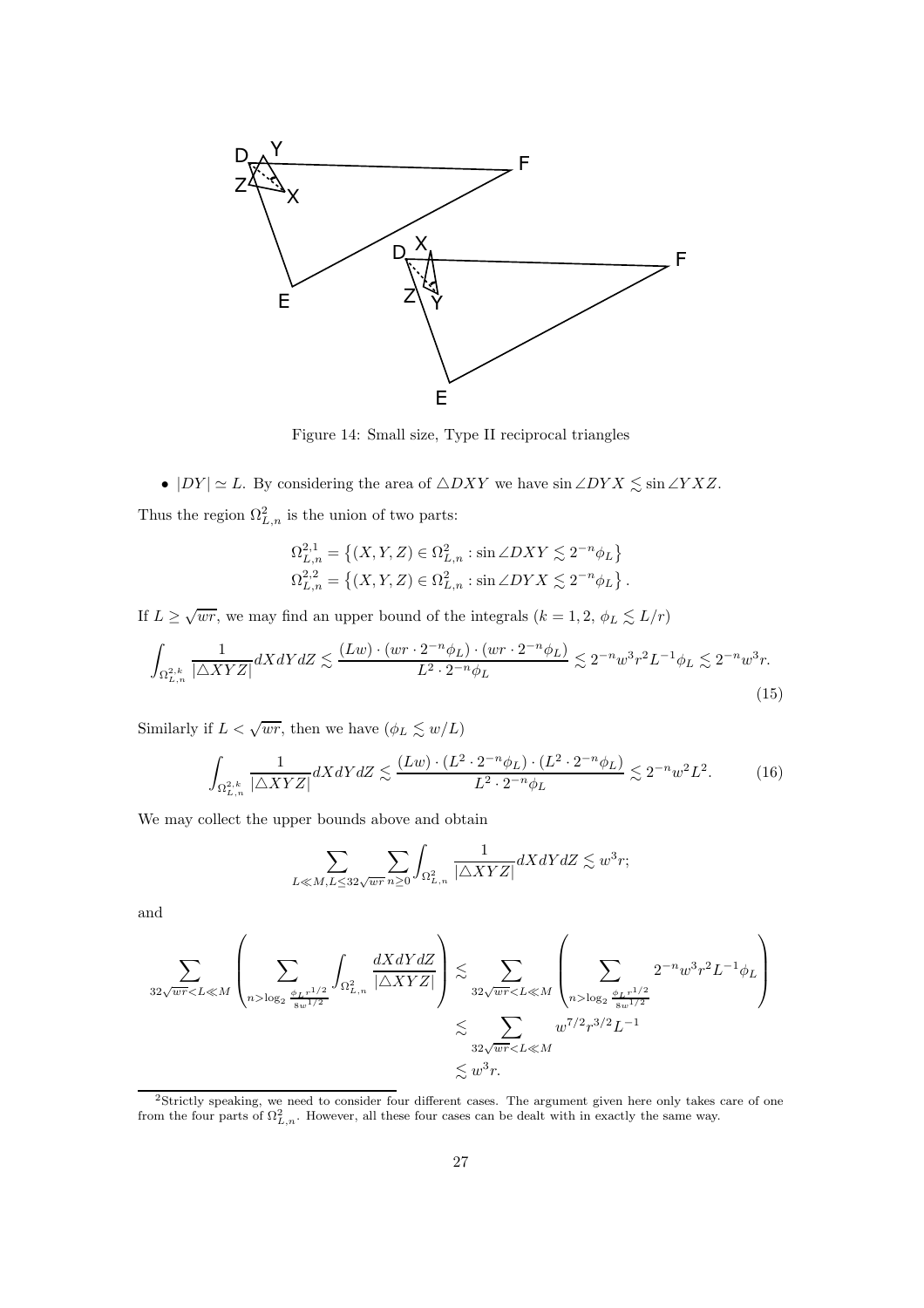Thus it suffices to consider  $(X, Y, Z) \in \Omega_{L,n}^2$  with  $32\sqrt{wr} < L \ll M$  and  $n \leq \log_2(\phi_L r^{1/2}/8w^{1/2})$ . We apply Lemma [3.8](#page-16-0) and obtain

$$
|YZ| \ge 2r\sin\angle YXZ - 2\sqrt{wr} - 2w \ge 2r\phi_L 2^{-n-1} - 4\sqrt{wr} \ge 4\sqrt{wr};\tag{17}
$$

<span id="page-27-2"></span><span id="page-27-1"></span>
$$
|YZ| \le 2r\sin\angle YXZ + 2\sqrt{wr} \le 2r\phi_L 2^{-n} + 2\sqrt{wr} \le 3r\phi_L 2^{-n}.\tag{18}
$$

Next we first prove

<span id="page-27-0"></span>**Lemma 4.3.** Let  $(X, Y, Z) \in \Omega_{L,n}^2$  with  $32\sqrt{wr} < L \ll M$ . In addition, we assume  $|YZ| \ge$  $4\sqrt{wr}$ . Then there exists an ansolute constant  $c_1 > 0$  so that at least one of the following holds

- (a)  $c_1|DE| \le L \le 8|DE|$ ;
- (b)  $L > 8|DE|$  and  $\sin \angle EYX \lesssim 2^{-n}r^{-1} \max\{|DE|, \sqrt{wr}\};$
- (c)  $L > 8|DE|$  and

$$
\min\{|DY|,|DZ|,|EY|,|EZ|\} \lesssim \min\{|YZ|,\max\{|DE|,\sqrt{wr}\}\}.
$$

Proof. The proof consists of three steps.

**Step 1** We first show that  $|DE| \leq L$ . Without loss of generality we assume  $|DX|, |DY|, |DZ| \leq$ . L and  $|XY| \geq L$ . If  $|DE| \gg L$ , then we would have

$$
|EX|, |EY|, |EZ| \simeq |DE| \gg L > 32 \sqrt{wr}.
$$

Since  $|XY| > L$ , we have either  $|DX| > L/2$  or  $|DY| > L/2$ . We consider these two cases separately. If  $|DX| \ge L/2$ , then our reciprocal assumption implies

$$
|\triangle DEX|\cdot|\triangle YZF|\lesssim|\triangle DEF|\cdot|\triangle XYZ|
$$

According to Corollary [3.9,](#page-17-1) the inequality above implies

$$
\frac{|DE| \cdot |EX| \cdot |DX|}{r} \cdot \frac{|YZ| \cdot |YF| \cdot |ZF|}{r} \lesssim \frac{|DE| \cdot |EF| \cdot |DF|}{r} \cdot \frac{|XY| \cdot |XZ| \cdot |YZ|}{r}
$$

We cancel  $|YZ|, |DE|$ , recall the facts

$$
|EX| \simeq |DE|, \qquad |DX|, |XY|, |XZ| \simeq L, \qquad |YF|, |ZF|, |EF|, |DF| \simeq M,
$$

and obtain  $|DE| \leq L$ . This is a contradiction. On the other hand, if  $|DY| \geq L/2$ , then we may follow a similar argument as above by considering  $\triangle DEF$ ,  $\triangle XZF$ , and obtain

$$
\frac{|DE| \cdot |EY| \cdot |DY|}{r} \cdot \frac{|XZ| \cdot |XF| \cdot |ZF|}{r} \lesssim \frac{|DE| \cdot |EF| \cdot |DF|}{r} \cdot \frac{|XY| \cdot |XZ| \cdot |YZ|}{r}
$$

This gives  $|DE| \simeq |EY| \leq |YZ| \leq L$ . Again this is a contradiction. As a result we obtain  $|DE| \leq L$ . It immediately follows that

$$
|DX|, |DY|, |DZ|, |EX|, |EY|, |EZ| \leq L.
$$

Please refer to figure [15](#page-28-0) for an illustration of the proof. Our remaining task is to show that if  $|DE| < L/8$ , then either (b) or (c) holds.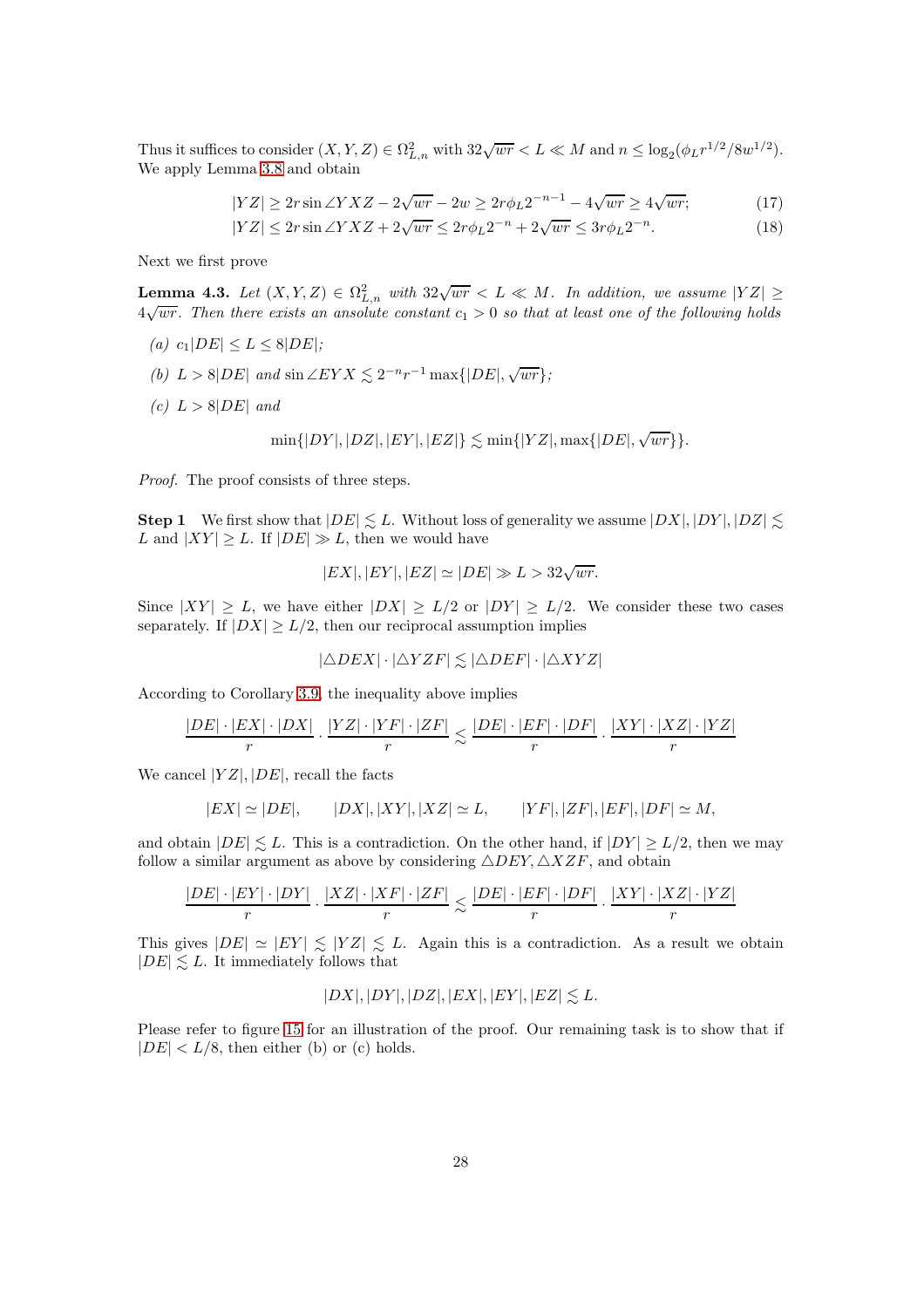

<span id="page-28-0"></span>Figure 15: Large reciprocal triangles

**Step 2** Now we assume  $|DE| < L/8$ , there are two cases: D, E are either both close to the point X or both far away from X. In this step we assume  $|DX|, |XE| \le L/4$ . Since  $|XY|, |XZ| > L/2$ we also have

$$
|DY|, |EY|, |DZ|, |EZ| \ge L/4 > 8\sqrt{wr}.
$$

We consider the triangles  $\triangle EXY$  and  $\triangle DZF$ . The reciprocal assumption immediately gives

 $|\triangle EXY| \cdot |\triangle DZF| \lesssim |\triangle DEF| \cdot |\triangle XYZ|.$ 

Thus we may apply Corollary [3.10](#page-17-3) and obtain

$$
(L^2 \sin \angle EYX) \cdot \frac{LM^2}{r} \lesssim \frac{M^2 \max\{|DE|, \sqrt{wr}\}}{r} \cdot (L^2 \cdot 2^{-n} \phi_L)
$$
  

$$
\Rightarrow \sin \angle EYX \lesssim 2^{-n} r^{-1} \max\{|DE|, \sqrt{wr}\}.
$$

In other words, (b) holds. Please see the upper half of figure [16.](#page-28-1)



<span id="page-28-1"></span>Figure 16: Type II reciprocal triangles of a narrow triangle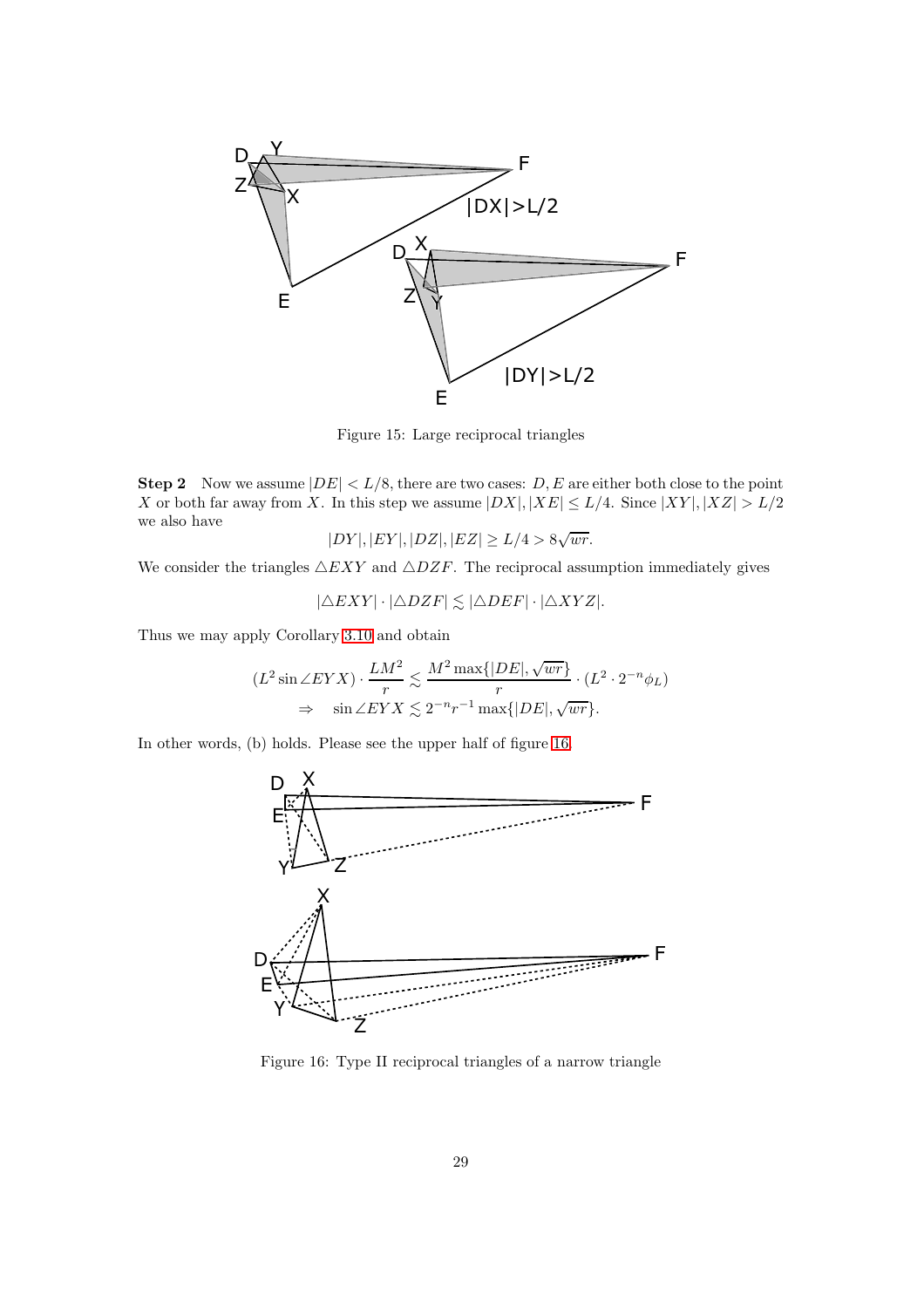**Step 3** Finally we assume  $|DE| < L/8$  and  $\max\{|DX|, |EX|\} > L/4$ . This implies that  $|DX|, |EX| \geq L/8 > 4\sqrt{wr}$ . If we have

$$
\min\{|DY|, |DZ|, |EY|, |EZ|\} \le 4\sqrt{wr},
$$

then our assumption on  $|YZ|$  automatically guarantees (c) holds. Therefore we may additionally assume

$$
\min\{|DY|, |DZ|, |EY|, |EZ|\} > 4\sqrt{wr}.
$$

Without loss of generality, we assume

$$
|DZ| = \max\{|DY|, |DZ|, |EY|, |EZ|\}.
$$

We have

$$
2|DZ| \ge |DZ| + |DY| \ge |YZ|; \qquad 2|DZ| \ge |DZ| + |EZ| \ge |DE|.
$$

Thus  $|DZ| \geq |YZ|/2, |DZ| \geq \max\{|DE|, \sqrt{wr}\}/2$ . We next apply Corollary [3.9](#page-17-1) and obtain

$$
|\triangle XDZ| \gtrsim |\triangle XYZ|;
$$
  $|\triangle FDZ| \gtrsim |\triangle DEF|.$ 

The reciprocal assumption then gives

$$
|\triangle EFY| \lesssim |\triangle DEF|;
$$
 
$$
|\triangle EXY| \lesssim |\triangle XYZ|.
$$

We then apply Corollary [3.9](#page-17-1) again and conclude (please refer to lower half of figure [16\)](#page-28-1)

$$
|EY| \lesssim \max\{|DE|, \sqrt{wr}\};\qquad |EY| \lesssim |YZ|.
$$

Thus (c) holds.

**Completion of type II case** First of all, we recall that it suffices to consider  $(X, Y, Z) \in \Omega^2_{L,n}$ with  $32\sqrt{wr} < L \ll M$  and  $n \leq \log_2(\phi_L r^{1/2}/8w^{1/2})$ . According to Lemma [4.3,](#page-27-0) the set  $\Omega_{L,n}^2$  of this kind is empty unless  $L \geq c_1|DE|$ . Thus we may further assume  $L \geq c_1|DE|$ . We recall the upper bounds given in [\(15\)](#page-26-2), [\(16\)](#page-26-3) and obtain

$$
\sum_{c_1|DE|\le L\le 8|DE|}\sum_{n\ge 0}\int_{\Omega^2_{L,n}}\frac{1}{|\triangle XYZ|}dXdYdZ\lesssim w^3r.
$$

Therefore we only need to deal with  $\Omega_{L,n}^2$  with  $\max\{32\sqrt{wr}, 8|DE|\} < L \ll M$  and  $n \le$  $\log_2(\phi_L r^{1/2}/8w^{1/2})$ . For convenience we use the notation  $K = \max\{|DE|, \sqrt{wr}\}$ . We recall  $(17)$ ,  $(18)$  and obtain that  $(X, Y, Z) \in \Omega^2_{L,n}$  must satisfy  $|YZ| \geq 4\sqrt{wr}$  and

$$
\min\{|YZ|, \max\{|DE|, \sqrt{wr}\}\}\leq |YZ|^{1/2}K^{1/2}\lesssim 2^{-n/2}r^{1/2}\phi_L^{1/2}K^{1/2}.
$$

According to Lemma [4.3,](#page-27-0) we may write

$$
\Omega_{L,n}^2 = \bigcup_{k=1}^5 \Omega_{L,n}^{2,k}.
$$

Here we define

$$
\begin{split} \Omega_{L,n}^{2,1} &= \{(X,Y,Z)\in\Omega_{L,n}^2: \sin\angle EYX\lesssim 2^{-n}r^{-1}K\};\\ \Omega_{L,n}^{2,2} &= \{(X,Y,Z)\in\Omega_{L,n}^2: |DY|\lesssim 2^{-n/2}r^{1/2}\phi_L^{1/2}K^{1/2}\};\\ \Omega_{L,n}^{2,3} &= \{(X,Y,Z)\in\Omega_{L,n}^2: |DZ|\lesssim 2^{-n/2}r^{1/2}\phi_L^{1/2}K^{1/2}\};\\ \Omega_{L,n}^{2,4} &= \{(X,Y,Z)\in\Omega_{L,n}^2: |EY|\lesssim 2^{-n/2}r^{1/2}\phi_L^{1/2}K^{1/2}\};\\ \Omega_{L,n}^{2,5} &= \{(X,Y,Z)\in\Omega_{L,n}^2: |EZ|\lesssim 2^{-n/2}r^{1/2}\phi_L^{1/2}K^{1/2}\}. \end{split}
$$

 $\Box$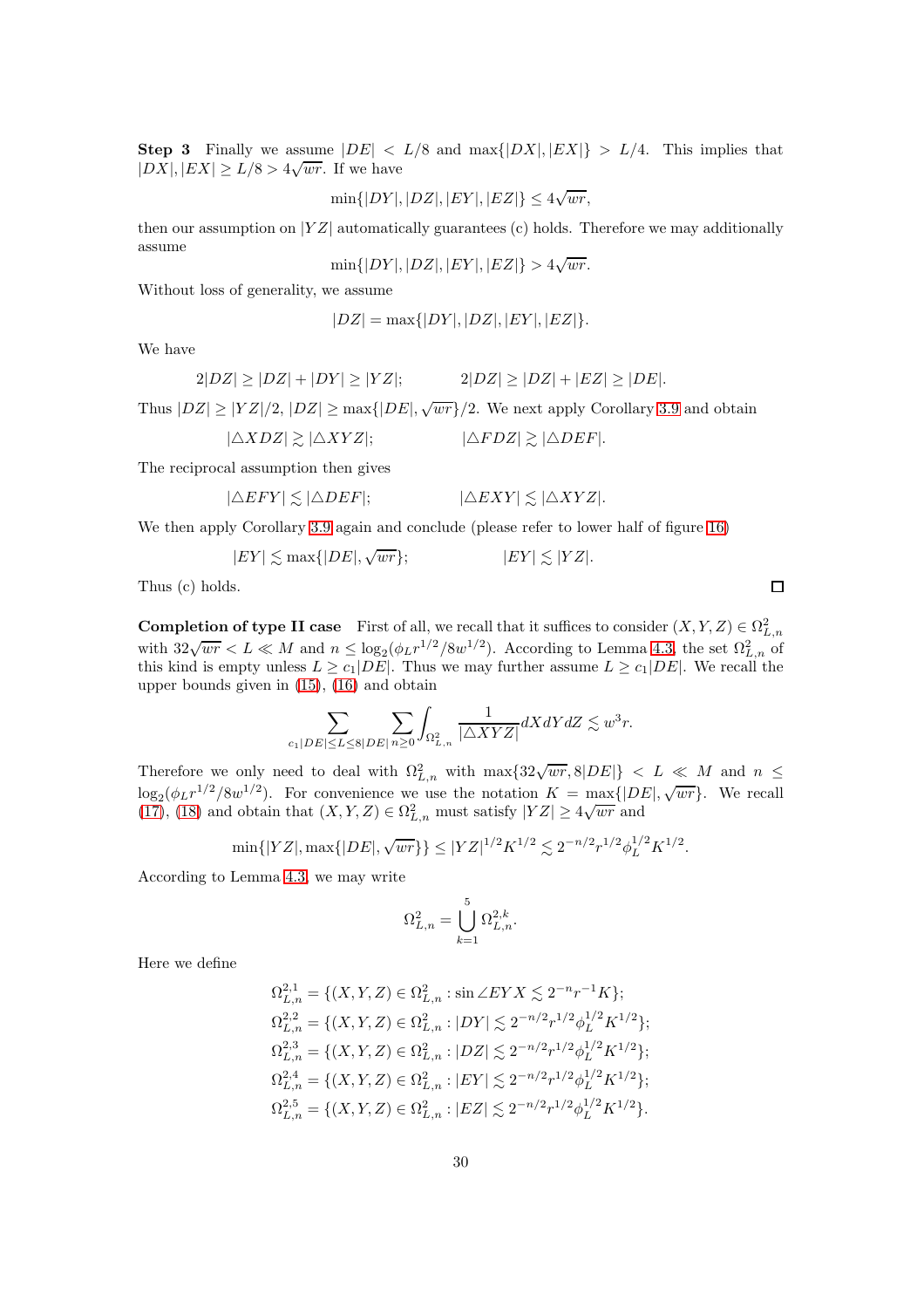We then apply Lemma [3.14,](#page-19-1) Corollary [3.12](#page-18-1) and obtain  $(k = 2, 3, 4, 5)$ 

$$
\begin{aligned} \int_{\Omega^{2,1}_{L,n}}&\frac{1}{|\triangle XYZ|}dXdYdZ\lesssim \frac{(wL)\cdot (wr\cdot 2^{-n}r^{-1}K)\cdot (wr\cdot 2^{-n}\phi_L)}{L^2\cdot 2^{-n}\phi_L}\lesssim 2^{-n}w^3rL^{-1}K;\\ \int_{\Omega^{2,k}_{L,n}}&\frac{1}{|\triangle XYZ|}dXdYdZ\lesssim \frac{(w\cdot 2^{-n/2}r^{1/2}\phi^{1/2}_LK^{1/2})\cdot (wL)\cdot (wr\cdot 2^{-n}\phi_L)}{L^2\cdot 2^{-n}\phi_L}\\ &\lesssim 2^{-n/2}w^3rK^{1/2}L^{-1/2}. \end{aligned}
$$

Thus

$$
\sum_{\max\{32\sqrt{wr}, 8|DE|\}
$$

In summary we have

$$
\sum_{L \ll M, n \ge 0} \int_{\Omega_{L,n}^2} \frac{1}{|\triangle XYZ|} dXdY dZ \lesssim w^3 r.
$$

Summary We may combine Type I and II cases and obtain that

$$
\sum_{L \ll M, n \ge 0} \int_{\Omega_{L,n}} \frac{1}{|\triangle XYZ|} dXdY dZ \lesssim w^3 r.
$$

### 4.3 Comparable Sizes

Finally let us the consider the case when  $\triangle XYZ$  and  $\triangle DEF$  are about of the same size, i.e.  $L \simeq M$ . This eliminate the need to take a sum in L. In this subsection we prove that if  $L \simeq M$ , then

$$
\sum_{n\geq 0} \int_{\Omega_{L,n}} \frac{1}{|\triangle XYZ|} dXdY dZ \lesssim w^3 r.
$$

The argument is similar to the case  $L \gg M$ , Type II. Now we have less information on the relative location of two triangles available. Nevertheless, Corollary [3.4](#page-13-2) guarantees that  $d(\triangle XYZ, \triangle DEF) \lesssim L \simeq M$ . By reciprocal assumption, we have (please refer to figure [17\)](#page-31-0)

$$
|\triangle FDZ|\cdot|\triangle EXY| \lesssim |\triangle DEF|\cdot|\triangle XYZ|.
$$

That is

$$
(|DZ|\cdot|DF|\sin \angle FDZ)(|XE|\cdot|XY|\sin \angle EXY) \lesssim (|DF|\cdot|FE|\sin \angle DFE)(|XY|\cdot|XZ|\sin \angle YXZ).
$$

Canceling  $|DF|, |XY|$  and plugging  $|FE|, |XZ| \simeq M$  in, we have

$$
|DZ|(\sin \angle F DZ)|XE|(\sin \angle EXY) \lesssim M^2(\sin \angle DFE) \sin \angle YXZ
$$
  

$$
\lesssim M^2 \phi_M \cdot 2^{-n} \phi_L
$$
  

$$
\lesssim 2^{-n} K_M^2.
$$

Here the notation  $K_M$  represents

$$
K_M = \left\{ \begin{array}{ll} M^2/r, & \textrm{if } M \geq \sqrt{wr};\\ w, & \textrm{if } M < \sqrt{wr}. \end{array} \right.
$$

Therefore we may write  $\Omega_{L,n} = \Omega_{L,n}^{0,1} \cup \Omega_{L,n}^{0,2} \cup \Omega_{L,n}^{0,3} \cup \Omega_{L,n}^{0,4}$ . Here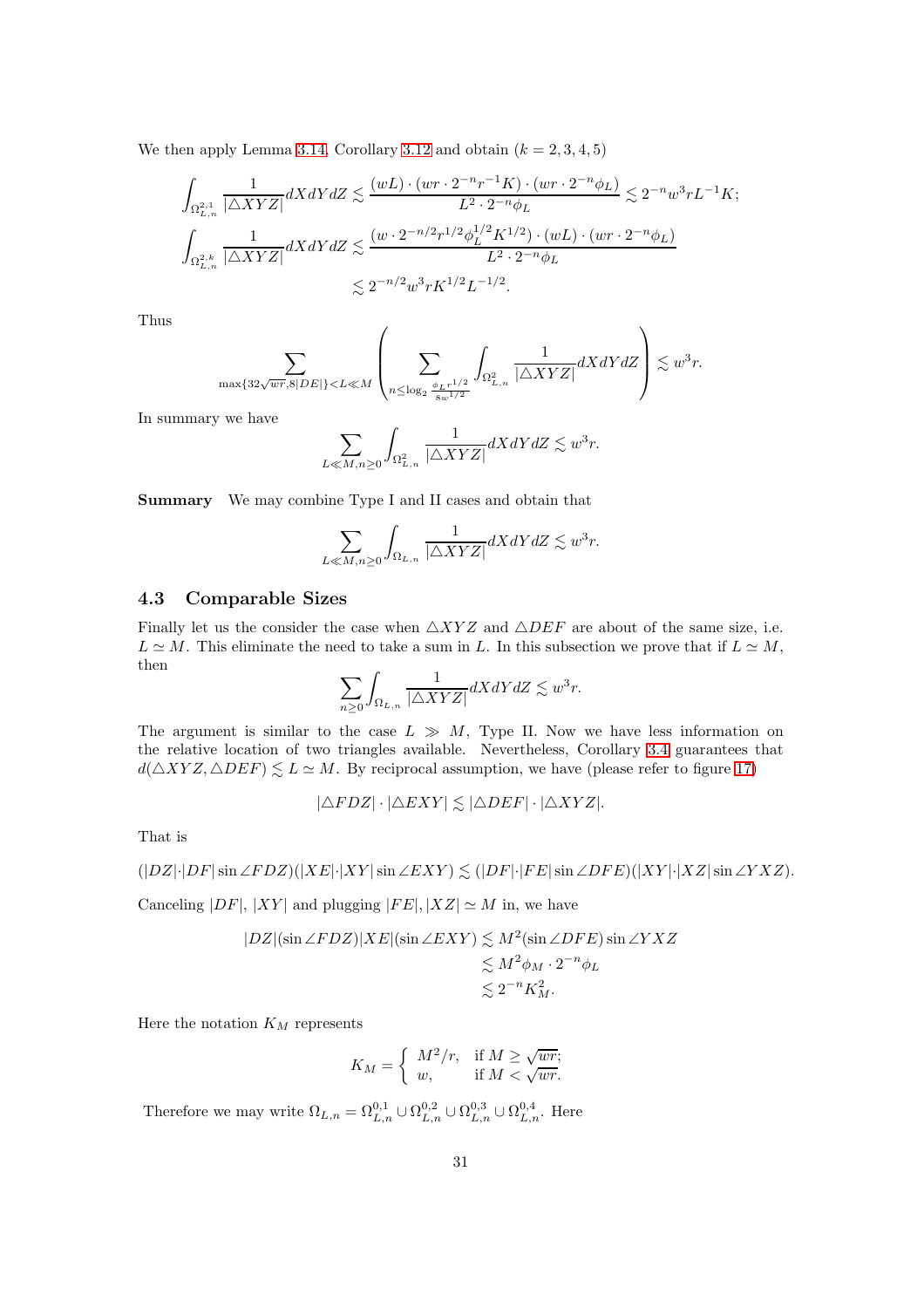

<span id="page-31-0"></span>Figure 17: Comparable size reciprocal triangles

$$
\begin{split} &\Omega_{L,n}^{0,1}=\left\{(X,Y,Z)\in\Omega_{L,n}:|DZ|\lesssim 2^{-n/4}r^{1/2}K_M^{1/2}\right\};\\ &\Omega_{L,n}^{0,2}=\left\{(X,Y,Z)\in\Omega_{L,n}:\sin\angle FDZ\lesssim 2^{-n/4}r^{-1/2}K_M^{1/2}\right\};\\ &\Omega_{L,n}^{0,3}=\left\{(X,Y,Z)\in\Omega_{L,n}:|XE|\lesssim 2^{-n/4}r^{1/2}K_M^{1/2}\right\};\\ &\Omega_{L,n}^{0,4}=\left\{(X,Y,Z)\in\Omega_{L,n}:\sin\angle EXY\lesssim 2^{-n/4}r^{-1/2}K_M^{1/2}\right\}. \end{split}
$$

This immediately gives the upper bounds: if  $M \ge \sqrt{wr}$ , then

$$
\int_{\Omega_{L,n}^{0,k}} \frac{1}{|\triangle XYZ|} dXdY dZ \lesssim \frac{(w\cdot 2^{-n/4}r^{1/2}K_M^{1/2})\cdot (Lw)\cdot (wr\cdot 2^{-n}\phi_L)}{L^2\cdot 2^{-n}\phi_L} \lesssim 2^{-n/4}w^3r.
$$

If  $M \leq \sqrt{wr}$ , then

$$
\int_{\Omega_{L,n}^{0,k}} \frac{1}{|\triangle XYZ|} dXdY dZ \lesssim \frac{(w \cdot 2^{-n/4} r^{1/2} K_M^{1/2}) \cdot (Lw) \cdot (L^2 \cdot 2^{-n} \phi_L)}{L^2 \cdot 2^{-n} \phi_L} \lesssim 2^{-n/4} w^{5/2} r^{1/2} L \lesssim 2^{-n/4} w^3 r.
$$

In either case we may take a sum and obtain that if  $L \simeq M$ , then

$$
\sum_{n\geq 0} \int_{\Omega_{L,n}} \frac{1}{|\triangle XYZ|} dXdY dZ \lesssim w^3 r.
$$

#### 4.4 Summary

Collecting all cases discussed above, we prove that the inequality

$$
\int_{\Sigma(DEF)\cap (\Omega^*)^3} \frac{1}{|\triangle XYZ|} dXdYdZ \lesssim w^3r.
$$

holds for all  $D, E, F \in \Omega^*$ . The implicit constant here is an absolute constant. Thus we finish the proof of Proposition [4.1.](#page-19-2)

## 5 Applications of Geometric Inequalities

In this section we prove the main results given in Section [1.](#page-0-1)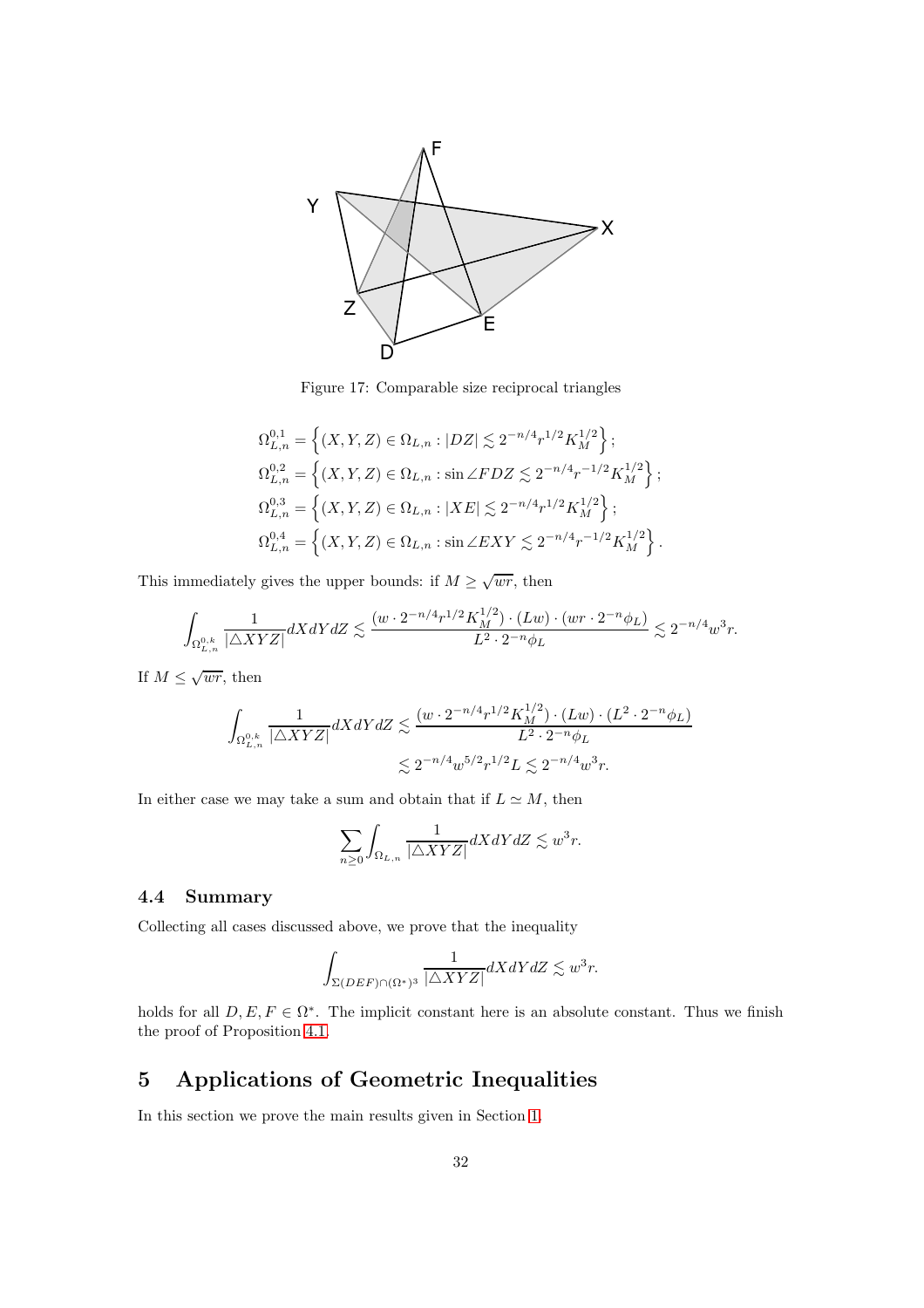#### 5.1 Proof of Proposition [1.3](#page-2-0)

**Part (a)** Let us temporally assume G is supported in  $[a, b] \times \mathbb{S}^2$ . We apply Proposition [4.1](#page-19-2) and obtain an upper bound of  $C_{a,b,\delta}$  defined in Proposition [2.1.](#page-11-0) (A disk of radius r can be viewed as an annulus of outer radius  $r$  and width  $r$ )

$$
C_{a,b,\delta}(h) \lesssim \begin{cases} (b/h)^6 \cdot w^3 r, & h \geq b; \\ (b/h)^6 \cdot r^4, & h \in (a-\delta,b). \end{cases}
$$

Here

$$
r = \frac{\sqrt{h^2 - (a - \delta)^2}}{a - \delta};
$$
  

$$
w = \frac{\sqrt{h^2 - (a - \delta)^2}}{a - \delta} - \frac{\sqrt{h^2 - b^2}}{b}.
$$

We plug r, w and obtain that if  $h \geq b$ , then (recall that  $b/a \leq 2$  and  $\delta > 0$  is small)

$$
C_{a,b,\delta}(h) \lesssim \frac{b^6 [1/(a-\delta)-1/b]^3}{h^2(a-\delta)^2 [1/(a-\delta)-1/h]} \lesssim \frac{a^4 [1/(a-\delta)-1/b]^3}{h^2 [1/(a-\delta)-1/h]}.
$$

And if  $h \in (a - \delta, b)$ , then (in this case  $a - \delta \simeq b \simeq h$ )

$$
C_{a,b,\delta}(h) \lesssim h^2 [1/(a-\delta) - 1/h]^2.
$$

This upper bound of  $C_{a,b,\delta}(h)$  is an increasing function of h in the interval  $(a - \delta, b)$  and a decreasing function of h in the interval  $[b, +\infty)$ . Thus we have

$$
\sup_{h > \max\{a-\delta, R\}} C_{a,b,\delta}(h) \lesssim \frac{a^4 [1/(a-\delta) - 1/b]^3}{R^2 [1/(a-\delta) - 1/R]}, \qquad R \ge b;
$$
  
\n
$$
\sup_{h > \max\{a-\delta, R\}} C_{a,b,\delta}(h) \lesssim b^2 [1/(a-\delta) - 1/b]^2, \qquad R < b.
$$

We plug this upper bound in Proposition [2.1,](#page-11-0) make  $\delta \to 0^+$  and obtain

$$
\int_{|x|>R} |\mathbf{T}G(x)|^6 dx \lesssim \frac{a^4 (1/a - 1/b)^3}{R^2 (1/a - 1/R)} \|G\|_{L^2(\mathbb{R} \times \mathbb{S}^2)}^6 = \frac{(a/R)^2 (1 - a/b)^3}{1 - a/R} \|G\|_{L^2(\mathbb{R} \times \mathbb{S}^2)}^6
$$

for all  $L^2$  functions G supported in  $[a, b] \times \mathbb{S}^2$  and  $R \geq b$ . Similarly we may choose  $R = 0$ , recall  $1 < b/a \leq 2$  and obtain

$$
\int_{\mathbb{R}^3} |\mathbf{T}G(x)|^6 dx \lesssim (1-a/b)^2 ||G||_{L^2(\mathbb{R}\times\mathbb{S}^2)}^6.
$$

By the identity

$$
\mathbf{T}(G(-s,\omega))(x) = (\mathbf{T}G(s,\omega))(-x),
$$

The same inequalities as above also hold for G supported in  $[-b, -a] \times \mathbb{S}^2$ . We then use the linearity of  $T$  to finish the proof.

**Part (b)** Now let us assume  $G \in L^2(\mathbb{R} \times \mathbb{S}^2)$  is supported in  $[-b, b] \times \mathbb{S}^2$ . We may break G into pieces

$$
G(s,\omega) = \sum_{k=0}^{\infty} G_k(s,\omega)
$$

so that

$$
G_k(s,\omega) = \begin{cases} G(s,\omega), & 2^{-k-1}b < |s| \le 2^{-k}b; \\ 0, & \text{otherwise.} \end{cases}
$$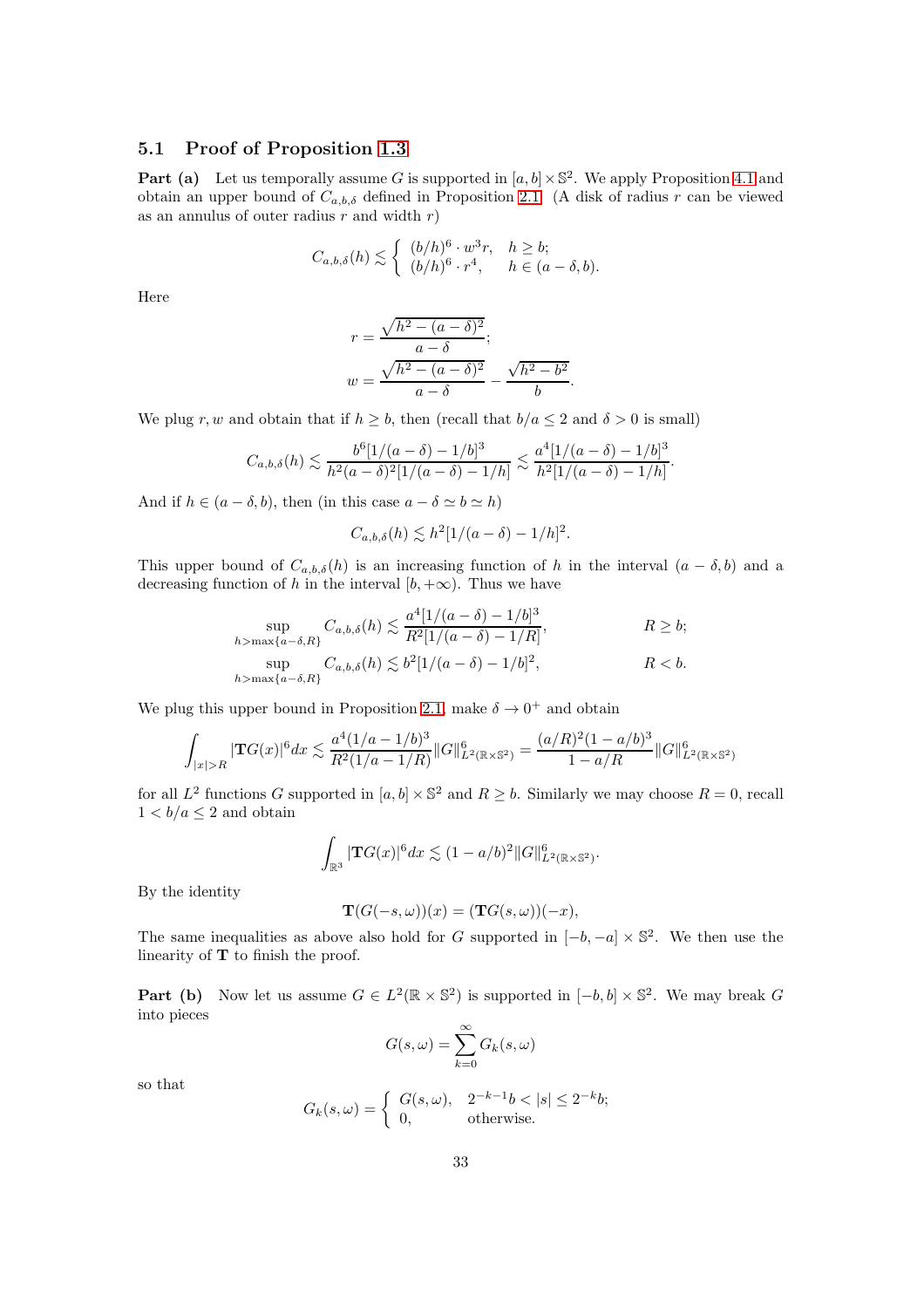It immediately gives a convergence in  $L^6(\mathbb{R}^3)$ :

$$
\mathbf{T}G = \sum_{k=0}^{\infty} \mathbf{T}G_k = \sum_{k=0}^{\infty} \int_{\mathbb{S}^2} G_k(x \cdot \omega, \omega) d\omega.
$$

We then apply the conclusion of part (a) on the radiation profiles  $G_k$  and obtain

$$
\int_{|x|>R} |\mathbf{T}G_k(x)|^6 dx \lesssim \frac{\left(\frac{2^{-k-1}b}{R}\right)^2 \left(1 - \frac{2^{-k-1}b}{2^{-k}b}\right)^3}{1 - \frac{2^{-1-k}b}{R}} \|G_k\|_{L^2}^6 \lesssim \frac{2^{-2k}b^2}{R^2} \|G\|_{L^2}^6.
$$

Therefore

$$
\|\mathbf{T}G\|_{L^{6}(\{x:|x|>R\})}\leq \sum_{k=0}^{\infty}\|\mathbf{T}G_{k}\|_{L^{6}(\{x:|x|>R\})}\lesssim (b/R)^{1/3}\|G\|_{L^{2}}.
$$

This finishes the proof of part (b).

### 5.2 Proof of Corollary [1.4](#page-3-0)

Since we always have  $||{\bf T}G||_{L^6(\mathbb{R}^3)} \lesssim ||G||_{L^2}$ , we may assume  $R > 2(b - a)$ , without loss of generality. Let  $c = \max\{|a|, |b|\}$  thus we have Supp  $G \subset [-c, c]$ . There are two cases

• If  $b - a \ge c/2$ , then we apply part (b) of Proposition [1.3](#page-2-0) and obtain

$$
\int_{|x|>R} |\mathbf{T}G(x)|^6 dx \lesssim (c/R)^2 ||G||_{L^2}^6 \lesssim \left(\frac{b-a}{R}\right)^2 ||G||_{L^2}^6.
$$

• If  $b - a < c/2$ , then we have either  $2a > b > a > 0$  or  $2b < a < b < 0$ . Let us consider the first situation since the second one can be dealt with by symmetry. We apply Part (a) of Proposition [1.3](#page-2-0) and obtain

$$
\int_{|x|>R} |\mathbf{T}G(x)|^6 dx \lesssim (1-a/b)^2 ||G||_{L^2}^6 \le \left(\frac{b-a}{R}\right)^2 ||G||_{L^2}^6, \qquad R \le b;
$$
  

$$
\int_{|x|>R} |\mathbf{T}G(x)|^6 dx \lesssim \frac{(a/R)^2 (1-a/b)^3}{1-a/R} ||G||_{L^2}^6 \lesssim \left(\frac{b-a}{R}\right)^2 ||G||_{L^2}^6, \qquad R > b.
$$

### 5.3 Proof of Proposition [1.6](#page-3-1)

The  $L^6$  estimates Let G be the radiation profile associated to the linear free wave u. By isometric property we have  $E = 2||G||_{L^2}^2$ . The non-radiative assumption implies that G is supported in  $[-r, r] \times \mathbb{S}^2$ . We may define  $G^{(t)}(s, \omega) = G(s + t, \omega)$  and rewrite

$$
u(x,t) = \frac{1}{2\pi} \int_{\mathbb{S}^2} G(x \cdot \omega + t, \omega) d\omega = \frac{1}{2\pi} \int_{\mathbb{S}^2} G^{(t)}(x \cdot \omega, \omega) d\omega.
$$

We have

$$
\operatorname{Supp} G^{(t)}(s,\omega) \subseteq [-t-r,-t+r] \times \mathbb{S}^2; \qquad ||G^{(t)}||_{L^2(\mathbb{R} \times \mathbb{S}^2)} = ||G||_{L^2(\mathbb{R} \times \mathbb{S}^2)}.
$$

We then apply Corollary [1.4](#page-3-0) and obtain

$$
||u(\cdot,t)||_{L^{6}(\{x:|x|>R\})}\lesssim (2r/R)^{1/3}||G^{(t)}||_{L^{2}}\lesssim (r/R)^{1/3}||G||_{L^{2}}.
$$

Therefore we have

$$
||u||_{L^{\infty}L^{6}(\mathbb{R}\times\{x:|x|>R\})}\lesssim (r/R)^{1/3}||G||_{L^{2}}\simeq (r/R)^{1/3}E^{1/2}.
$$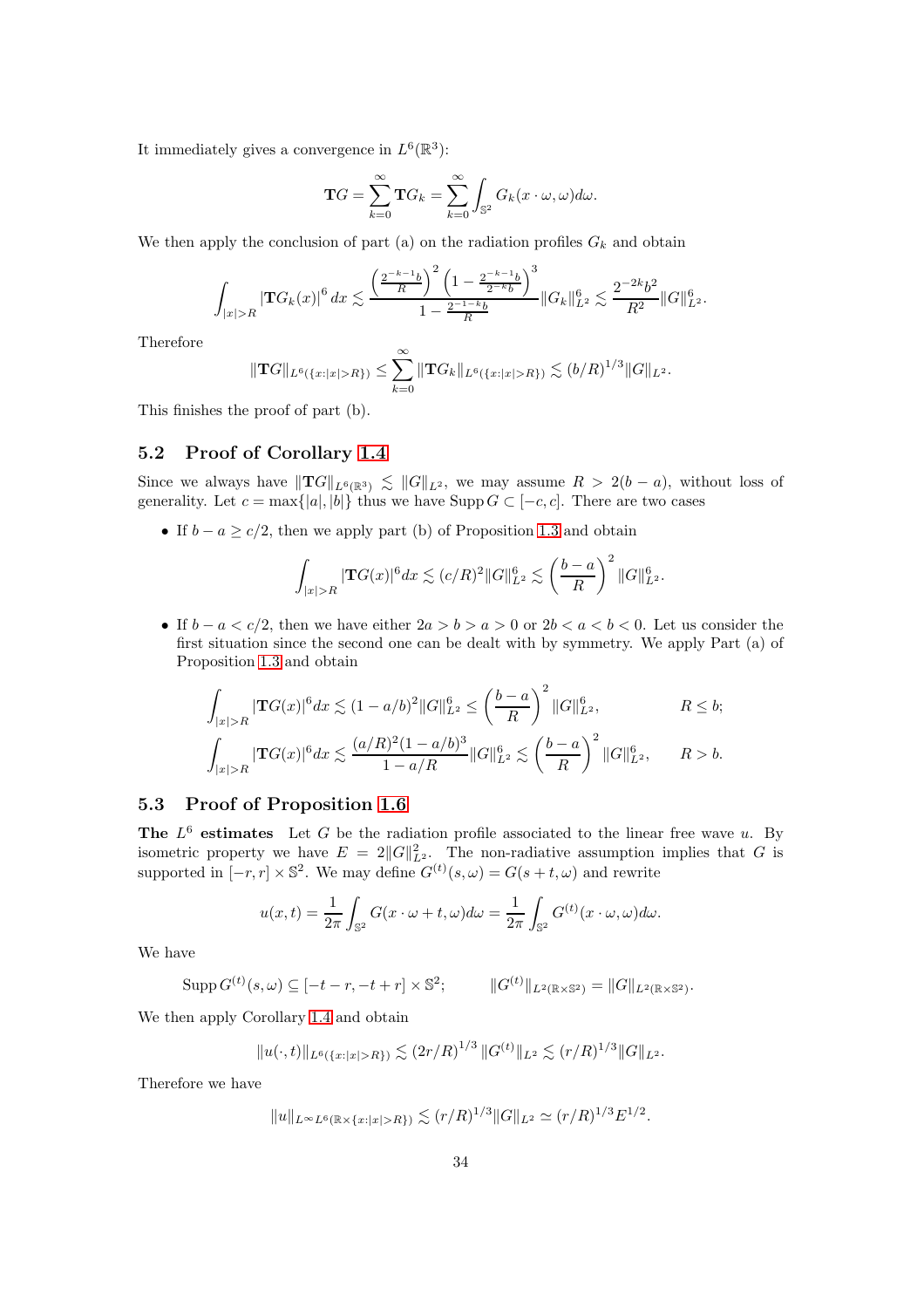The decay  $||u(\cdot, t)||_{L^6(\mathbb{R}^3)} \lesssim (r/|t|)^{1/3} E^{1/2}$  immediately follows Proposition [1.3,](#page-2-0) part (a), as long as  $|t| > 3r$ 

$$
||u(\cdot,t)||_{L^{6}(\mathbb{R}^3)} \lesssim \left(1 - \frac{|t| - r}{|t| + r}\right)^{1/3} ||G^{(t)}||_{L^2} \lesssim (r/|t|)^{1/3} E^{1/2}.
$$

The case  $|t| \leq 3r$  is trivial.

**The**  $L^p L^q$  **estimates** We recall the Strichartz estimates given in Ginibre-Velo [\[12\]](#page-37-6): if  $p_1, q_1 > 0$ satisfies  $1/p_1 + 3/q_1 = 1/2$  and  $6 \leq q_1 < +\infty$ , then any finite-energy linear free wave u satisfies

<span id="page-34-0"></span>
$$
||u||_{L^{q_1}L^{q_1}(\mathbb{R}\times\mathbb{R}^3)} \lesssim_{p_1,q_1} E^{1/2}.
$$
 (19)

As a result, the  $(r/R)^{\kappa}$  decay of the norm  $||u||_{L^pL^q(\mathbb{R}\times\{x:|x|>R\})}$  follows an interpolation between the decay estimate

$$
||u||_{L^{\infty}L^{6}(\mathbb{R}\times\{x:|x|>R\})} \lesssim (r/R)^{1/3}E^{1/2}
$$

and the regular Strichartz estimate [\(19\)](#page-34-0) with  $p_1 = 2^+$  and  $q_1 = \infty^-$  in the whole space. Please note that the choice  $(p_1, q_1) = (2, +\infty)$  is forbidden in the Strichartz estimates.

## 6 Two dimensional case and application on Radon transform

Since  $T$  is the adjoint operator of Radon transform  $\mathcal{R}$ , a corollary immediately follows Proposi-tion [1.3:](#page-2-0) If f is supported in the region  $\{x : |x| > R\}$ , then

$$
\|\mathcal{R}f\|_{L^2([-b,b]\times\mathbb{S}^2)}\lesssim (b/R)^{1/3}\|f\|_{L^{6/5}(\mathbb{R}^3)},\qquad\forall\ b\in(0,R).
$$

We are also interested in its 2-dimensional analogue, since 2-dimensional Radon transform is more frequently used in some applications, for example, X-ray technology. Our 2-dimensional result is

Proposition 6.1. We consider the 2-dimensional Radon transform (dL is the line measure of a straight line on  $\mathbb{R}^2$ )

$$
\mathcal{R}f(s,\omega) = \int_{\omega \cdot x = s} f(x) dL(x), \qquad (s,\omega) \in \mathbb{R} \times \mathbb{S}^1;
$$

and its adjoint

$$
\mathcal{R}^*G(x) = \int_{\mathbb{S}^1} G(x \cdot \omega, \omega) d\omega, \qquad x \in \mathbb{R}^2.
$$

Then we have

(a) Assume that  $b > a > 0$  with  $b/a \leq 2$ . If G is supported in  $([-b, -a] \cup [a, b]) \times \mathbb{S}^1$ , then

$$
\int_{|x|>R} |\mathcal{R}^* G(x)|^4 dx \lesssim \frac{(a/R)(1-a/b)}{(1-a/R)^{1/2}} \|G\|_{L^2(\mathbb{R}\times\mathbb{S}^1)}^4, \qquad \forall R > b;
$$
  

$$
\int_{\mathbb{R}^2} |\mathcal{R}^* G(x)|^4 dx \lesssim (1-a/b)^{1/2} \|G\|_{L^2(\mathbb{R}\times\mathbb{S}^1)}^4.
$$

(b) Assume that  $R \ge b > 0$ . If G is supported in  $([-b, b]) \times \mathbb{S}^1$ , then

$$
\int_{|x|>R} |\mathcal{R}^*G(x)|^4 dx \lesssim \frac{b}{R} ||G||_{L^2(\mathbb{R}\times\mathbb{S}^1)}^4.
$$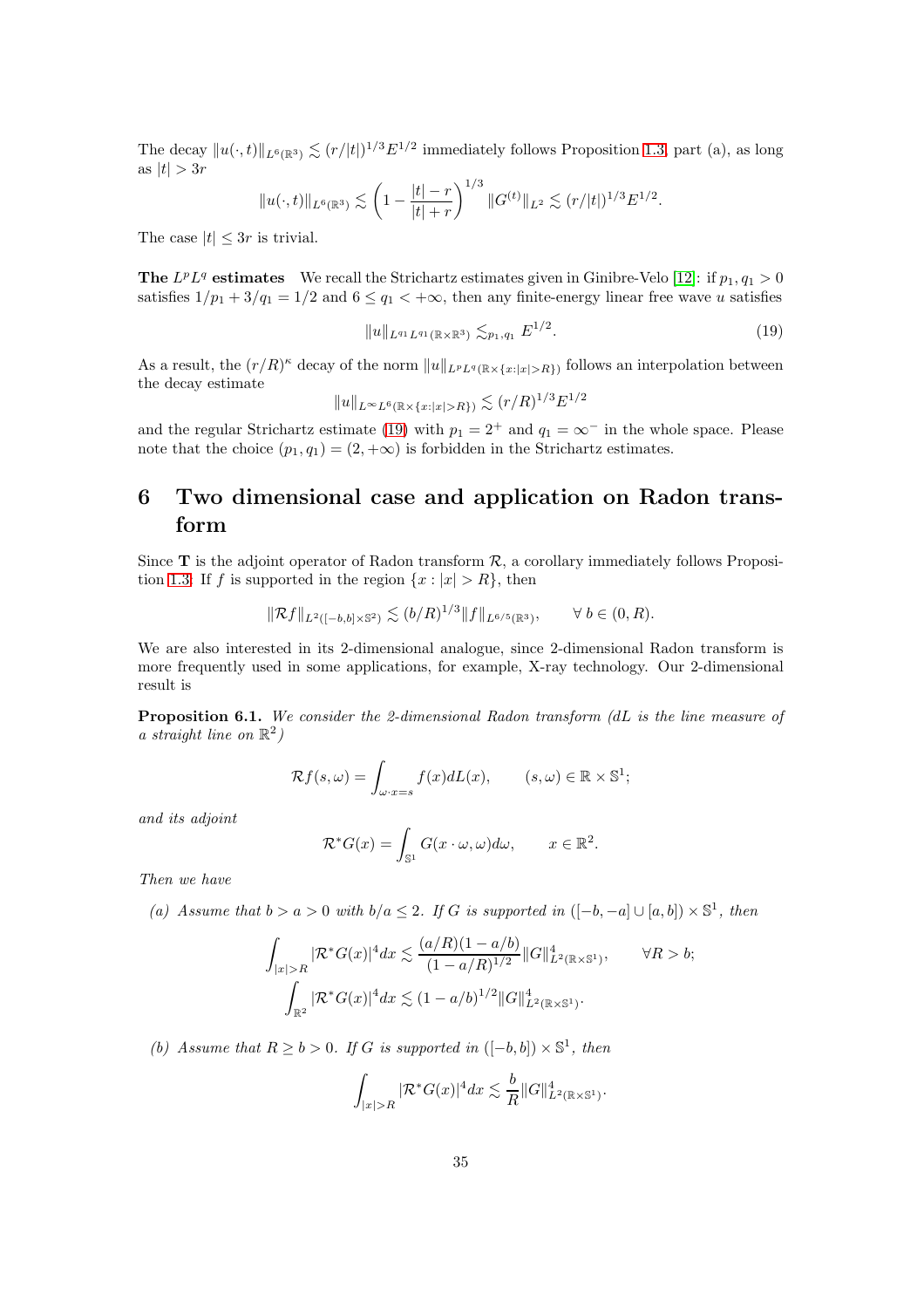(c) If  $f(x) = 0$  for all  $|x| < R$ , then we have

$$
\|\mathcal{R}f\|_{L^2([-b,b]\times\mathbb{S}^1)}\lesssim (b/R)^{1/4}\|f\|_{L^{4/3}(\mathbb{R}^2)}.
$$

Proof. The general idea is exactly the same as in the 3-dimensional case. Part (b) follows part (a) and a decomposition of G. Part (c) follows a basic property of adjoint operators. Let us stretch the proof of part (a) only. Following the same argument as in Section [2,](#page-6-1) we obtain ( $\delta > 0$ is sufficiently small)

$$
\int_{|x|>R} |\mathbf{T}G(x)|^4 dx \leq \left( \sup_{h>\max\{R,a-\delta\}} C_{a,b,\delta}(h) \right) \|G\|_{L^2(\mathbb{R}\times\mathbb{S}^1)}^4.
$$

Here the constant  $C_{a,b,\delta}(h)$  is defined by

$$
C_{a,b,\delta}(h) = \frac{3b^2}{h^2} \sup_{x_1, x_2 \in \Omega_{\delta,h}^*} \int_{\Sigma(x_1,x_2) \cap \Omega_{\delta,h}^*} \frac{1}{|x_3 - x_4|} dx_3 dx_4
$$

Here  $\Omega_{\delta,h}^*$  is defined by

$$
\Omega_{\delta,h}^{*} = \left( -\frac{\sqrt{h^2 - (a - \delta)^2}}{a - \delta}, -\frac{\sqrt{h^2 - b^2}}{b}, \right) \cup \left( \frac{\sqrt{h^2 - b^2}}{b}, \frac{\sqrt{h^2 - (a - \delta)^2}}{a - \delta} \right). \quad h \ge b;
$$
  

$$
\Omega_{\delta,h}^{*} = \left( -\frac{\sqrt{h^2 - (a - \delta)^2}}{a - \delta}, \frac{\sqrt{h^2 - (a - \delta)^2}}{a - \delta} \right), \qquad h \in (a - \delta, b);
$$

and  $\Sigma(x_1, x_2)$  is the set consisting of reciprocal pairs of  $(x_1, x_2)$ . We call  $(x_1, x_2)$  and  $(x_3, x_4)$ are reciprocal pairs if and only if

$$
|x_1 - x_2| \cdot |x_3 - x_4| \ge \frac{1}{17} \max_{\{j_1, j_2, j_3, j_4\} = \{1, 2, 3, 4\}} |x_{j_1} - x_{j_2}| \cdot |x_{j_3} - x_{j_4}|.
$$

We claim that if  $\Omega = (-r, -r+w) \cup (r-w, r)$  with  $r \geq w > 0$ , then

<span id="page-35-0"></span>
$$
\sup_{x_1, x_2 \in \Omega} \int_{\Sigma(x_1, x_2) \cap \Omega^2} \frac{1}{|x_3 - x_4|} dx_3 dx_4 \lesssim w.
$$
 (20)

We then plug this upper bound in the expression of  $C_{a,b,\delta}(h)$ , take the least upper bound, then make  $\delta \to 0^+$  to finish the proof of part (a). Finally we need to verify [\(20\)](#page-35-0). First of all, if  $(x_1, x_2)$ and  $(x_3, x_4)$  are reciprocal pairs, then we claim

<span id="page-35-1"></span>
$$
\min\{|x_1 - x_3|, |x_1 - x_4|, |x_2 - x_3|, |x_2 - x_4|\} \le 34 \min\{|x_1 - x_2|, |x_3 - x_4|\}.\tag{21}
$$

In fact, we may assume  $|x_3 - x_4| \ge |x_1 - x_2|$  without loss of generality. The triangle inequality implies that we have either  $|x_1 - x_3| \ge |x_3 - x_4|/2$  or  $|x_1 - x_4| \ge |x_3 - x_4|/2$ . By our reciprocal assumption we have either  $|x_2 - x_4| \leq 34|x_1 - x_2|$  or  $|x_2 - x_3| \leq 34|x_1 - x_2|$ . This verifies [\(21\)](#page-35-1). Now we are ready to prove [\(20\)](#page-35-0). Let us fix  $x_1, x_2 \in \Omega$ . We define  $\Omega_L$  to be the set of all reciprocal pairs of size L:

$$
\Omega_L = \{(x_3, x_4) \in \Sigma(x_1, x_2) \cap \Omega^2 : L \leq |x_3 - x_4| < 2L\}, \qquad L \in \{r, r/2, r/4, \cdots\}.
$$

We also assume that the size of  $|x_1-x_2|$  is M, i.e.  $M \in \{r, r/2, r/4, \dots\}$  so that  $M \leq |x_1-x_2|$ 2M. There are two cases: Case 1, if  $L \ll M \leq r$ , then we must have either  $L \leq w$  or  $\Omega_L = \emptyset$ . In addition [\(21\)](#page-35-1) implies that if  $(x_3, x_4) \in \Omega_L$ , then either  $|x_4 - x_1|, |x_3 - x_1| \lesssim L$  or  $|x_4 - x_2|, |x_3 - x_2| \lesssim L$  holds, thus  $|\Omega_L| \lesssim L^2$ . This implies

$$
\int_{\Omega_L} \frac{1}{|x_3 - x_4|} dx_3 dx_4 \lesssim L^{-1} |\Omega_L| \lesssim L.
$$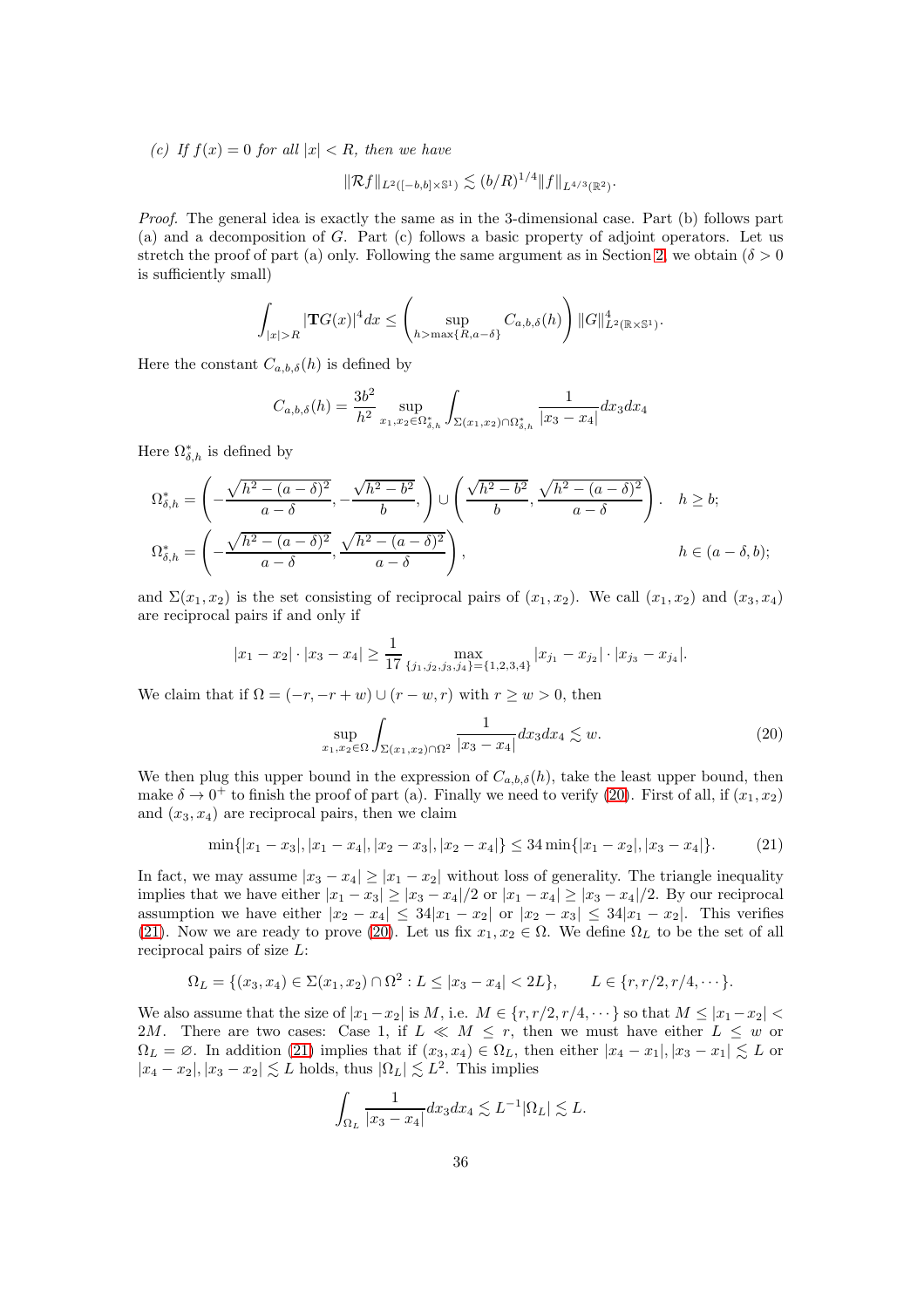Case 2, if  $L \gtrsim M$ , then we have either  $|x_3 - x_1| \lesssim M$  or  $|x_4 - x_1| \lesssim M$  by [\(21\)](#page-35-1), thus  $|\Omega_L| \lesssim Mw$ . (Please note that  $|\Omega| = 2w$ ) Therefore we have

$$
\int_{\Omega_L} \frac{1}{|x_3 - x_4|} dx_3 dx_4 \lesssim M w L^{-1}.
$$

In summary

$$
\int_{\Sigma(x_1,x_2)\cap\Omega^2} \frac{dx_3dx_4}{|x_3-x_4|} \leq \sum_{L} \int_{\Omega_L} \frac{dx_3dx_4}{|x_3-x_4|} \lesssim \sum_{L\ll M, L\leq w} L + \sum_{L\gtrsim M} MwL^{-1} \lesssim w.
$$

This finishes the proof.

## Acknowledgement

The authors are financially supported by National Natural Science Foundation of China Project 12071339.

### <span id="page-36-4"></span>References

- <span id="page-36-5"></span>[1] R. Côte, and C. Laurent. "Concentration close to the cone for linear waves." arXiv preprint 2109.08434.
- [2] R. Côte, C.E. Kenig and W. Schlag. "Energy partition for linear radial wave equation." Mathematische Annalen 358, 3-4(2014): 573-607.
- <span id="page-36-6"></span>[3] T. Duyckaerts, C.E. Kenig, and F. Merle. "Universality of blow-up profile for small radial type II blow-up solutions of the energy-critical wave equation." The Journal of the European Mathematical Society 13, Issue 3(2011): 533-599.
- <span id="page-36-8"></span>[4] T. Duyckaerts, C.E. Kenig, and F. Merle. "Classification of radial solutions of the focusing, energy-critical wave equation." Cambridge Journal of Mathematics 1(2013): 75-144.
- <span id="page-36-10"></span>[5] T. Duyckaerts, C.E. Kenig, and F. Merle. "Scattering for radial, bounded solutions of focusing supercritical wave equations." International Mathematics Research Notices 2014: 224-258.
- <span id="page-36-2"></span>[6] T. Duyckaerts, C.E. Kenig, and F. Merle. "Scattering profile for global solutions of the energy-critical wave equation." Journal of European Mathematical Society 21 (2019): 2117-2162.
- <span id="page-36-7"></span>[7] T. Duyckaerts, C. E. Kenig, and F. Merle. "Decay estimates for nonradiative solutions of the energy-critical focusing wave equation." arXiv preprint 1912.07655.
- <span id="page-36-9"></span>[8] T. Duyckaerts, C. E. Kenig, and F. Merle. "Soliton resolution for the critical wave equation with radial data in odd space dimensions." arXiv preprint 1912.07664.
- <span id="page-36-0"></span>[9] F. G. Friedlander. "On the radiation field of pulse solutions of the wave equation." Proceeding of the Royal Society Series A 269 (1962): 53-65.
- <span id="page-36-3"></span>[10] F. G. Friedlander. "An inverse problem for radiation fields." Proceeding of the London Mathematical Society 27, no 3(1973): 551-576.
- <span id="page-36-1"></span>[11] F. G. Friedlander. "Radiation fields and hyperbolic scattering theory." Mathematical Proceedings of Cambridge Philosophical Society 88(1980): 483-515.

 $\Box$